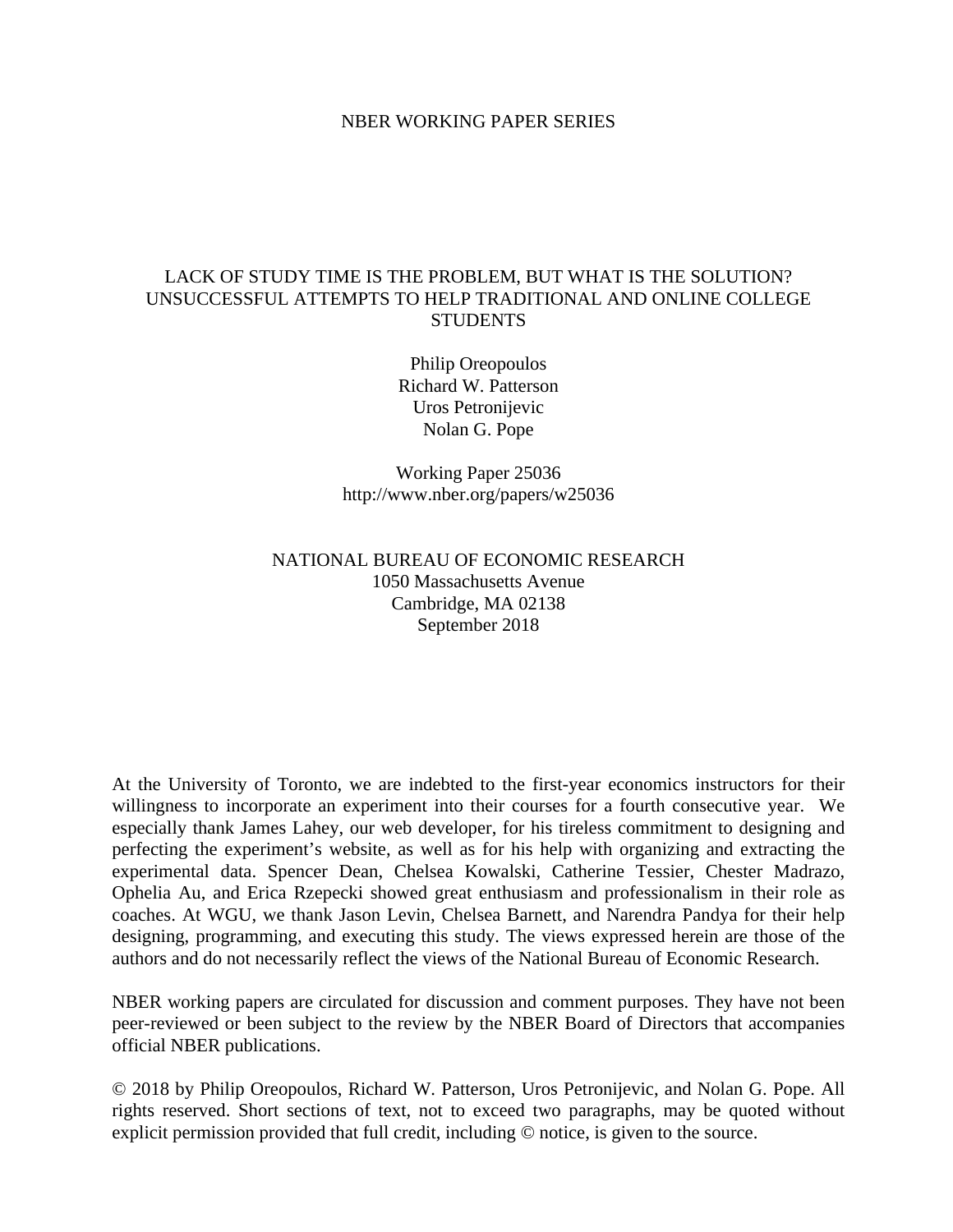Lack of Study Time is the Problem, but What is the Solution? Unsuccessful Attempts to Help Traditional and Online College Students Philip Oreopoulos, Richard W. Patterson, Uros Petronijevic, and Nolan G. Pope NBER Working Paper No. 25036 September 2018 JEL No. I2,J24

## **ABSTRACT**

We evaluate two low-cost college support programs designed to directly target insufficient study time, a common characteristic among a large fraction of undergraduates. We conduct our experiment across three distinct college-types: (i) a selective urban college campus, (ii) a lessselective suburban college campus, and (iii) an online college, using a combination of unique survey and administrative data. More than 9,000 students were randomly assigned to complete an online planning exercise with information and guidance to create a weekly schedule containing sufficient study time and other obligations. Treated students also received weekly study tips, reminders, and coach consultations via text message throughout the academic year. Despite high levels of fidelity and initial participation, we estimate precise null effects on academic outcomes at each site, implying that the planning treatment was ineffective at improving student credit accumulation, course grades, and retention. We do find suggestive evidence, however, that the planning treatment marginally increased student study time. Taken together, the results suggest that, in addition to helping students stay organized, an effective intervention may need to provide stronger incentives or specific guidance on the tasks to complete while studying.

Philip Oreopoulos Department of Economics University of Toronto 150 St. George Street Toronto, ON M5S 3G7 CANADA and NBER philip.oreopoulos@utoronto.ca

Richard W. Patterson United States Military Academy B107 Lincoln Hall West Point, NY 10996 richard.patterson@usma.edu

Uros Petronijevic York University Department of Economics Vari Hall 4700 Keele Street Toronto, ON M3J 1P3 CANADA upetroni@yorku.ca

Nolan G. Pope University of Maryland 3114 Tydings Hall 7343 Preinkert Dr College Park, MD 20742 pope@econ.umd.edu

A randomized controlled trials registry entry is available at AEARCTR-0000972, AEARCTR-0000810 A online appendices is available at http://www.nber.org/data-appendix/w25036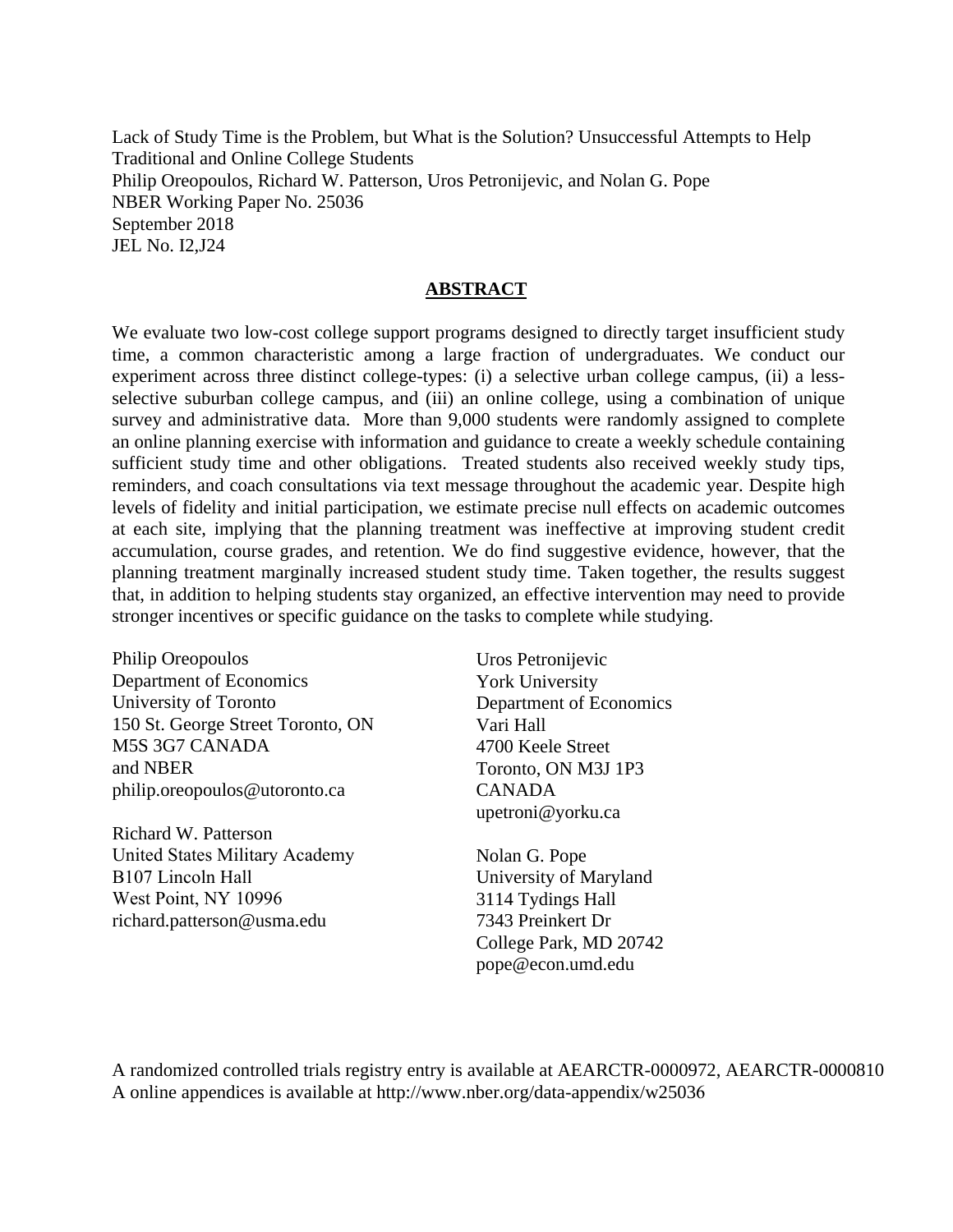## **1. Introduction**

College enrollment has steadily increased in recent decades, as policymakers, popular media, and parents all emphasize the importance of post-secondary education for labor market success. Yet proportional increases in completion rates have not followed suit and many students who do complete their degrees struggle and develop limited skills along the way (Arum and Roksa 2011). Student effort is a key determinant of academic outcomes, and many students devote an alarmingly low amount of time to regular studying (Babcock and Marks 2011). Despite a clear positive association between study time and academic outcomes (Brint and Cantwell 2010; Stinebrickner and Stinebrickner 2004, 2008), underachieving students in both traditional and online colleges often manage their time poorly and study very little (Dohetry 2006; Beattie, Laliberté, Michaud-Leclerc, and Oreopoulos 2017; Beattie, Laliberté, and Oreopoulos 2018). Indeed, any initiative to improve student outcomes is likely to be far more effective when students are consistently engaged in the learning process.

In this paper, we study three types of post-secondary education institutions – a selective four-year college, a less-selective four-year college, and an online university – that differ in terms of student characteristics and how they deliver education, but share the problem of having many students who manage their time poorly. Recent studies using students from our traditional college settings (campuses at the University of Toronto) show that struggling students have a high propensity to procrastinate and study little throughout the academic year (Beattie, Laliberte, and Oreopoulos 2018). Upon initially experiencing poor performance in first semester, these students do not increase their planned study time, despite many acknowledging that the biggest challenge to their academic success is poor time management (Beattie, Laliberte, Michaud-Leclerc, and Oreopoulos 2017).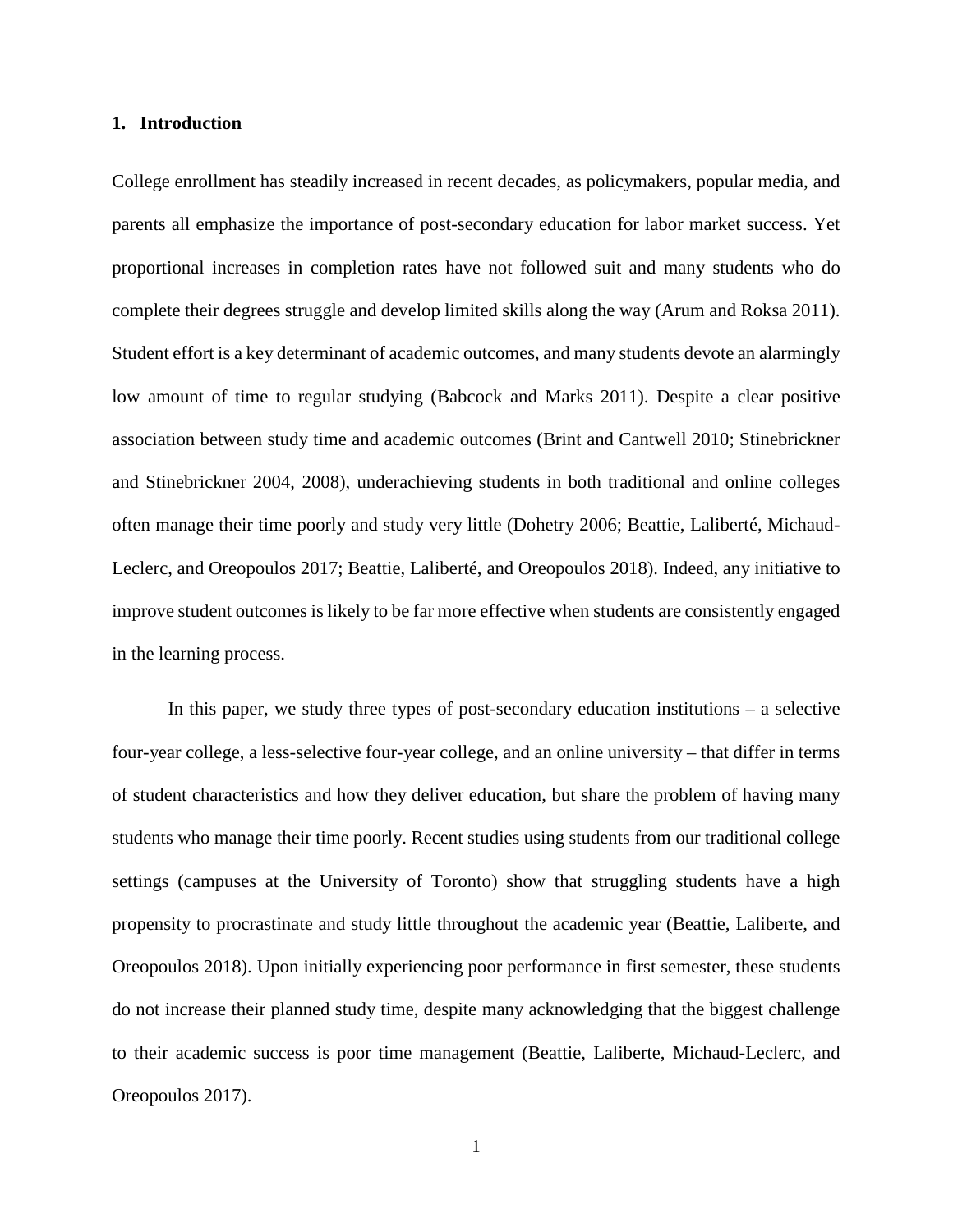A lack of available time is unlikely to be the reason for low study times. Figure 1 plots the distribution of time that students have available and the distribution of time they self-report studying during a regular week in the fall semester, using information from baseline and follow-up surveys among students from the two colleges in our traditional college samples.<sup>[1](#page-3-0)</sup> Available study time is calculated from a baseline survey that elicits students' self-reported expectations for weekly hours of work (for pay), commuting time to and from campus each week, time spent attending lectures each week, and time spent sleeping. Self-reported study time during a regular week in the fall semester is gathered from a follow-up survey at the end of the semester. The two distributions are almost non-overlapping, suggesting that many students are nowhere close to pushing up against their available time constraints when studying. Indeed, the median student has approximately 93 hours a week available but only chooses to devote 12 hours to studying outside the classroom. Half of students in our sample therefore self report studying less than 12 hours a week, while the bottom quarter of students report studying less than 5 hours per week.

At the online college we study, Western Governors University (WGU), students also appear to study infrequently. Although students have easy access to material online, the average student logs into to their portal only 2.1 days per week. In addition, 90 percent of students log in less than 3.7 days per week and 18.5 percent of students log in less than 1 day per week. More generally, online education is a setting where time management issues are particularly likely to drive poor performance. Indeed, recent experimental and quasi-experimental evidence finds that students in online courses perform worse than students in traditional classroom settings (Bettinger et al., forthcoming; Figlio et al. 2013). One possible reason for these performance gaps is that the

<span id="page-3-0"></span><sup>&</sup>lt;sup>1</sup> We describe the data used to construct this figure in greater detail in Section 4.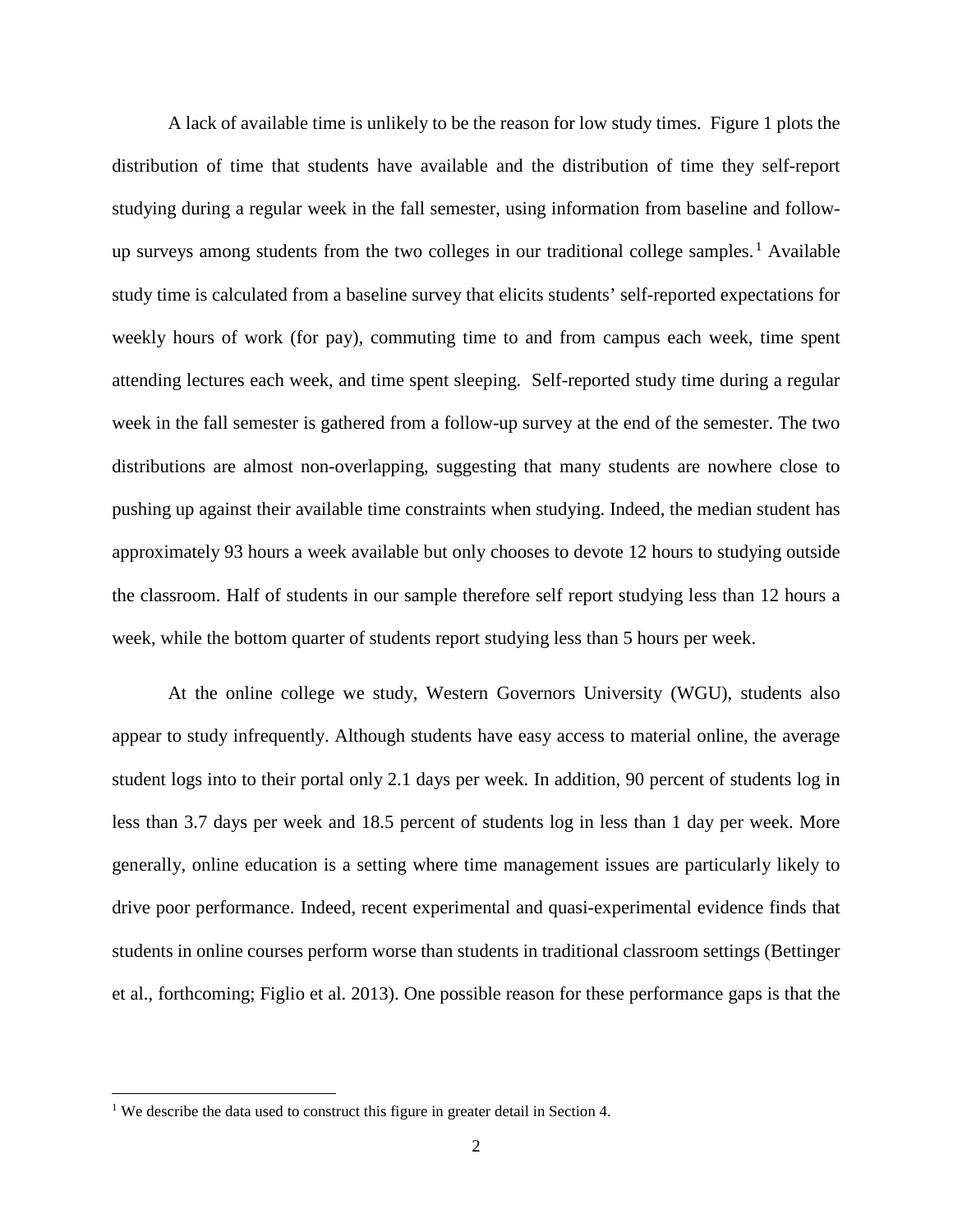asynchronous, unstructured nature of online courses makes students particularly prone to issues with time management and distraction.

To address issues of poor time management and low study times, we design and evaluate two programs that aim to increase study time by helping students create and follow realistic schedules. We experimentally evaluate program impacts using a sample of over 3,500 undergraduate students at the University of Toronto (UofT) and a sample of over 6,000 undergraduate students at WGU. At UofT, we implement our program at both the more-selective main campus, St. George (UTSG), and the less-selective suburban commuter campus, the University of Toronto at Mississauga (UTM). Our experimental sample includes approximately 2,000 UTSG students and 1,500 UTM students. Across all three locations, we randomly assign incoming students to treatment or control groups. Students in the treatment group are provided information to motivate the benefits of sufficient study and complete an online planning module in which they make a calendar describing their planned weekly commitments in the upcoming year, including the times during the week they plan to study. To keep these plans salient, we also encouraged students at the UofT campuses to provide their phone numbers and students at WGU to download the WGU mobile application so that we could send students reminders about their scheduled study times via text message throughout the academic year. Students in the control groups at the UofT campuses were given a personality test, while students in the control group at WGU did not receive the planning module but still completed the standard online student orientation.

Our planning interventions relate to a broader and growing literature on the application of behavioral insights to education settings (Lavecchia, Liu, and Oreopoulos 2016; Damgaard and Nielsen 2018). Recent attempts to help improve academic outcomes focus on prompting students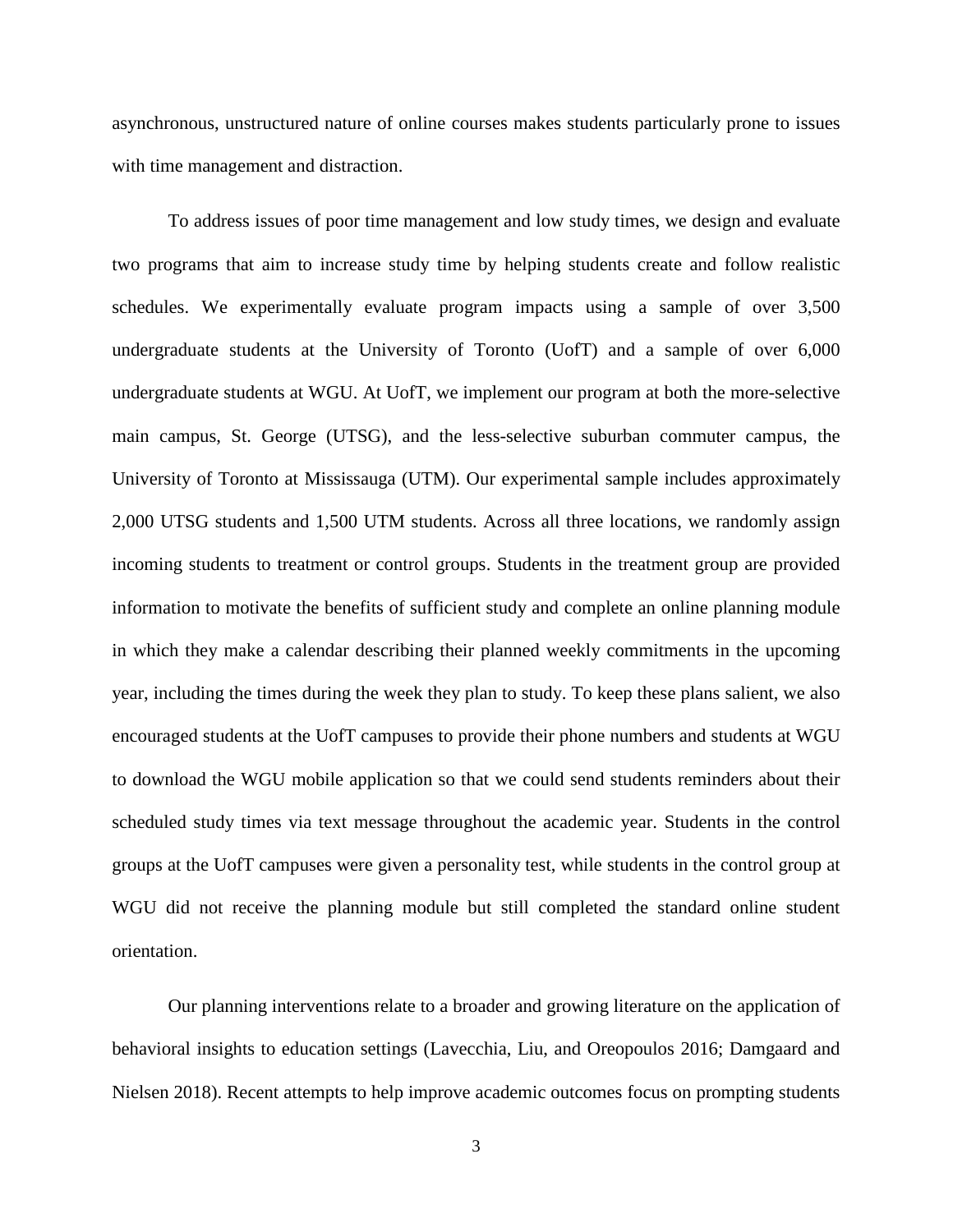to think about future goals (Clark et al. 2017; Dobronyi et al. 2017), encouraging more healthy perspectives for dealing with setbacks or anxiety (Yeager et al. 2016; Bettinger et al. 2018), and low-cost encouragement or advising (Fryer 2016; Castleman and Meyer 2016; Oreopoulos and Petronijevic 2018). We focus instead on targeting study time, treating it as a crucial necessary (but not sufficient) condition for academic success. Poor performing students typically studying less than 10 hours a week are unlikely to benefit from any intervention that does not increase this variable.

Our planning interventions are designed to improve study time management through three key channels. First, by providing information about successful students' study habits through an online module, they make students aware of how much time is usually required to perform well in their courses. Second, by requiring that students create a weekly plan that details all their commitments, the interventions help students better understand the time commitment required for all their other obligations outside of school. Third, the periodic reminders that students receive about their planned study times help keep their goals salient throughout the academic year.

Despite our time-management program being well-received and generating a high degree of student engagement, we find no impact on academic outcomes across all three experimental sites (the two campuses of UofT and WGU). Specifically, we estimate no treatment effect on credit accumulation or course grades at UTSG and UTM and no treatment effect on student credit accumulation or retention at WGU. These results hold even after investigating potentially heterogeneous treatment effects across several student subgroups.<sup>[2](#page-5-0)</sup> As we describe below, we estimate null effects of the planning intervention despite finding evidence that the planning

<span id="page-5-0"></span><sup>&</sup>lt;sup>2</sup> The experiments at WGU and at UofT were both pre-registered with the AEA RCT Registry. The RCT IDs are AEARCTR-0000972 and AEARCTR-0000810 at WGU and UofT, respectively. Our analysis of treatments effects in the full sample and across student subgroups closely follows our pre-registered analysis plans.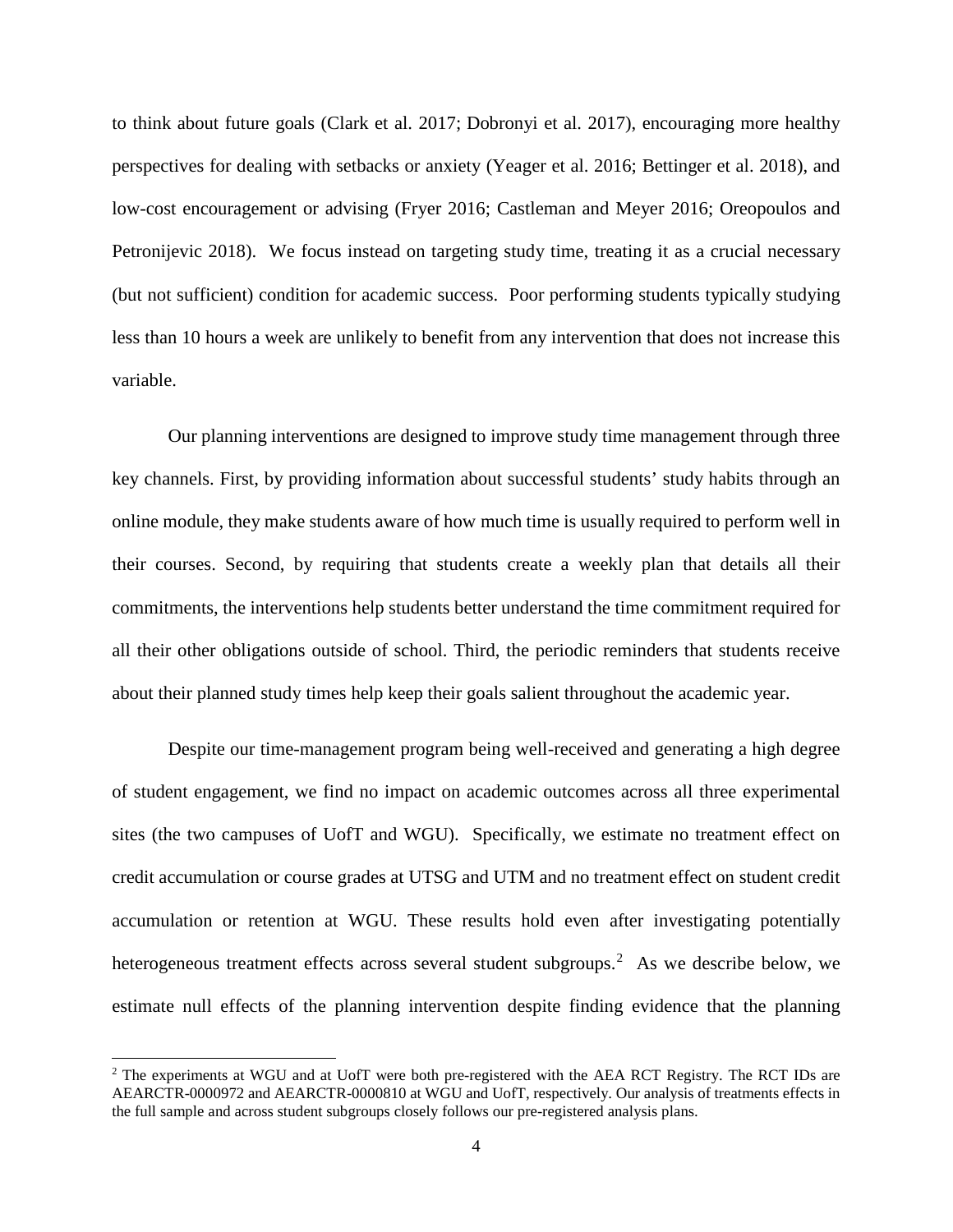treatment moderately increases student study time at the UofT campuses. We therefore interpret the results as being consistent with students facing uncertainty over the specific study strategies they should be following during their allotted study sessions.

Our results are also consistent with an increasingly common finding in the economics literature on low-cost, scalable interventions in education – namely, that such interventions are effective at nudging students toward taking relatively simple, one-time actions but are less effective at causing improvement in outcomes that require meaningful and sustained changes in student behavior. For example, text-messaging programs that push helpful information to students have proven effective at causing students to enroll in college once admitted (Castleman and Page 2015) or to renew financial aid (Castleman and Page 2016), but such programs have largely been unable to affect students' academic outcomes, such as course grades or overall GPA (Fryer 2016; Castleman and Meyer 2016; Oreopoulos and Petronijevic 2018). Similarly, encouraging people to make a concrete plan for action has shown promise in settings with a single action such as voting (Nickerson and Rogers, 2010) and getting the flu vaccine (Milkman et al., 2011), but has not shown to be effective in increasing sustained actions, such as attending the gym (Carrera et al., 2018). We find that helping students create clear schedules and providing them with periodic reminders has no detectable effect on student grades or credit accumulation.

Because our planning module requires students to set study-time goals, our results also contribute to the recent literature on goal-setting interventions. In a large field experiment among traditional college students, Clark et al. (2017) find that requiring students to make goals over course outcomes has a small positive effect on performance but that assigning task-based goals has a larger and more robust impact on course performance. The authors interpret their results as evidence that task-specific goals generate positive outcomes by addressing both present-bias and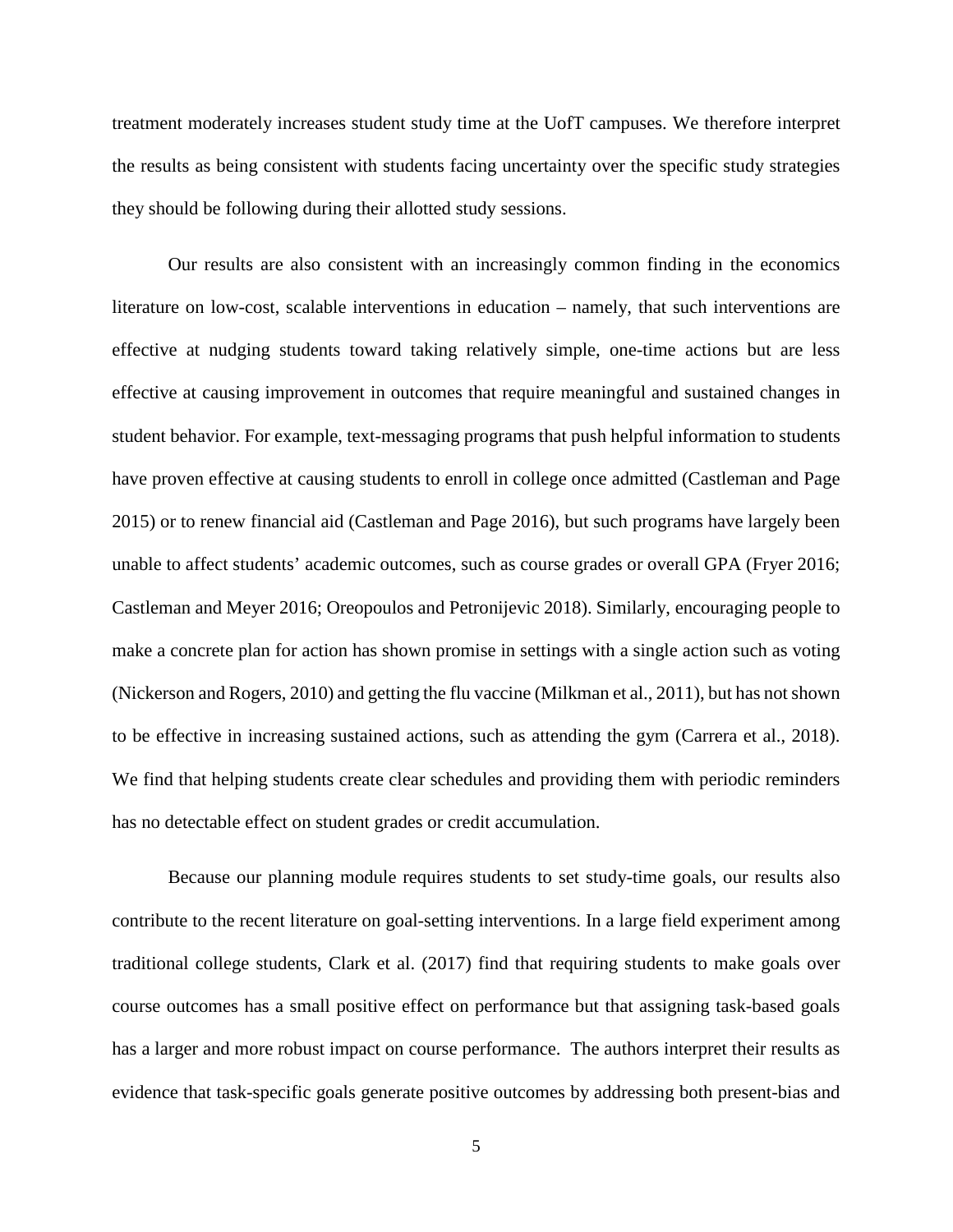loss-averse preferences. In contrast, in another large field experiment in a traditional college setting, Dobronyi et al. (2017) find that asking students to make specific, meaningful, and attainable goals did not have any measurable impact on student outcomes. The authors also found that providing students with additional growth-mindset training (Dweck, 2006) and text/email reminders did not improve academic outcomes.<sup>[3](#page-7-0)</sup> Our results suggest that helping students set specific goals for study hours may not be an effective way to improve academic outcomes.<sup>[4](#page-7-1)</sup>

The remainder of this paper is organized as follows: The next section offers a brief conceptual framework for thinking about why students encounter challenges with managing their study time well. Section 3 provides a detailed description of our intervention and its implementation at the UofT campuses and WGU. Section 4 describes the experimental data from both experiments and outlines our empirical strategy for estimating the treatment effects, while Section 5 presents the results. Section 6 provides concluding remarks.

## **2. Conceptual Framework**

l

In this section, we outline the mechanisms through which our planning interventions could improve student outcomes, followed by a brief discussion of the potential obstacles to their effectiveness.

<span id="page-7-0"></span><sup>3</sup> Dobronyi et al. (2017) base their work on research conducted by Morisano et al. (2010) and Schippers et al. (2015), which both find large positive effects of goal setting interventions.

<span id="page-7-1"></span><sup>4</sup> Our paper also relates to the recent literature on pre-commitment devices in higher education. Himmler et al. (2017) find that asking students to pre-commit to taking exams at a certain time improved their overall performance in a graduate business school, while Baker et al. (2016) find that prompting students via email to schedule times to watch lecture videos in a Massive Open Online Course had no impact on performance. In a similar setting, Patterson (2015) finds that enabling students to pre-commit to limits on distracting internet time increased completion rates and improved performance but reminding students about their coursework and allowing students to block distractions while working had no significant impact on course outcomes.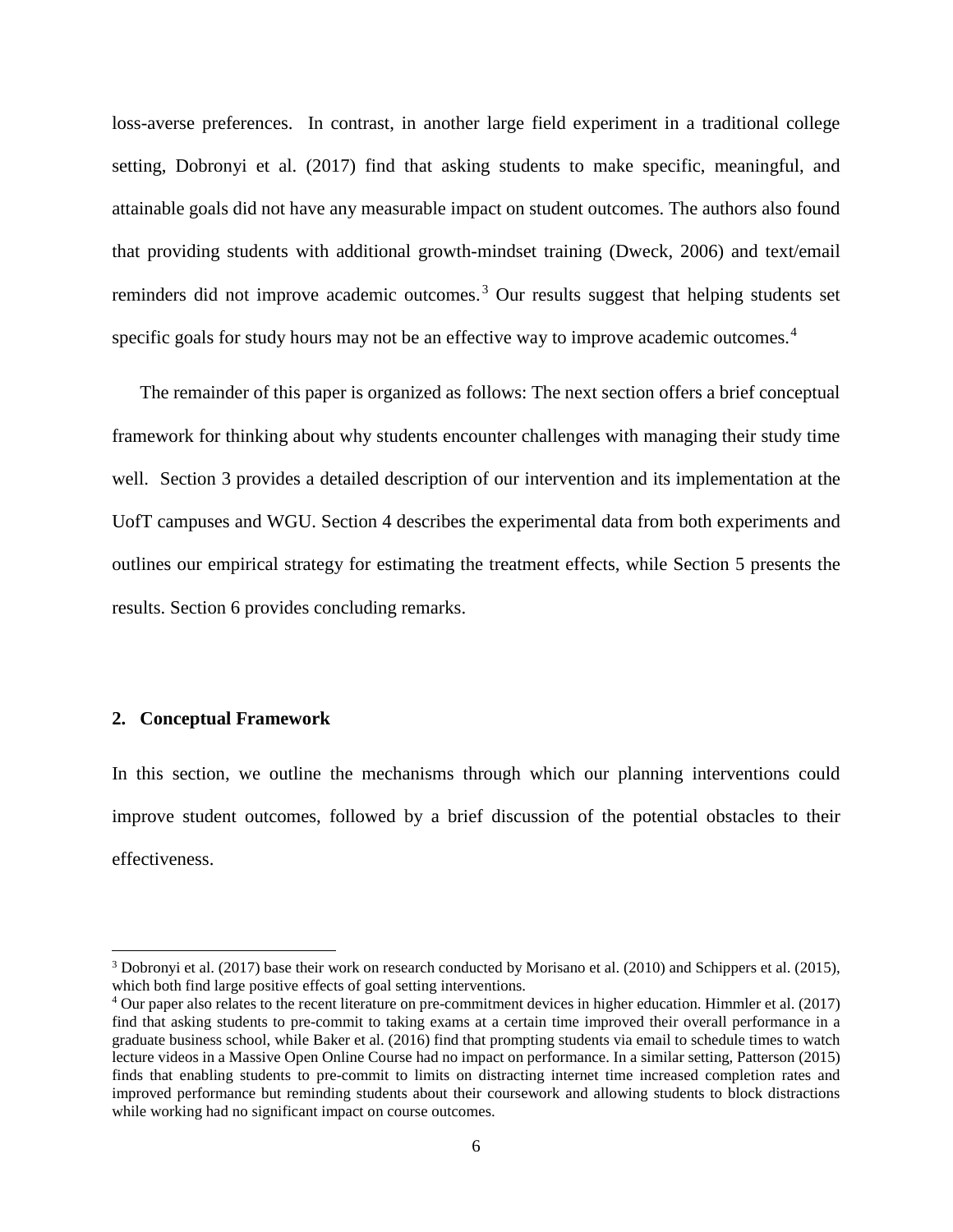Many individuals tend to underestimate the time required to complete a task (Kahneman and Tversky 1979), with more complicated tasks, such as navigating university courses, usually resulting in greater underestimation (Buehler et al. 1994). Decomposing a task into smaller segments, however, helps individuals form more accurate estimates about the time required to complete it (Buehler et al. 1994; Forsyth and Burt 2008). Accordingly, to help students better appreciate the time they require and have available for the tasks in their courses, our planning interventions guide them through unpacking their weekly study schedules into smaller study sessions that are dispersed throughout the week.

We also remind students of their study goals and weekly completion benchmarks via text message throughout the academic year. The use of follow-up reminders is motivated in part by economic models of limited memory and inattention (Mullainathan 2002; Ericson 2014; Karlan et al. 2010), which predict that individuals are susceptible to inattention to their prior plans, thereby causing delays or even failures in plan completion. Reminders have been shown to successfully increase plan completion in a variety of domains, including exercise (Calzolari and Nardotto 2012), repayment of loans (Cadena and Schoar 2011), savings accounts deposits (Karlan et al. 2010), and college matriculation (Castleman and Page 2015).

Our planning interventions are also designed to help students better manage their time by increasing 'implementation intentions,' a term that refers to the process of identifying when, where, and how one will fulfil a plan (Gollwitzer 1993). Recent experimental evidence suggests that fostering implementation intentions can increase desired behavior across many domains, including exercise, diet, recycling, project completion, and voting (Gollwitzer and Sheeran 2006; Nickerson and Rogers 2010). By requiring students to define implementation intentions at the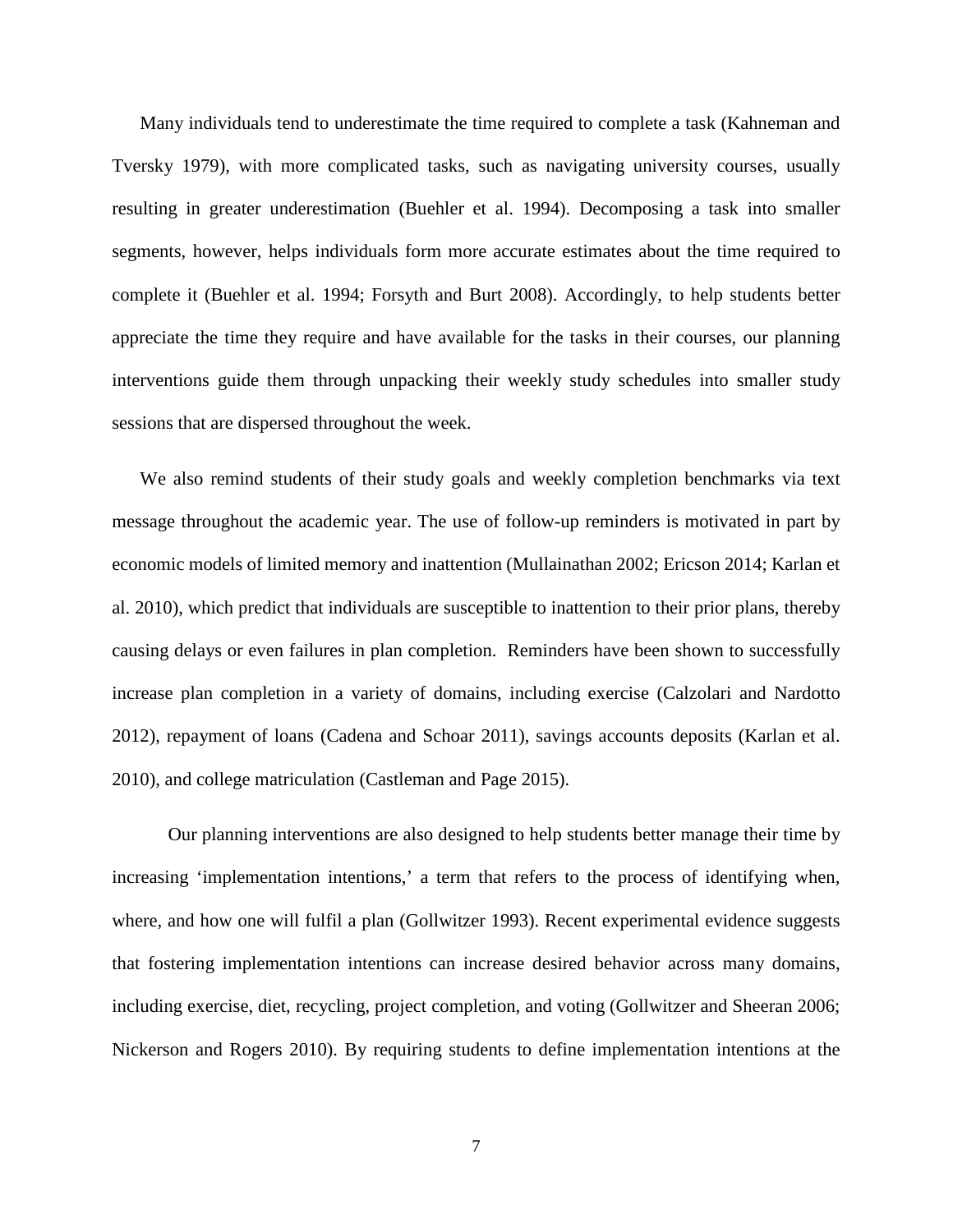beginning of the academic year, our planning intervention helps them establish clear study goals to follow while working through their courses.

As we describe in greater detail below, treated students at the UofT campuses where also assigned to a senior-undergraduate student coach, whose job was to check-in once a week via text message to inquire about how students were progressing and offer encouragement. Personal coaching or advising done over the phone or in person has proven effective in improving students' academic outcomes at both two-year and four-year colleges (Scrivener and Weiss 2013; Bettinger and Baker 2014; Oreopoulos and Petronijevic 2018). Despite there being less evidence on the effectiveness of personal coaching that occurs via text message,<sup>[5](#page-9-0)</sup> we offered treated students a textmessage coaching program to help them address any individual-specific challenges to following through with their plans.

There are, however, several reasons our planning interventions may be ineffective at increasing study time and improving students' academic outcomes. First, students' tendency to procrastinate may limit the efficacy of a planning intervention. Specifically, students may exhibit timeinconsistency and behave more impatiently in the moment than they had previously planned (Laibson, 1997; O'Donoghue and Rabin, 1999). Solomon and Rothblum (1984) find that more than half of college students report regularly procrastinating coursework. If present-biased preferences keep students from following through on their plans, then improving the quality of students' plans and reminding them about their plans may not be enough to affect academic outcomes.

<span id="page-9-0"></span><sup>5</sup> Oreopoulos, Petronijevic, Logel, and Beattie (2018) show that while personal coaching via text message did not improve academic outcomes in a sample of students at UofT, it did significantly and positively impact non-academic outcomes, such as student mental health and feelings of belonging at the university.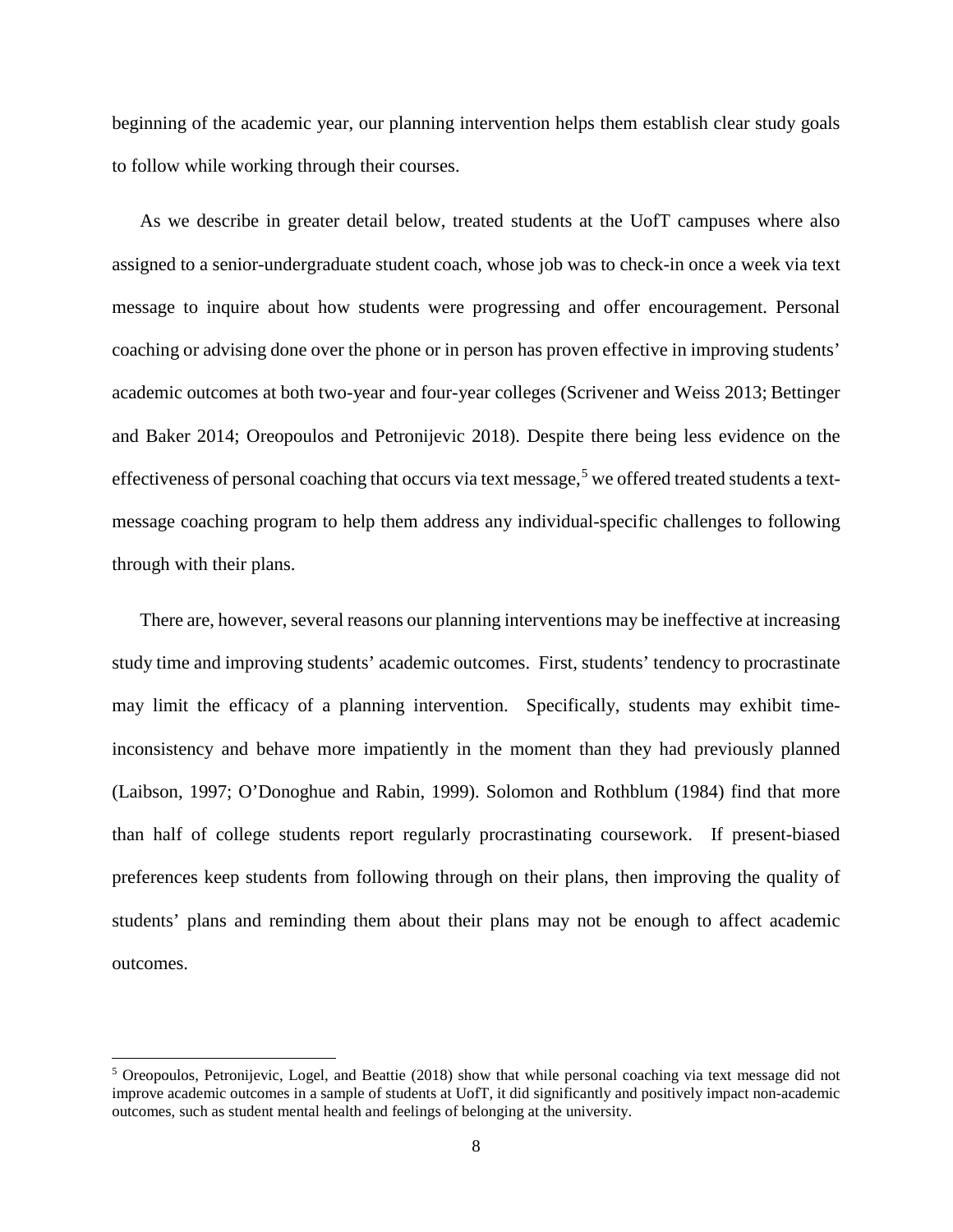Second, struggling students may not know how to implement effective study techniques. Even if students follow-through on their plans to increase study times, they may spend their time studying in ways that do not improve comprehension, retention, and performance. For example, Dunlosky et al. (2013) find that certain techniques such as highlighting and rereading texts have little effect on student outcomes. If students do not allocate additional studying time toward effective practices, then they may not do better than students who have not made better study plans.

Third, students may be overconfident in their abilities. Twenge et al. (2012) find that a majority of college students believe they have above average abilities. If students overestimate their abilities, they may make insufficient study plans and underestimate the penalties they will face from failing to follow-through on their plans (Dunlosky and Rawson, 2012).

Fourth and finally, the benefits to studying are long-term, uncertain, and highly ambiguous. It is therefore also possible that students have low expectations on the returns to studying on grades, or the returns to grades on longer term outcomes. Perhaps obtaining a degree, for example, matters much more than obtaining a 'B' average instead of a 'C'. Or perhaps these expectations are not correct. Motivating the benefits to studying or reducing ambiguity, may therefore increase study effort (Epstein and Halevy, 2018).

## **3. Description of Intervention**

In this section, we describe the implementation of the experiments at both UofT and WGU, providing greater detail about the planning interventions and the follow-up messages students received.

#### **3.1. The Intervention at UofT**

9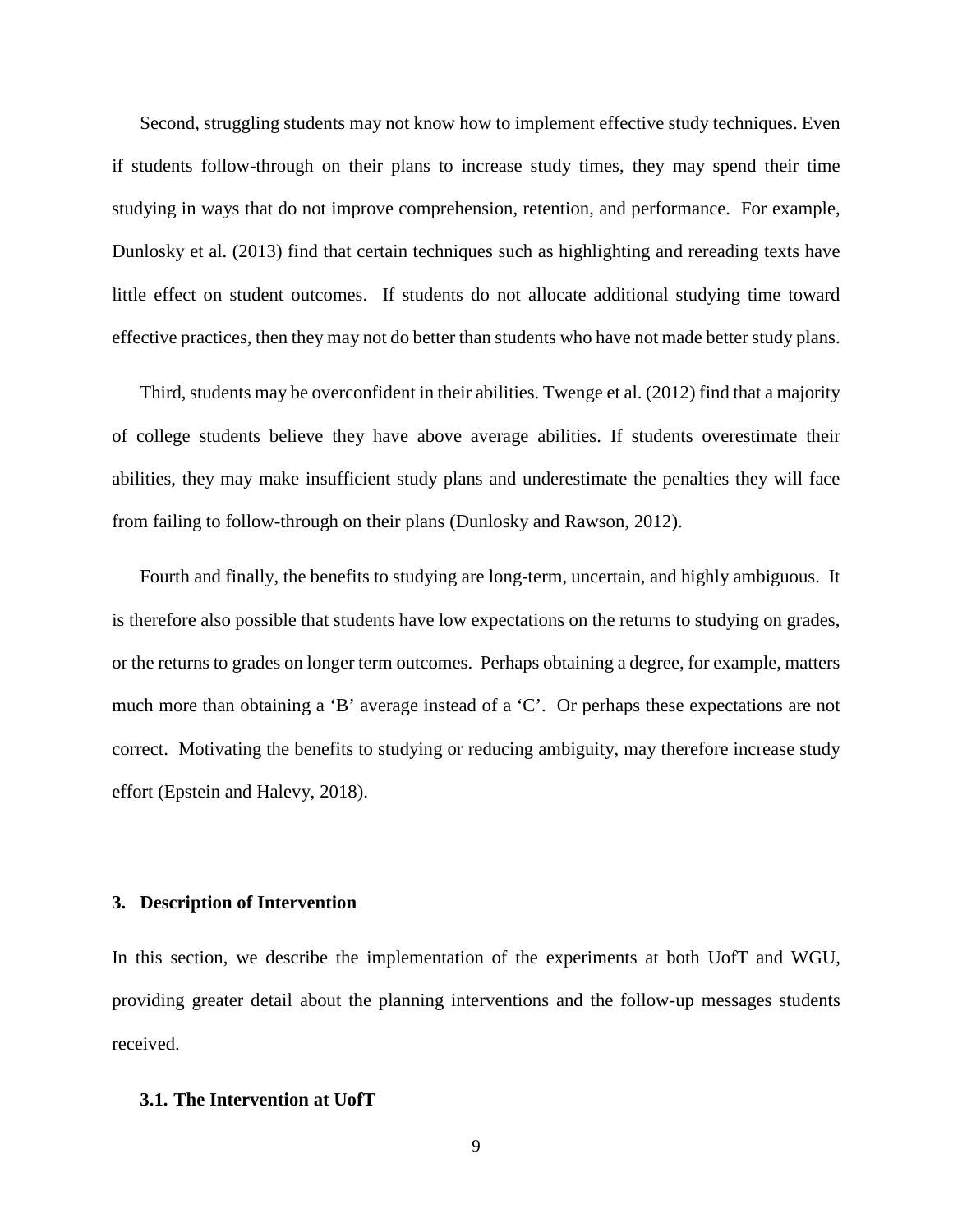We conducted our experiment at UofT throughout the 2017-18 academic year. At both the main campus, UTSG, and the satellite campus, UTM, we partnered with all first-year economics instructors to include a 'warm-up' exercise at the beginning of the course worth 2 percent of students' final grades. The exercise had to be completed within the first two weeks of the fall semester for students to receive course credit, with the type of exercise each student completed depending on whether he or she was randomly assigned to the treatment or control group. All students logged in using their university accounts and completed a brief introductory survey, in which they provided information about their parental education, their own expected educational attainment, their work plans, their educational history, and their self-reported tendency to procrastinate or become distracted. Students assigned to the treatment group were then required to complete an online module that first taught them about the importance of sufficient study time and then guided them through a planning intervention, while students assigned to the control group were given a personality test. Below we describe the treatment and control modules in more detail.

#### **3.1.1. Planning Intervention**

All students in the planning intervention at UofT completed a three-part online module. We offer an overview of the module in this subsection and provide full documentation in Appendix B.

During the first part of the planning module, we presented the college's recommendation for weekly study time (at least 4 to 6 hours per course, or at least 20 to 30 hours per week for a full course load) and information on the importance of sufficient study time for academic performance and general life satisfaction. We motivated the latter by showing descriptive evidence (gathered from previous experiments we ran at UofT) about the positive associations between study time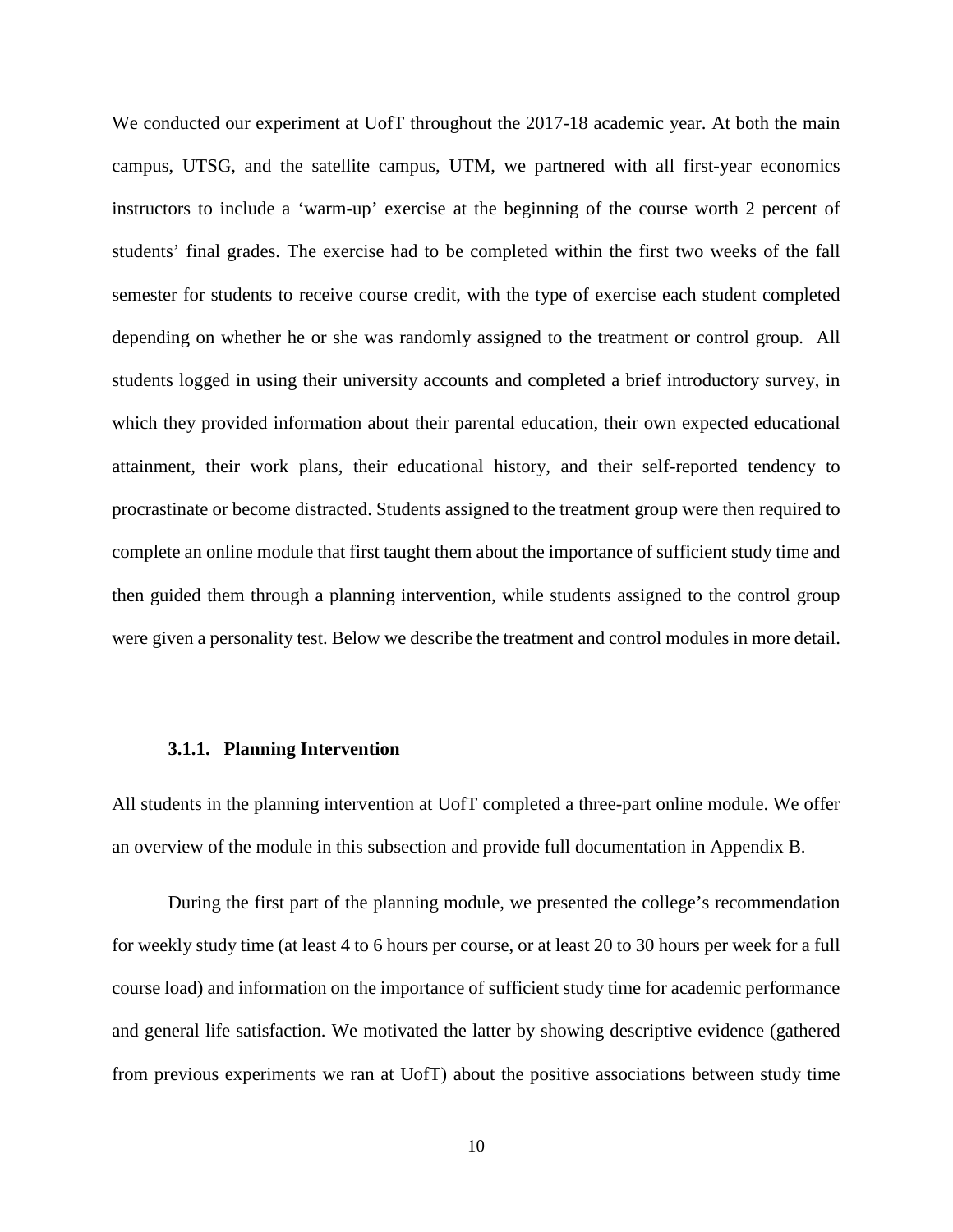and grades and study time and measures of mental health. In the second part of the module, we asked students to read testimonials from former students, each of which described a common challenge faced by university students and how making a schedule and studying regularly can help students avoid these pitfalls. After reading through the stories, students wrote about how they could motivate themselves to stick to a regular study routine and identified the study strategies they thought would be the most helpful for doing so. Students were encouraged to slow down or write a little more if they tried to continue through the exercise below a minimum time or wordcount restriction.

Having discussed the importance of keeping an organized schedule and studying enough, the third part of the online module asked students to make their own weekly schedule by building a weekly calendar. We first asked students to populate their calendars with class times, which they could do by downloading a standard electronic calendar (ICS) file from their university platform and then uploading the ICS file to our platform. Students then scheduled their anticipated job schedules along with their regular sleep routines. Once they had accounted for items with little scheduling flexibility, students were asked to populate their calendars with weekly study times. The module asked them to reconsider the importance of sufficient and regular study time and would not allow them to proceed unless the number of scheduled study hours throughout the week matched their self-imposed target for study hours. As the final step toward completing their calendars, students scheduled personal time for seeing friends and family and engaging in other activities they enjoy.

To help students stay on track throughout the academic year, we made their weekly calendars available to them. If students already had a Gmail account, they simply had to provide their Gmail address and we then uploaded their calendars directly into their Google calendars. If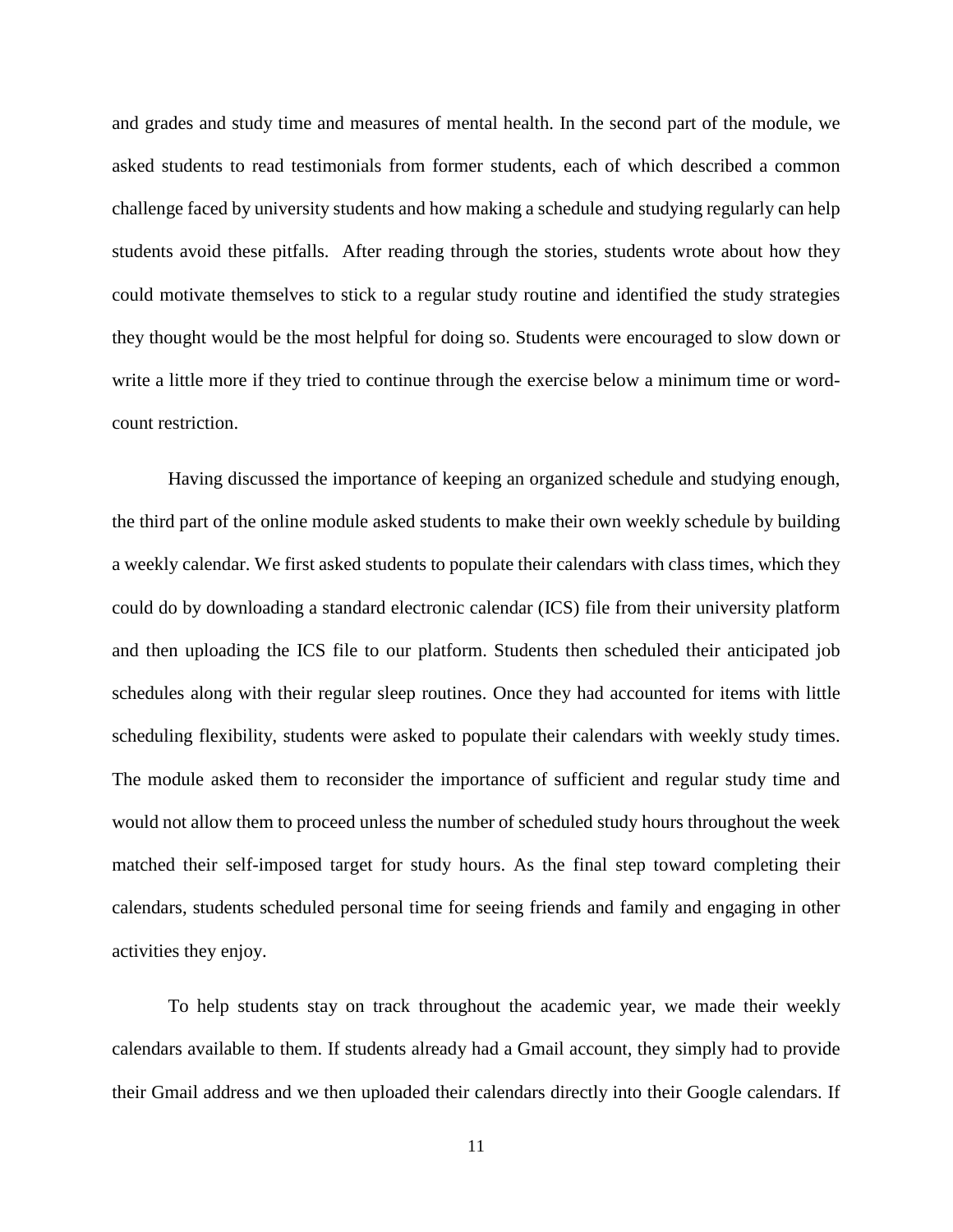students did not have a Gmail account, we gave them the option to create one or to simply download their calendar as an ICS file and upload it to whichever calendar application they prefer to use. $<sup>6</sup>$  $<sup>6</sup>$  $<sup>6</sup>$ </sup>

For the last step of the exercise, all students were encouraged to enroll in a virtual coaching program called *You@UofT*. [7](#page-13-1) We explained that students would be matched with an experienced, senior-undergraduate coach whose job would be to check-in once a week via text message to inquire about how students were doing with their study goals, offer support and encouragement, and answer any questions. Across both campuses, 80 percent of students opted-in to the coaching program by providing their cell phone numbers.

Our coaches were hired through a research opportunity program, which allows students to participate in a research project for course credit (rather than pay). Coaches were solicited to apply for the program through various student service offices and we sought recommendations for keen, talented senior undergraduates who had prior experience helping new students (as, for example, residence dons, orientation volunteers, or tutors). Upon joining the team, coaches reported to our program manager, a graduate student in economics, who communicated best practices and ensured proper protocol was being followed.

Once students opted-in to the coaching program, they were assigned to a specific coach and each coach was assigned a few time slots during the week to be the coach who was on call. During each on-call time for a given coach, we sent a batch message to all students who were assigned to that coach to spur productive conversation. If students replied while their coach was

 $\overline{\phantom{a}}$ 

<span id="page-13-0"></span><sup>6</sup> A total of 1,685 students completed the planning intervention at UofT and 1,424 (84.5 percent) provided a Gmail address for us to upload their calendars directly into their Google calendars. The remaining students downloaded their calendar from our platform as ICS file.

<span id="page-13-1"></span> $7$  As in Oreopoulos and Petronijevic (2018), we chose the name to emphasize that the program would help coach students toward their individual definitions of success.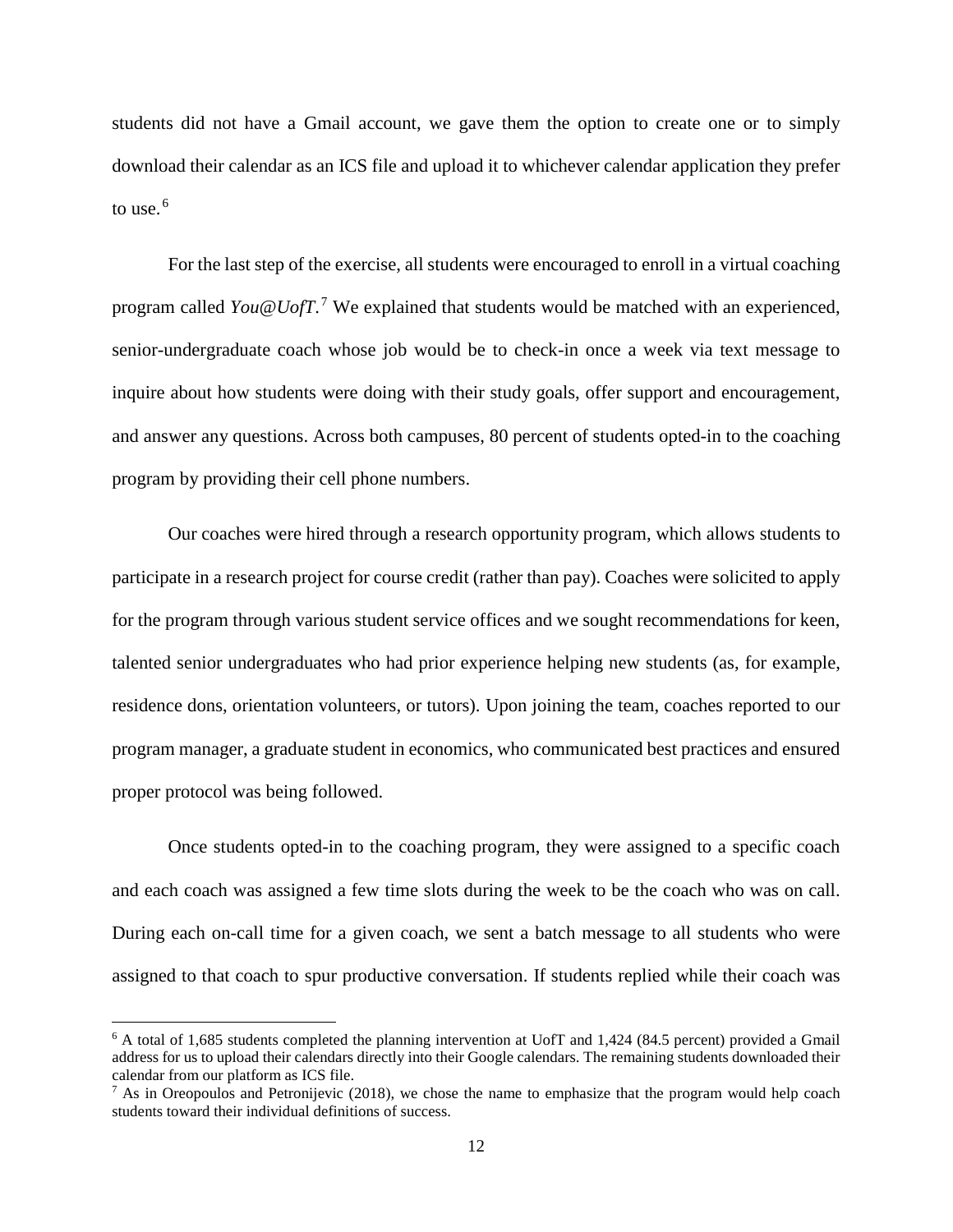still on call, that coach would continue the conversation. If students replied after their coach's shift ended, the coach who was currently on call or the team manager was responsible for closing the conversation.

The batch messages we sent to students fell into two general categories. The first message type consisted of a weekly study tip on how to use study time effectively. When sending these messages, we took advantage of knowing when students planned to study from the calendars they completed, sending the messages 15 minutes prior to one randomly selected study session. The second type of message was a weekly check-in from the students' coaches, which was designed mostly to offer support and inquire about how well students were managing their time. To help effectively close conversations, we sent an automatic follow-up message with a tip or encouragement if the student did not respond to the original check-in message. A list of example check-in text messages that we sent throughout the academic year is available in Table C1 in Appendix C.

Student engagement with the text-messaging program was quite high, with 26 to 66 percent of treated students responding to our messages each week. In terms of cumulative engagement, 80 percent of treated students sent at least one text message back to their coach during the academic year. We also asked students via text message for feedback on our coaching program, and many expressed gratitude and appreciation for the study tips and support.<sup>[8](#page-14-0)</sup>

#### **3.1.2. Personality Test**

<span id="page-14-0"></span><sup>8</sup> An anonymized list of student response to our feedback request and more detailed information on student engagement with the text-messaging program are available upon request.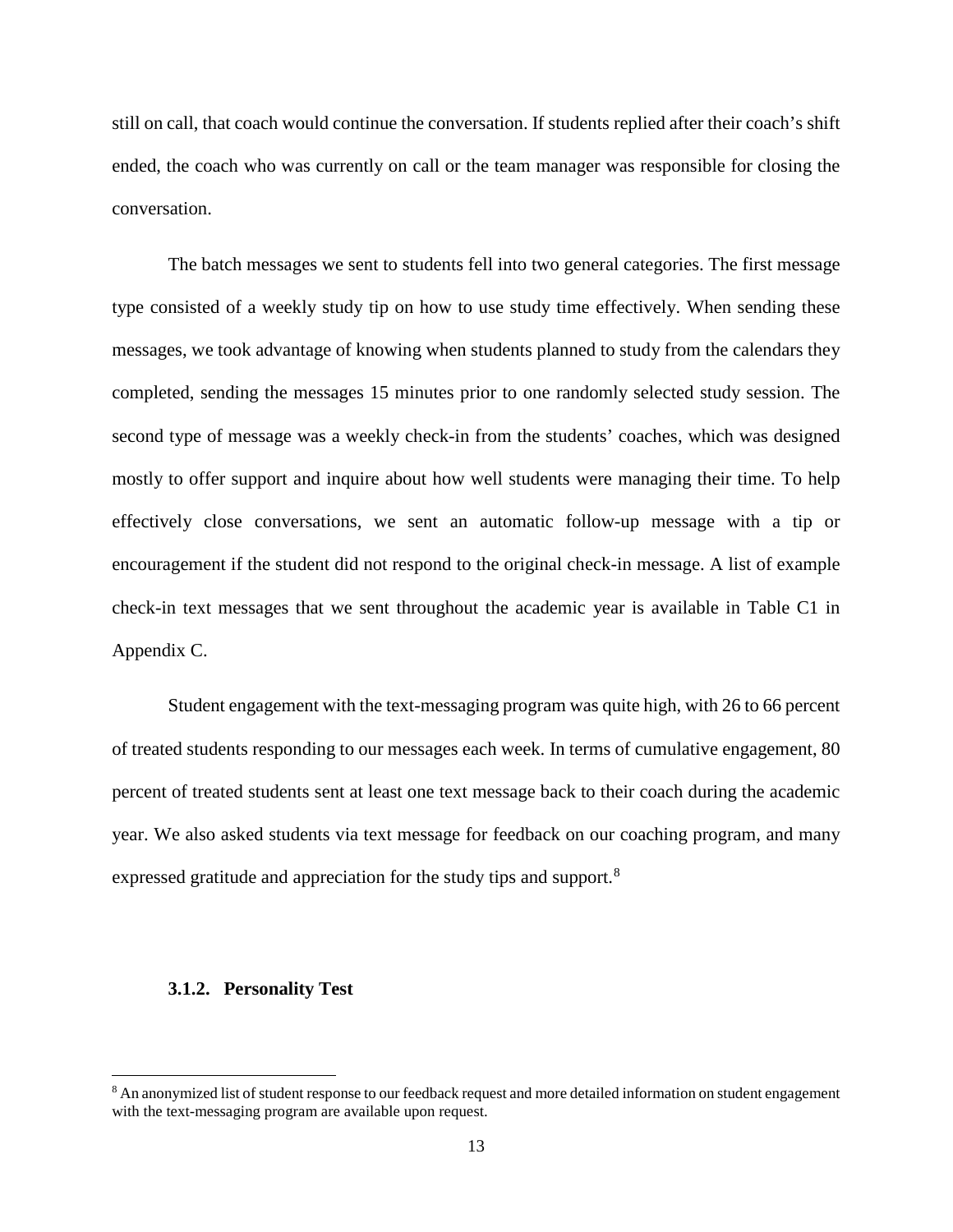As in Oreopoulos and Petronijevic (2018), students who were assigned to the control group at both UTSG and UTM were given a personality test measuring the Big Five personality traits of agreeableness, conscientiousness, extraversion, openness to experience, and emotional stability. The test tended to take about 45 to 60 minutes to complete, and students were emailed a report describing their scores on each trait upon completion of the exercise. Beattie, Laliberté, and Oreopoulos (2018) describe the personality test in greater detail in the appendix of their paper and use the resulting data to explore non-academic predictors of performance in university.

## **3.2. The Intervention at WGU**

In this subsection, we provide an overview of the planning module students completed at WGU. Full documentation is presented in Appendix B.

WGU is a large non-profit online college in the United States.<sup>[9](#page-15-0)</sup> Prior to the beginning of his or her first semester, each new student participates in an online student orientation. As part of our experiment, randomly-selected undergraduate students who enrolled between January 2 and March 1 of 2017 were additionally required to complete a two-part planning module at the end of the online orientation. <sup>[10](#page-15-1)</sup> The planning module was similar to that which was completed by students at UofT.

In the first part, we again shared the college's recommendation for weekly study time (1-2 hours per "competency unit"/credit or 3-6 hours per typical course) $11$  and required students to

<span id="page-15-0"></span><sup>&</sup>lt;sup>9</sup> See Appendix A for a broad overview of WGU.

<span id="page-15-1"></span><sup>&</sup>lt;sup>10</sup> Students in the control group only completed the regular online orientation.

<span id="page-15-2"></span> $11$  Among students taking 5 courses, this recommendation amounts to 15 to 30 hours per week of total study time, which is very similar to the recommendation at UofT of 20 to 30 hours.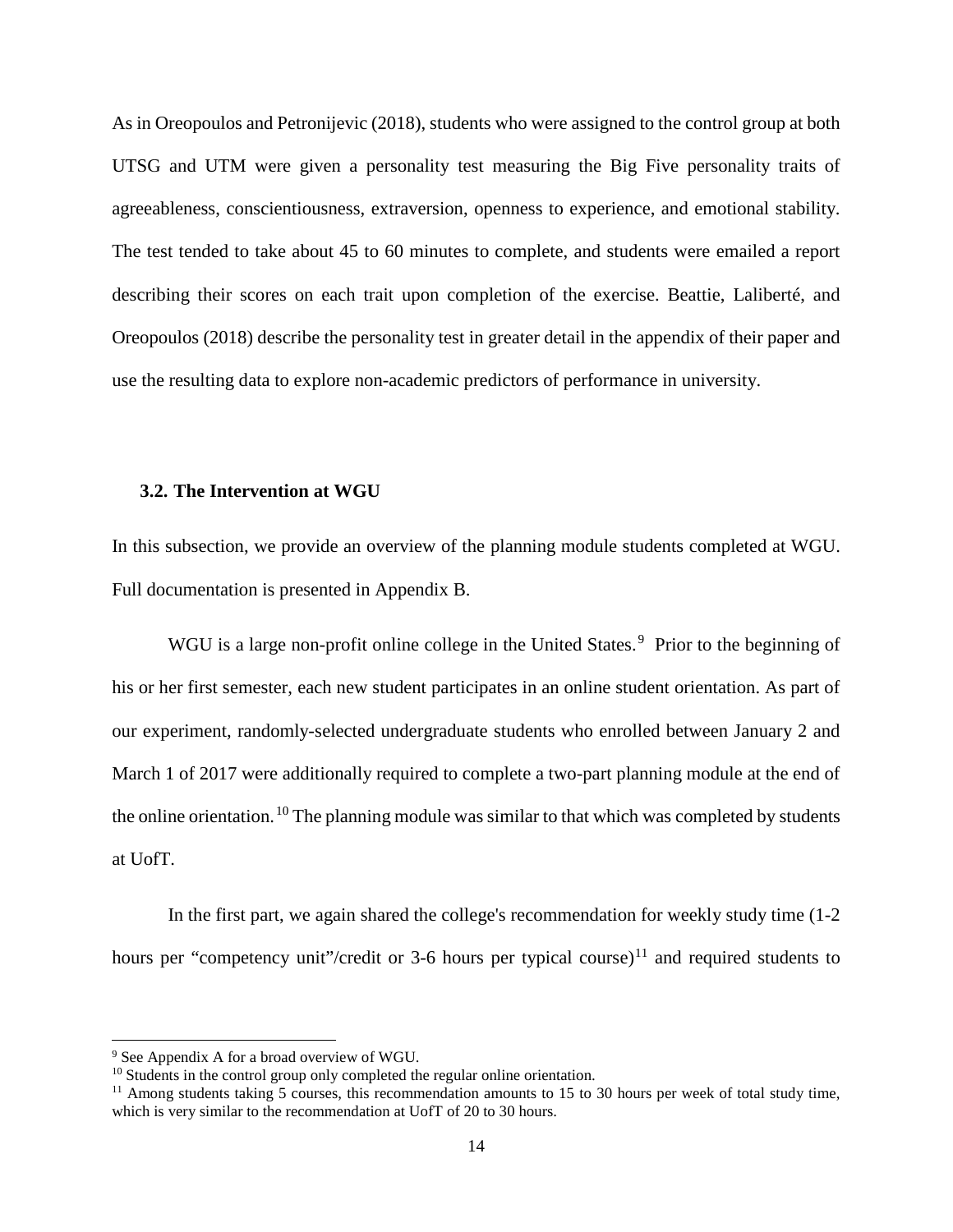complete an interactive weekly planning activity, in which they allocated their time among four categories (work, study, recreation, family and home) and 21 subcategories.<sup>[12](#page-16-0)</sup> Upon completion of the planning exercise, the second part of the module asked students to organize the collegeassigned Google calendar associated with their WGU email account. This calendar was prepopulated with categorical events from each of the four primary activity types and students were required to organize the calendar to match their planning activity allocation. When students finished organizing their calendars, they submitted a screenshot of their completed calendar as an enrollment requirement.

With each student having a completed calendar in hand, WGU recreated study events onto treated students' calendars each week for the remainder of the semester. Students were able to modify their study schedules at any time, with study events being visible on students' Google calendars, the calendar in the WGU student web portal, and the WGU mobile application. The 81.8 percent of students who installed the WGU mobile application also received mobile notifications 15 minutes prior to two randomly selected study sessions between 9am and 8pm each week. Additionally, all treated students received study notifications in the WGU web portal "notification center."

To help students unpack their semester schedules, we also populated their calendar with "completion benchmarks." WGU students digitally meet with a counselor to set their course schedules prior to the beginning of each semester. In this meeting, they outline the anticipated start and end dates for each course. Nearly all courses at WGU have a "Course of Study Guide"

<span id="page-16-0"></span><sup>12</sup> **Work-** working, commuting, and other work time; **study-**-mentor support, course readings, course writing, group activity, and other study time; **recreation**-watching tv, socializing, reading, exercise and sports, browsing the internet, and other recreation; and **family and home**-caring for family, preparing and eating meals, cleaning and laundry, household management, lawn and garden, sleep, and other home and family.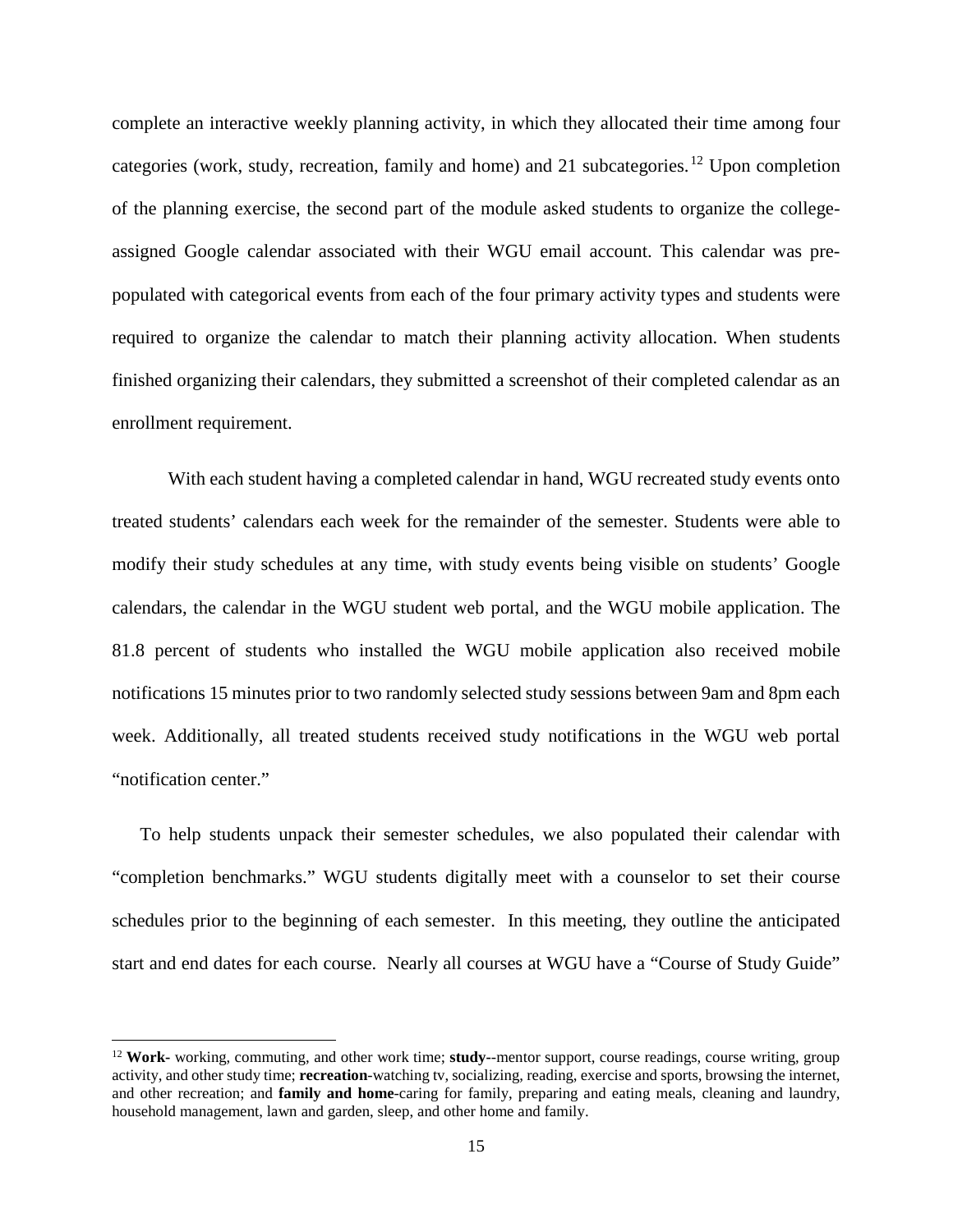or syllabus that divides the course into 4-8 segments or blocks. We combined students' anticipated start and end dates with their course syllabi segments to create evenly spaced intermediate completion benchmarks for each course in which a student is enrolled. These benchmarks were populated in students' WGU Google calendars and automatically adjusted to any changes made by WGU or the students to the scheduled start or end date in WGU's system. Students could view these benchmarks in the Google calendar, WGU web portal, and WGU mobile app, and students with the mobile application received a reminder at 4pm two days before each completion benchmark, reminding them that they would need to complete their benchmark task in the next two days to stay on track. [13](#page-17-0) Examples of the benchmark reminders can be found Table C2 in Appendix C.

## **4. Data, Motivating Evidence, and Empirical Strategy**

l

In this section, we describe the data we collected from UTSG, UTM, and WGU, along with our strategy for estimating treatment effects across the three sites.

## **4.1. Experimental Randomization and Sample Description at UofT**

We begin the description of the data at UofT with Table 1, which reports the total number of students in the treatment and control groups, as well as the fractions of students sorted to treatment and control at each campus. Prior to the experiment, we intended to sort one third of students to both the treatment and control groups at  $UTSG<sup>14</sup>$  $UTSG<sup>14</sup>$  $UTSG<sup>14</sup>$  and to evenly divide students across treatment and control groups at UTM. Table 1 shows that slightly more than one third of students (35.8

<span id="page-17-0"></span><sup>&</sup>lt;sup>13</sup> These completion benchmark notifications were also displayed on all WGU student's web portals.

<span id="page-17-1"></span> $14$  The remaining one third of students was sorted to a different treatment group, which is the subject of a separate, standalone paper.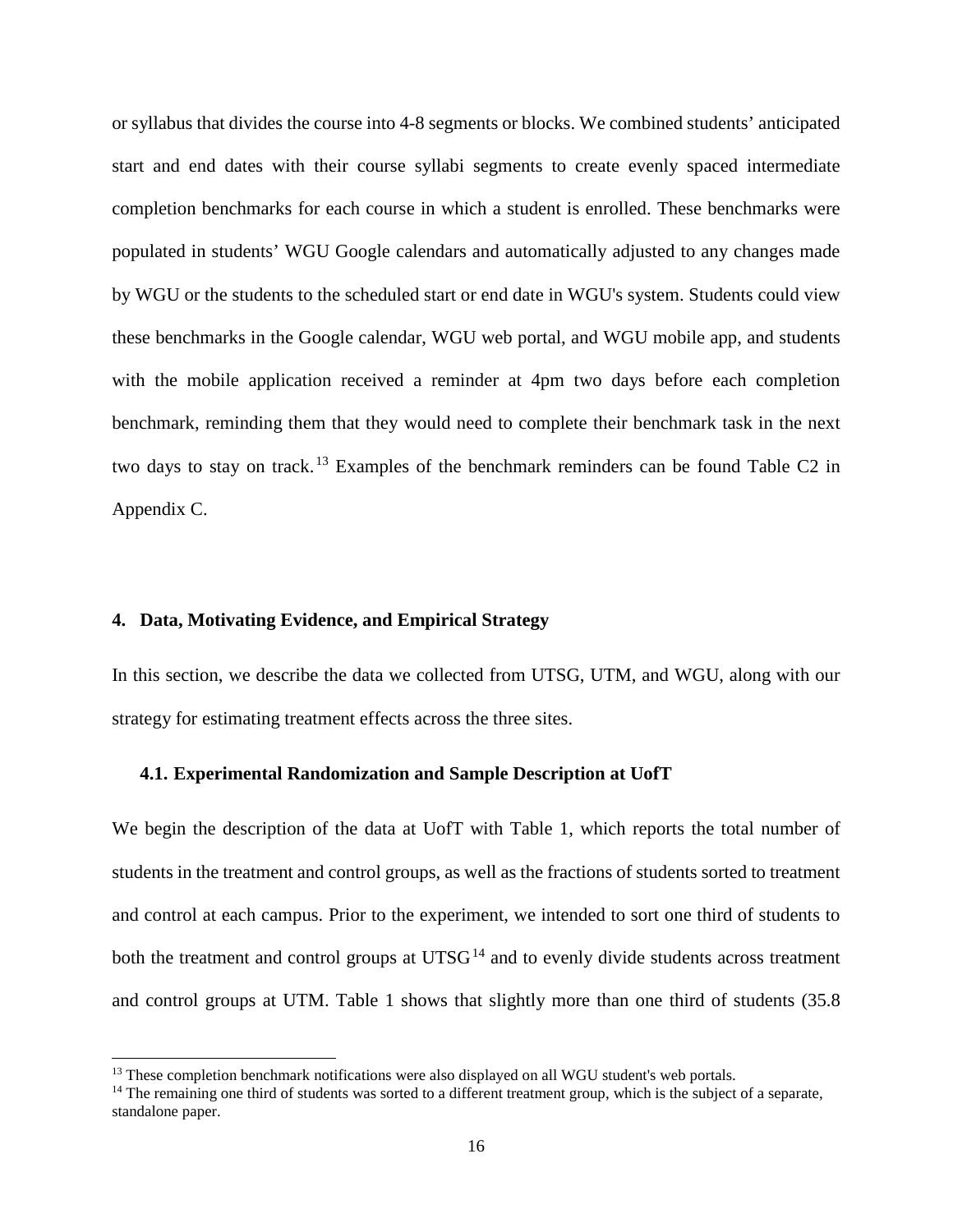percent) were sorted to the treatment group and slightly less than one third (30.4 percent) were sorted to the control group at UTSG, while we reached our target fractions at UTM, as the percentages of students sorted to treatment and control are not statistically different than 50 percent. Across both campuses, we have 3,581 students in our study, with 2,044 coming from UTSG and 1,537 coming from UTM. The completion rates for the online modules are very high across both campuses, ranging between 97 and 98 percent. We can match 94 percent of our experimental sample to the university's administrative data on course grades, leaving us with an analysis sample of 3,344 students.<sup>15</sup>

Tables 2 and 3 present balancing tests UTSG and UTM, respectively, showing that the treatment and control group are balanced along observable characteristics. The lone exception (out of 30 tests for mean differences) is that students in the treatment group at UTM report being slightly more likely to often think about their futures. We demonstrate below that our treatment effect estimates are robust to controlling for this variable and many other covariates.

In terms of the sample characteristics, approximately half our sample at the UofT campuses is male, the average student is 18 years old, approximately 40 percent of students speak English as their mother tongue, 50 percent of students are international, and approximately 75 percent are in their first year of studies. These characteristics are similar across UTSG and UTM. Differences start to emerge, however, when one considers variables related to academic preparedness. The average incoming high school grade average at UTSG is 91 percent, while it is 85 percent at UTM, reflecting the differences in selectivity across the two campuses. The 75<sup>th</sup> percentile student at UTM has a high school grade average of 88 percent, which corresponds to the  $25<sup>th</sup>$  percentile

<span id="page-18-0"></span><sup>&</sup>lt;sup>15</sup> The university's grades data only include students who are registered at the end of September in the fall semester of 2017, which is why we are unable to match a small fraction of students who are no longer registered at that time. The match rate to the grades data is not differential by treatment status.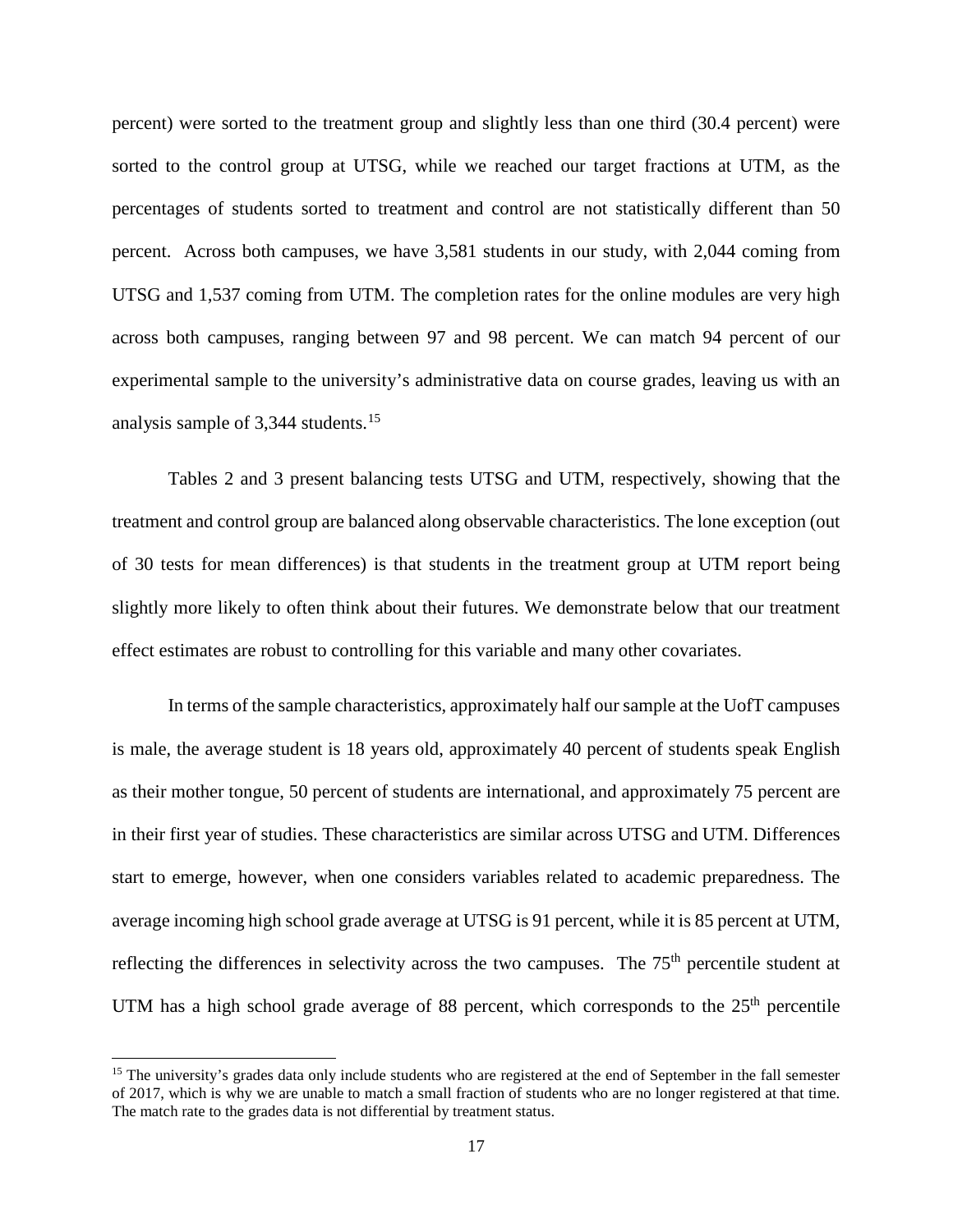student at UTSG. Also consistent with differences in selection criteria, many students at both campuses intend to earn at least an A- grade average and more than a bachelor's degree, but the factions are higher at UTSG (74 percent and 48 percent) than at UTM (62 percent and 40 percent). It is also the case that only 23 percent of the UTSG sample consists of first-generation students, while the fraction is considerably higher at UTM, at 34 percent.

With respect to student time commitments, the average student at UTSG expects to work approximately 6.4 hours a week for pay and spends approximately 24 minutes commuting to campus (in one direction). At UTM, students expect to work 8.2 hours for pay and spend 31 minutes commuting to campus. On average, students at UTSG and UTM report spending 13.6 and 11.8 hours per week, respectively, studying outside of class in high school. In subsection 4.3, we provide descriptive evidence on student study times during the fall semester at UTSG and UTM, along with the associations between study time and academic performance.

## **4.2. Experimental Randomization and Sample Description at WGU**

At WGU, our study sample includes 6,065 undergraduate students who enrolled between January 2 and March 1 of 2017. Students were randomly assigned to either the treatment or control group based on the last two digits of their sequentially assigned student number. Table 4 shows the balance of observable characteristics across treatment and control, indicating that the groups are mostly balanced in terms of observable characteristics. Among the 16 characteristics presented in the table, four are statistically different across treatment and control groups. Students in the treatment group are approximately half a year older, 2 percentage points more likely to work full time, 2 percentage points more likely to have annual incomes between \$45,000 and \$65,000, and 2 percentage points more likely to be first-generation students. While there are more statistically significant differences than one would expect from random assignment, we are able to verify that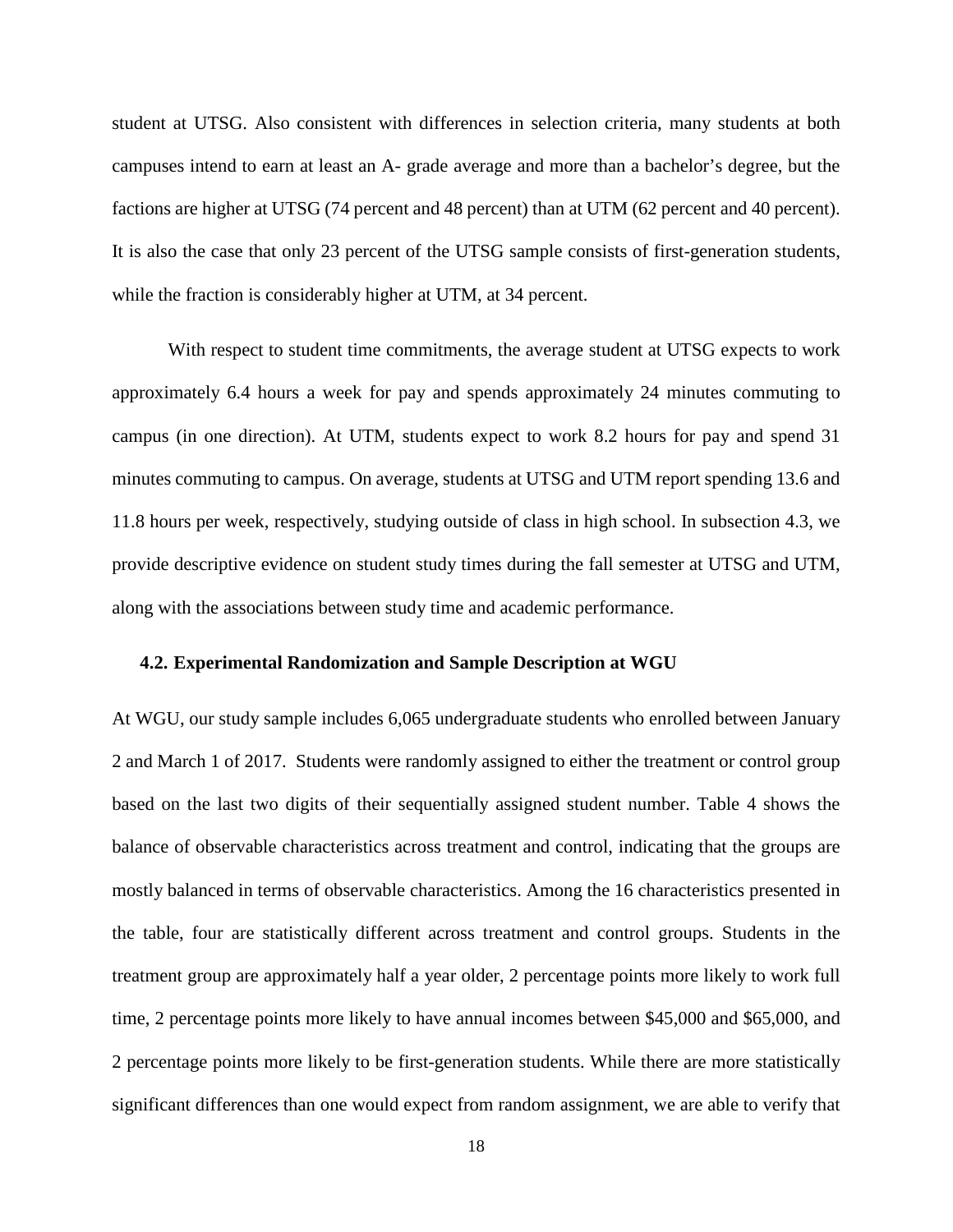the treatment assignment mechanism was followed in over 99.9% cases.<sup>[16](#page-20-0)</sup> Furthermore, these differences are not economically large, and we show below that controlling for these variables (and many other covariates) does not affect our estimated treatment effects.

In terms of the sample characteristics, approximately 34 percent of the WGU students in our study are male and the average student is 35 years old – a marked difference from the UofT sample, where half of the sample is male, and the average student is only 18 years old. Nearly 80 percent of the sample consists of white students, while Hispanic and black students each comprise approximately 11 percent of the sample. A large majority (75 percent) of students are employed full time and many (40 percent) have annual incomes of \$65,000 or more.<sup>17</sup> Approximately 42 percent are first-generation students whose parents did not complete post-secondary education.

## **4.3. Descriptive Facts on Student Study Time at UofT and WGU**

Figure 1 (discussed above in the Introduction) shows that many students at UofT study far less than the time they have available to do so, with the median student reporting that they studied only 12 hours per week in the fall semester despite having more than 90 hours available. As mentioned, we construct time available in Figure 1 using the information students provide in our baseline survey about their expectations for upcoming weekly hours of work (for pay), commuting time to and from campus each week, time spent attending lectures each week, and time spent sleeping. We gathered information on actual (self-reported) study time during the fall semester by conducting a follow-up survey with students at the end of the fall semester, asking how many hours they spend studying outside of class during an average week (which is the reported study time

 $\overline{\phantom{a}}$ 

<span id="page-20-0"></span><sup>&</sup>lt;sup>16</sup> Based on the last two digits of student's id numbers, only 4/6065 are assigned to a treatment group that does not correspond to the assignment rule. Our estimates are robust to exclusion of these observations.

<span id="page-20-1"></span><sup>&</sup>lt;sup>17</sup> One may be concerned that students who work full time do not have available time to increase study intensity. In our analysis of heterogeneous treatment effects below, we show that our estimates do not differ across WGU students by employment status or household income.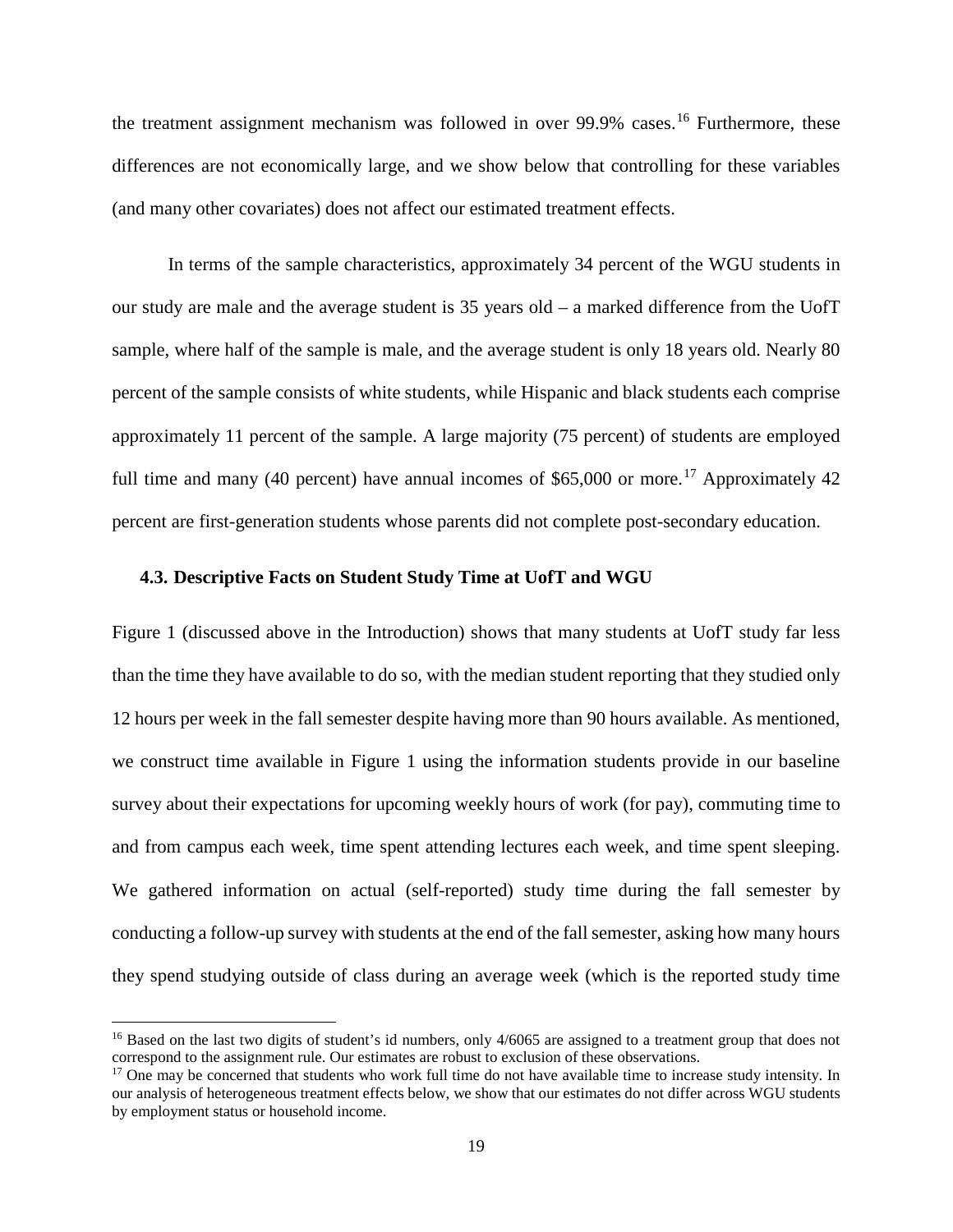variable in Figure 1) and how many hours they spend studying during a week in which they are preparing for midterms or exams.[18](#page-21-0) Because the follow-up survey did not have grade incentives attached, the aggregate response rate was only 48 percent, with 47 percent of students responding at UTSG and 50 percent of students responding at UTM. However, attrition from the follow-up survey was not differential by treatment status at either campus.

In Figure 2, we quantify the amount of available time students at UofT are not using toward studying by subtracting reported study time from available time and plotting the resulting distribution of remaining time.<sup>[19](#page-21-1)</sup> The vertical lines in the figure represent the  $25<sup>th</sup>$ ,  $50<sup>th</sup>$ , and  $75<sup>th</sup>$ percentiles, respectively, indicating that three-quarters of students expect to forgo at least 65 hours per week in potential study time, 50 percent of students expect to forgo at least 78 hours, and onequarter of students expect to forgo more than 87 hours a week. We note again that these calculations already account for sleeping time, class time, and self-reported expectations for time required for working and commuting to and from school each week.

Table 5 presents summary statistics for self-reported student study time at UTSG and UTM in the fall semester during a typical week and during a week spent preparing for midterms or exams. Across both campuses, the average student in the control group reports having spent only 15.6 hours outside of class studying during average week in the fall semester.<sup>[20](#page-21-2)</sup> During a week of preparing for midterms or exams, students report studying 24.8 hours, on average – an increase of nearly 10 hours from a typical week but still only marginally more than the number of hours one typically spends at a part-time job. In terms of the breakdown across campuses, students at UTSG

 $\overline{\phantom{a}}$ 

<span id="page-21-0"></span><sup>&</sup>lt;sup>18</sup> The sample in Figure 1 is restricted to students in the control groups across both campuses of UofT.

<span id="page-21-1"></span> $19$  We construct this figure by restricting the sample to students in the control group and pooling together students at UTSG and UTM.

<span id="page-21-2"></span> $20$  We focus only on students in the control group in this subsection, deferring an exploration of whether treatment significantly increased student study time to Section 5.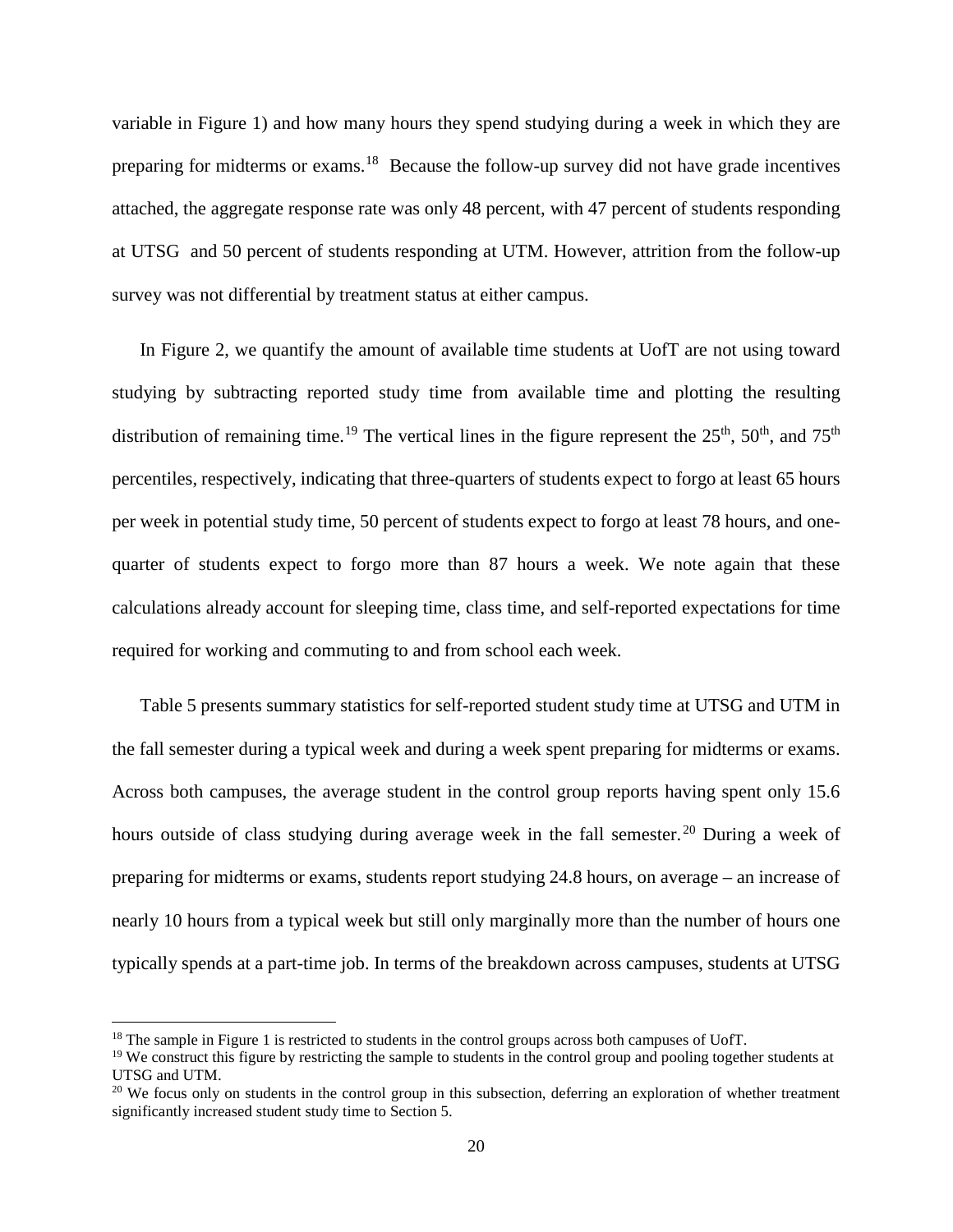study more than those at UTM: the average student at UTSG reports studying 16.8 hours, on average, during a regular week and 28.1 hours during a week before exams, while the average student at UTM reports studying 14 hours during a regular week and 20.1 hours before exams.

The survey evidence implies that students at UTSG and UTM study relatively little. Yet descriptive associations between study time and academic outcomes imply that many students could likely benefit from increasing their study time. In Figure 3, we pool the control groups across both campuses and plot descriptive associations between self-reported hours spent studying during a typical week in the fall semester and the average grade across all courses taken in that semester, the GPA earned across all courses, and the number of credits earned. All relationships are strongly positive and statistically significant, implying that an increase in weekly study time of one standard deviation (13 hours) is associated with an increase in average course grades of 13.5 percent of a standard deviation, an increase in GPA of 15 percent of a standard deviation, and increase in credits earned of 11 percent of a standard deviation.

Students taking courses online with WGU also appear to study quite little. Figure 4 shows the distribution of how many days per week they log into WGU's online portal. The average student logs into the WGU portal 2.1 days per week. In addition, 90 percent of students log in less than 3.7 days per week and 18.5 percent of students log in less than 1 day per week. Although it is possible that students are studying outside of the WGU website, the log-in data indicate that many students access materials on WGU's portal quite infrequently. In Figure 5, we plot the correlation between days logged in per week and credits earned. We find a strong and statistically significant positive relationship between log in activity and credits earned, with a one standard deviation increase in days logged in per week (1.3 days) correlating with a 51.3 percent of a standard deviation increase in credits earned.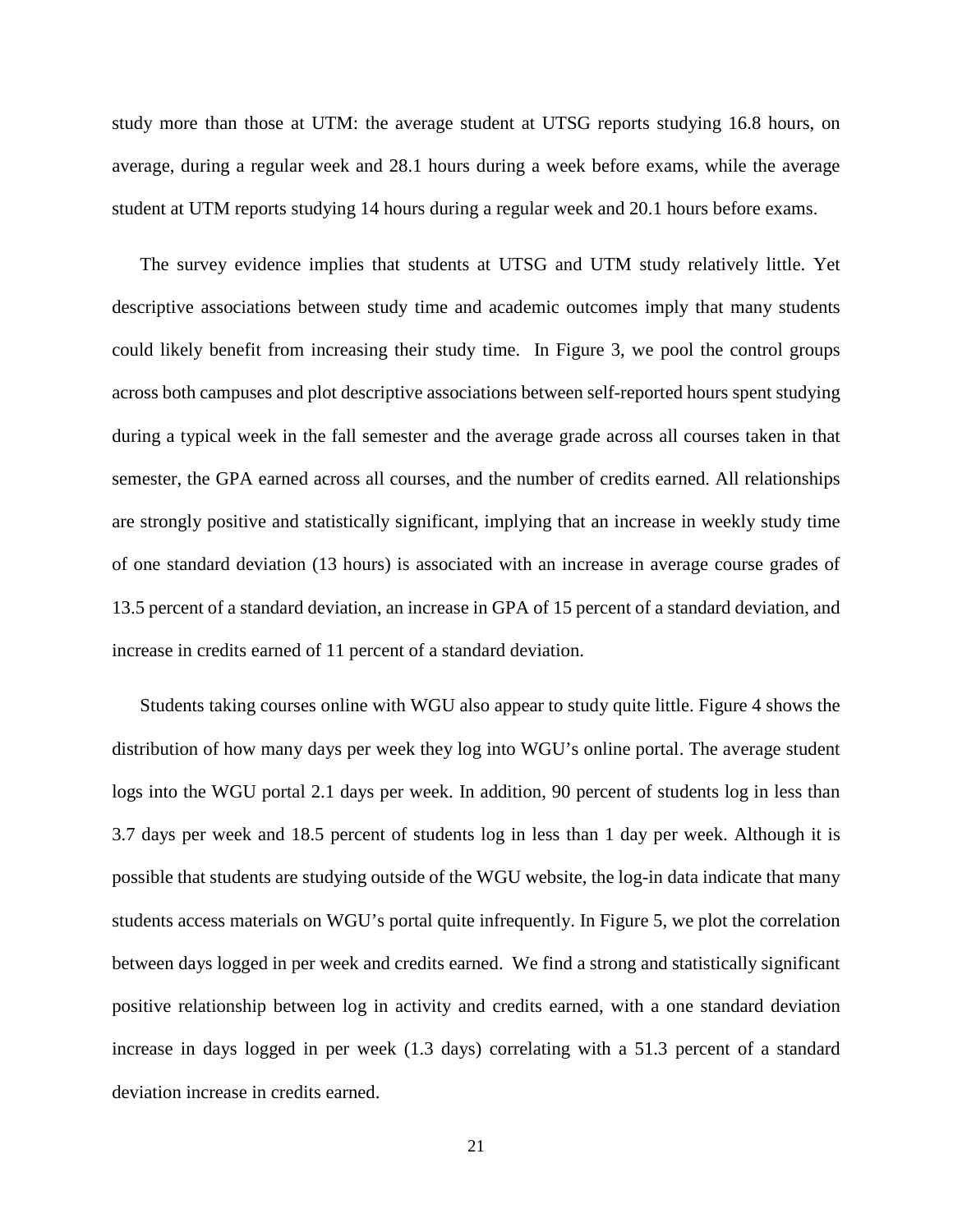Taken together, the descriptive evidence implies that many students at all three experimental sites study quite little, with large slack for potentially increasing study intensity. We explore whether our planning intervention was effective at increasing student study time and academic outcomes in Section 5 below.

## **4.4. Empirical Strategy for Estimating Treatment Effects**

Having successfully randomized students across treatment and control groups at UTSG, UTM, and WGU, we estimate the effects of the planning treatment with a comparison of mean outcomes in a simple regression framework. The main specification, which we estimate separately at each site, is given by

$$
y_i = \beta_0 + \beta_1 Treatment_i + \rho' X_i + u_i.
$$
 (1)

Here, the outcome of student is regressed on an indicator for the student being assigned to the treatment and, in some specifications, additional student-level control variables.

The main parameter of interest is  $\beta_1$ , the estimated effect of the planning treatment. This parameter represents an Intent-to-Treat effect, as students are included in the treatment group regardless of whether they completed the online exercise, took it seriously, provided their phone number, responded to a coach, or used their weekly calendar. Given that our completion rates and opt-in rate are quite high, these estimates are likely close to the average treatment effect of completing the exercise. [21](#page-23-0) 

 $\overline{\phantom{a}}$ 

<span id="page-23-0"></span><sup>&</sup>lt;sup>21</sup> Recall that 97 percent of students completed the online exercise at the UofT campuses. In addition, 80 percent of students who were invited to participate in the text-messaging program provided a phone number. All students who were assigned to the treatment group at WGU were required to complete the planning module and submit a screenshot of their study calendar as a condition of enrollment. The enrollment module at WGU does not allow students in the treatment group to advance until they have completed these steps.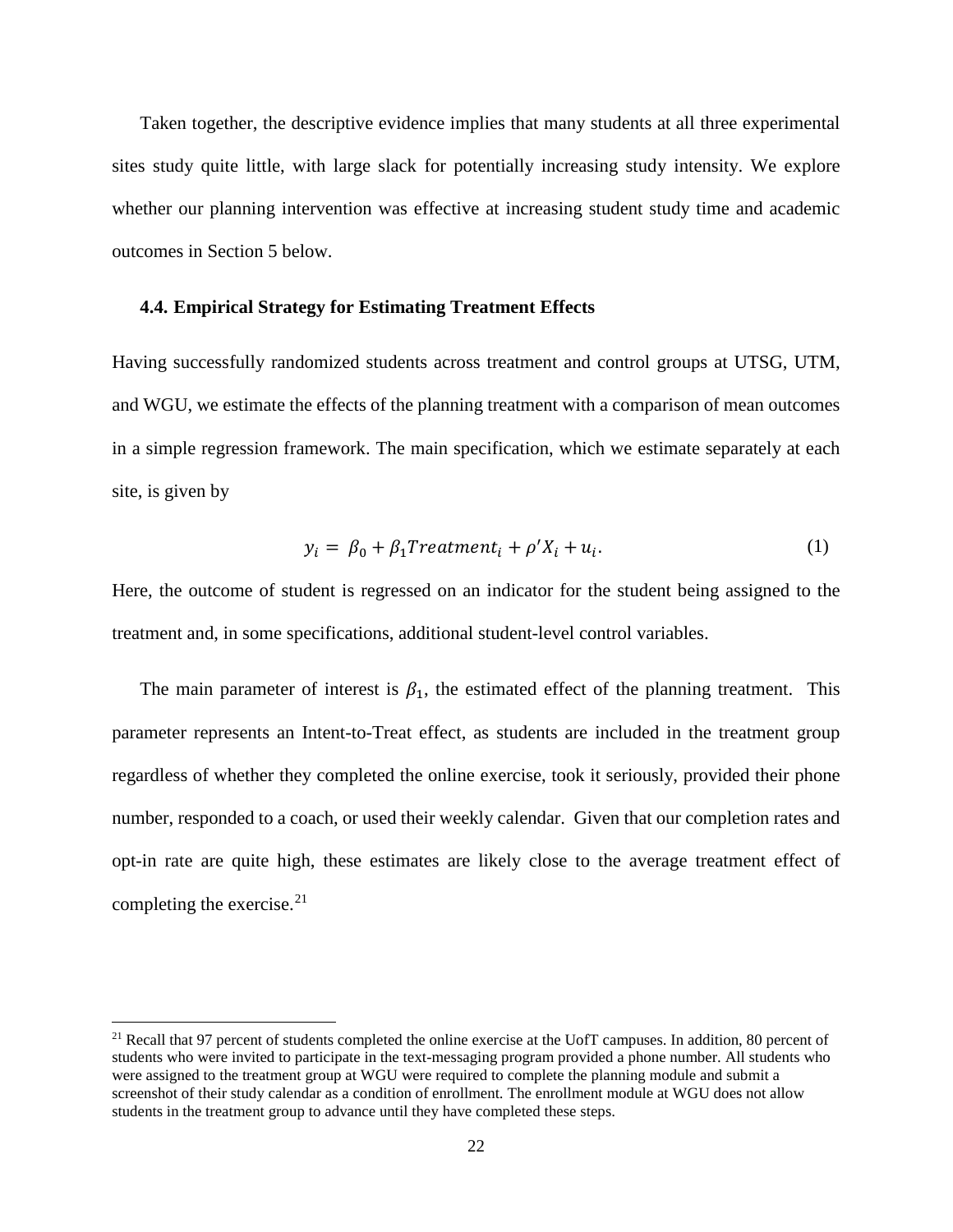With respect to outcomes, at UofT, our main outcomes of interest are course grades, overall grade point average (GPA), the number of credits attempted, the number of credits earned, and persistence into second semester. At WGU, our main outcomes of interest are the number of credits attempted, the number of credits earned, the number of days until a student completed his or her first credit, and retention.<sup>[22](#page-24-0)</sup> When the outcome of interest is course grades, we stack all course grades and run a regression at the student-course level, clustering standard errors at the student level. The effects on all other outcomes are estimated with regressions at the student level and robust standard errors are reported.

## **5. Results**

l

In this section, we present the estimated effects of the planning treatment on student self-reported study times (at UofT), online activity (at WGU), and academic outcomes (at both UofT and WGU), as well as an exploration of heterogeneous treatment effects across various student subgroups.

## **5.1. Treatment Effects on Student Self-Reported Study Time**

We begin by discussing treatment effects on student self-reported study time from the follow-up survey at UofT and activity on the online portal at WGU.

The average student in the control group at UofT spent 15.6 hours studying outside of class during a regular week in the fall semester and 24.8 hours studying when exams were approaching. Table 6 reports estimated treatment effects on both outcomes in the full sample of UofT students and separately by campus. The estimated average treatment effects are presented, with and without

<span id="page-24-0"></span><sup>&</sup>lt;sup>22</sup> We do not include grades as an outcome at WGU because WGU does not give traditional grades in courses. Instead, all courses at WGU are graded as pass/fail.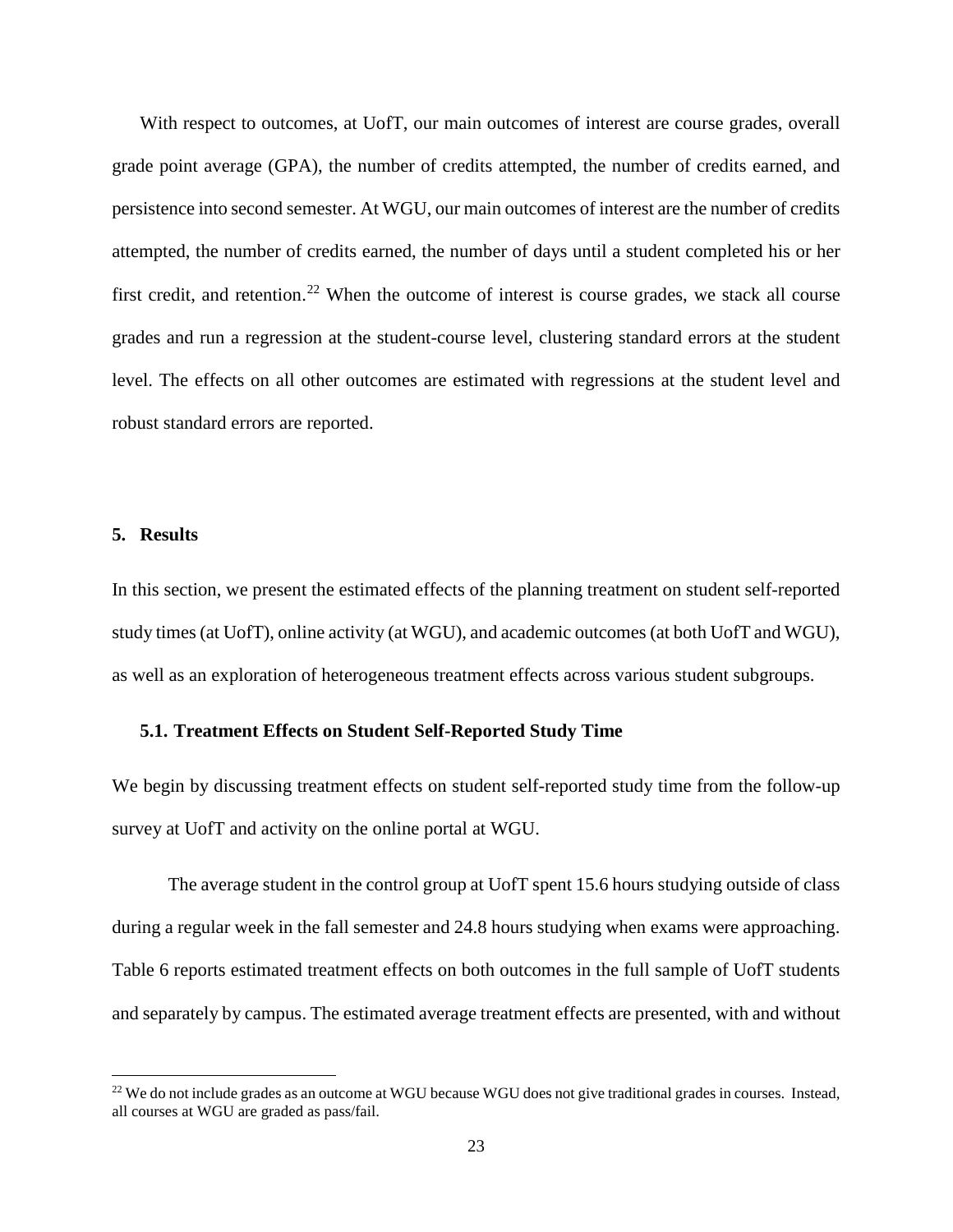control variables, respectively, in columns (3) and (4). Treatment effects on study time during a regular week in the pooled sample range between 1.65 and 1.69 hours and are statistically significant at the 1 percent level. Students who were assigned to the planning treatment therefore self-report studying nearly two more hours during a regular study week than non-treated students. Being a self-reported outcome, however, it is possible that treated students were primed to inflate their answers relative to students in the control group. While we cannot rule out such a possibility, it is reassuring that the estimated treatment effects are nearly identical across UTSG and UTM, as in indicated in the bottom two panels of Table 6. The estimates in Table 6 also reveal that the planning treatment does not affect student study time during exam or midterm periods, on average, as the effects are small and statistically insignificant in all specifications and across both campuses.

In Figure 6, we further investigate the underlying patterns in the treatment effects throughout the distribution of students by plotting separate densities by treatment and control group for student study time during an average week and for study time during a week with midterms or exams approaching. The average treatment effect on study time during an average week (reported above) appears to stem from the planning intervention causing fewer students to study less than 15 hours per week and more students to study between 15 and 45 hours per week. The patterns for the densities of study time during an exam period are less clear, as the planning module resulted in more students studying between 17 and 37 hours but fewer students studying above 50 hours. Because of these competing forces, the estimated *average* treatment effect is not statistically differentiable from zero. Indeed, the treatment effect on the probability of studying 17 or more hours per week is 7 percentage points (and statistically significant at the 1 percent level), which amounts to an 11.6 percent increase relative to the control group mean.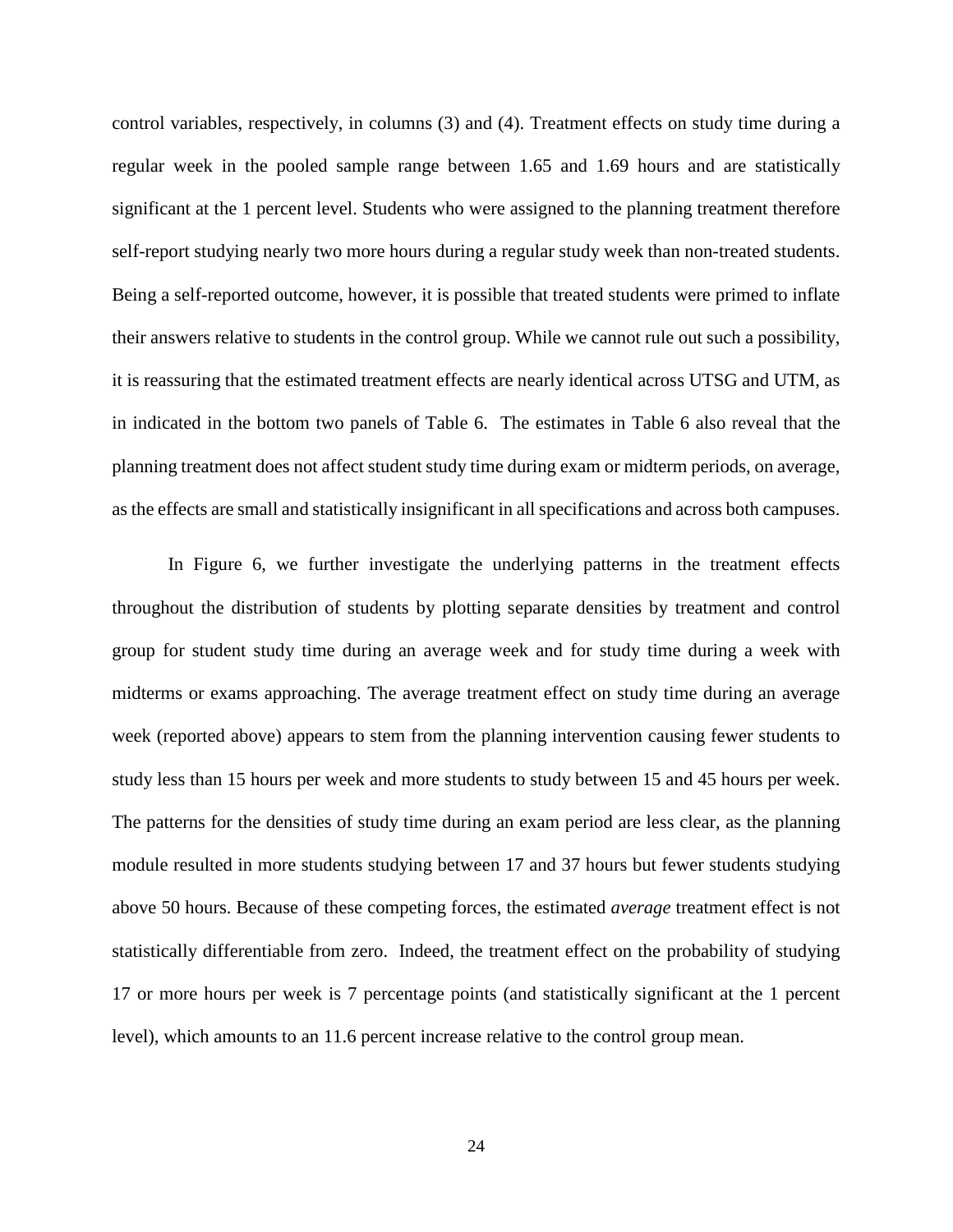In addition to study hours at UofT, we test whether the treatment at WGU affected study times as measured by logins and click data. The main outcomes of interest are the number of days per week a student logs into WGU's online portal and the log number of mouse clicks, log number of mouse moves, and log number of page scrolls. Although these data have limitations because students could be studying outside of the WGU website, they do contain precise information on frequency and intensity of student interaction with the online portal. Table 7 shows that for all four outcomes variables there is no evidence that the intervention affected student study time. Figure 7 underscores this point, showing that the average number of days students log into the WGU website during each week of the semester do not differ across the treatment and control groups.

Thus, we have clear evidence at UofT that treated students increased self-reported study time throughout the fall semester by approximately 2 hours during the average week and suggestive evidence that they also increased study time during preparation for midterms and exams. However, there is no evidence that treated students at WGU changed their study time.

## **5.2. Treatment Effects on Achievement Outcomes**

Table 8 reports treatment effects for several academic outcomes estimated separately at UTSG, UTM, and WGU. Outcomes at UofT are measured throughout the entire 2017-18 academic year, while outcomes at WGU are recorded for all students who enrolled between January 2 and March 1 of 2017. We define the 'retention' outcome as a binary variable capturing whether a student was enrolled in the winter semester of the 2017-18 academic year at UofT and whether a student was enrolled in the semester following the experimental period at WGU.

The planning treatment appears to have no effect on students' academic outcomes. The results in Table 8 indicate that treated students do not attempt or earn more credits than students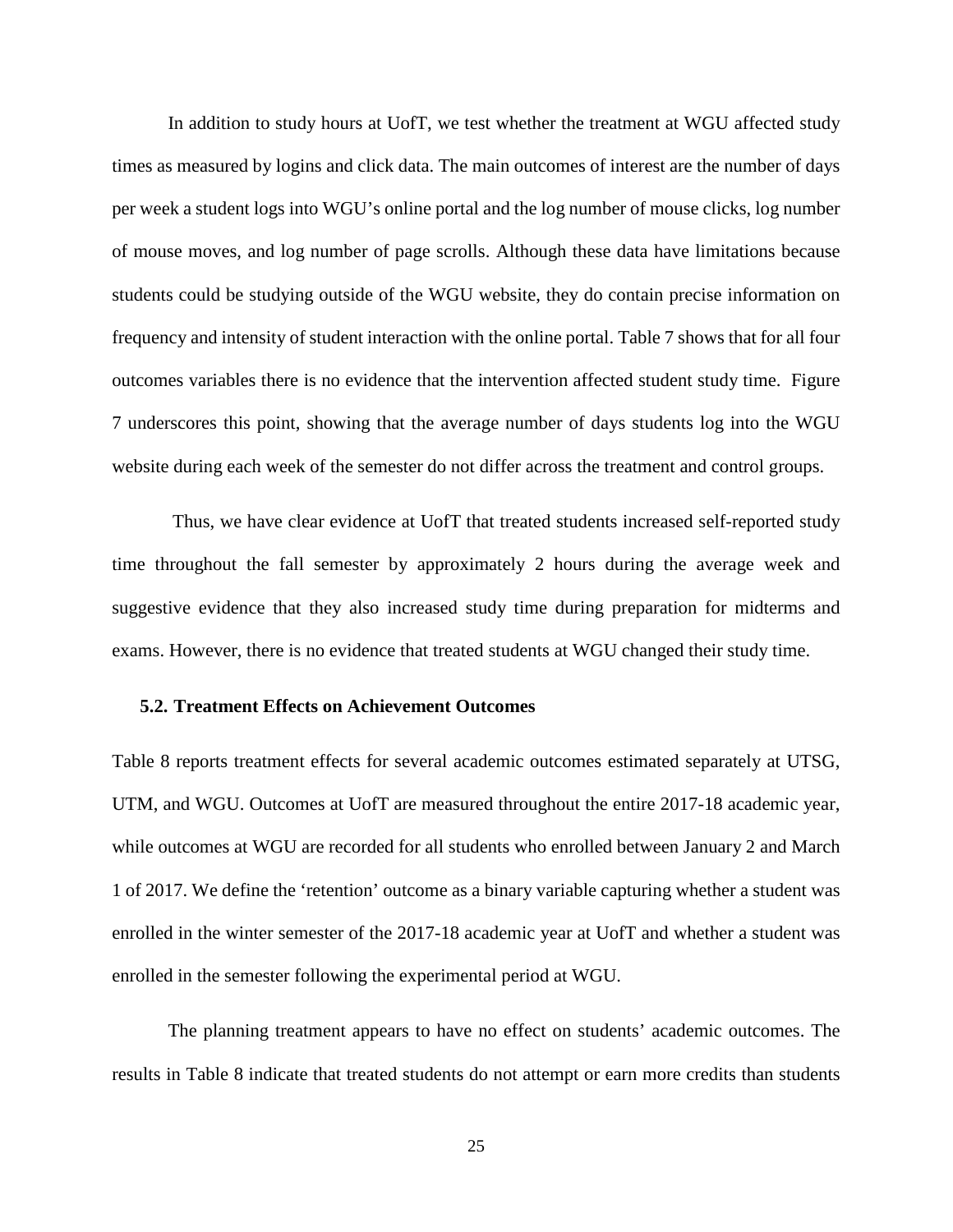in the control group and they are not more likely to persist into second semester. These results are robust across all three experimental sites and to estimating treatment effects with and without other student-level control variables.<sup>[23](#page-27-0)</sup> At WGU, there is suggestive evidence that treatment may have actually reduced retention into next semester, with students in the treatment group being 1.5 percentage points less likely to enroll. This is a small effect, however, corresponding to 1.7 percent of the mean retention rate.

In Table 9, we investigate treatment effects on course grades and GPA at the UofT campuses and the number of days until a student earns his or her first credit at WGU. At UofT, we show treatment effect estimates on course grades from stacked regressions where the unit of observation is a student-course and standard errors are clustered at the student level. We also present estimated treatment effects on courses taken during the fall semester, courses taken during the winter semester, and all courses taken during the full academic year.<sup>[24](#page-27-1)</sup> When the outcome is student GPA from the full academic year, we run the regression at the student-level and report robust standard errors.

The planning intervention did not significantly affect student grade outcomes at either campus of UofT. This result is robust to considering courses from each semester separately and to including additional control variables. Similarly, at WGU, we find that the planning intervention did not have any impact on the number of days students needed to complete their first credit.

<span id="page-27-0"></span> $^{23}$  At UTSG and UTM, control variables include student age, self-reported study hours per week during high school, expected paid-work hours per week, tendency to think about future goals, tendency to study at the last minute, difficulty transitioning to university, commuting time (in minutes) to campus, and indicator variables for first-year status, international student status, first-generation status, gender, English mother-tongue status, a self-reported desire to earn more than an undergraduate degree, and a self-reported expectation to earn an A- average grade or greater. At WGU, control variables include age, sex, race, first generation status, employment status, and income (bins).

<span id="page-27-1"></span><sup>&</sup>lt;sup>24</sup> Courses from the entire academic year include fall semester courses, winter semester courses, and courses that span both semesters.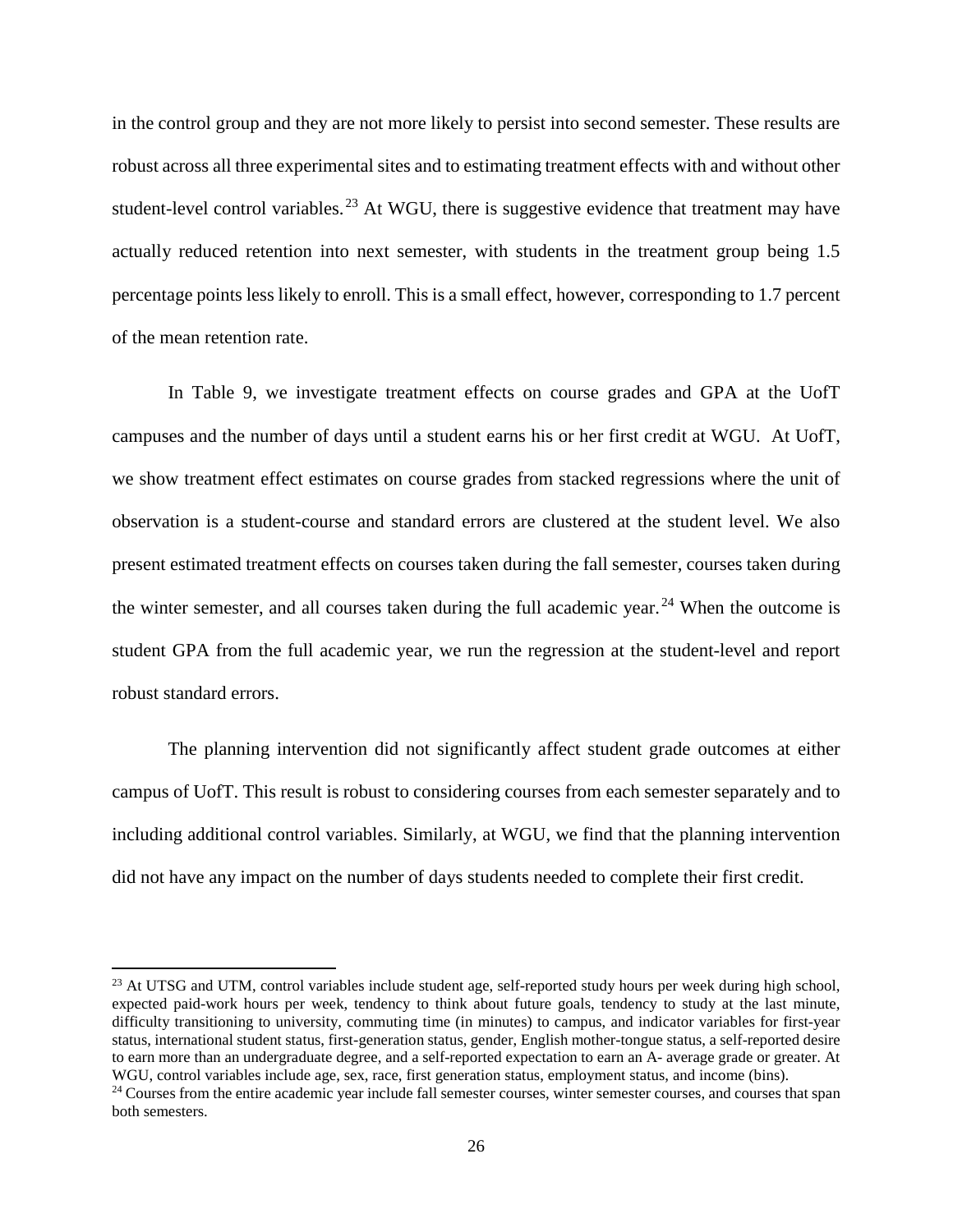Given the evidence (presented in the previous subsection) that the planning intervention increased student study time at UofT, it may appear somewhat surprising that we estimate no treatment effect on course grades or credit accumulation. There are three ways to reconcile these results. First, as mentioned above, because study times are self-reported, it possible that treated students were primed to inflate their answers relative to students in the control group, in which case the planning intervention may not have affected study time.

Second, assuming the intervention did increase student study time, the impact may not have been large enough to translate into a significant effect on achievement. The descriptive relationships in Figure 3 (discussed in subsection 4.3) indicate that increasing study time by 1.65 hours (the estimated effect of the planning intervention) is associated with an 0.22-point increase in average course grades and an increase in credits earned of 0.01. Both implied effects are within the confidence interval pertaining to the point estimate for effect of the planning treatment on the relevant outcome. Indeed, it may be the case that merely causing marginal increases in student study times is not enough to generate meaningful improvement in academic outcomes.

Third, additional study time may not be spent effectively. In addition to helping students better manage their time, an effective intervention may also require providing more guidance about the specific tasks to complete while studying.

## **5.3. Treatment Effects Across Student Subgroups**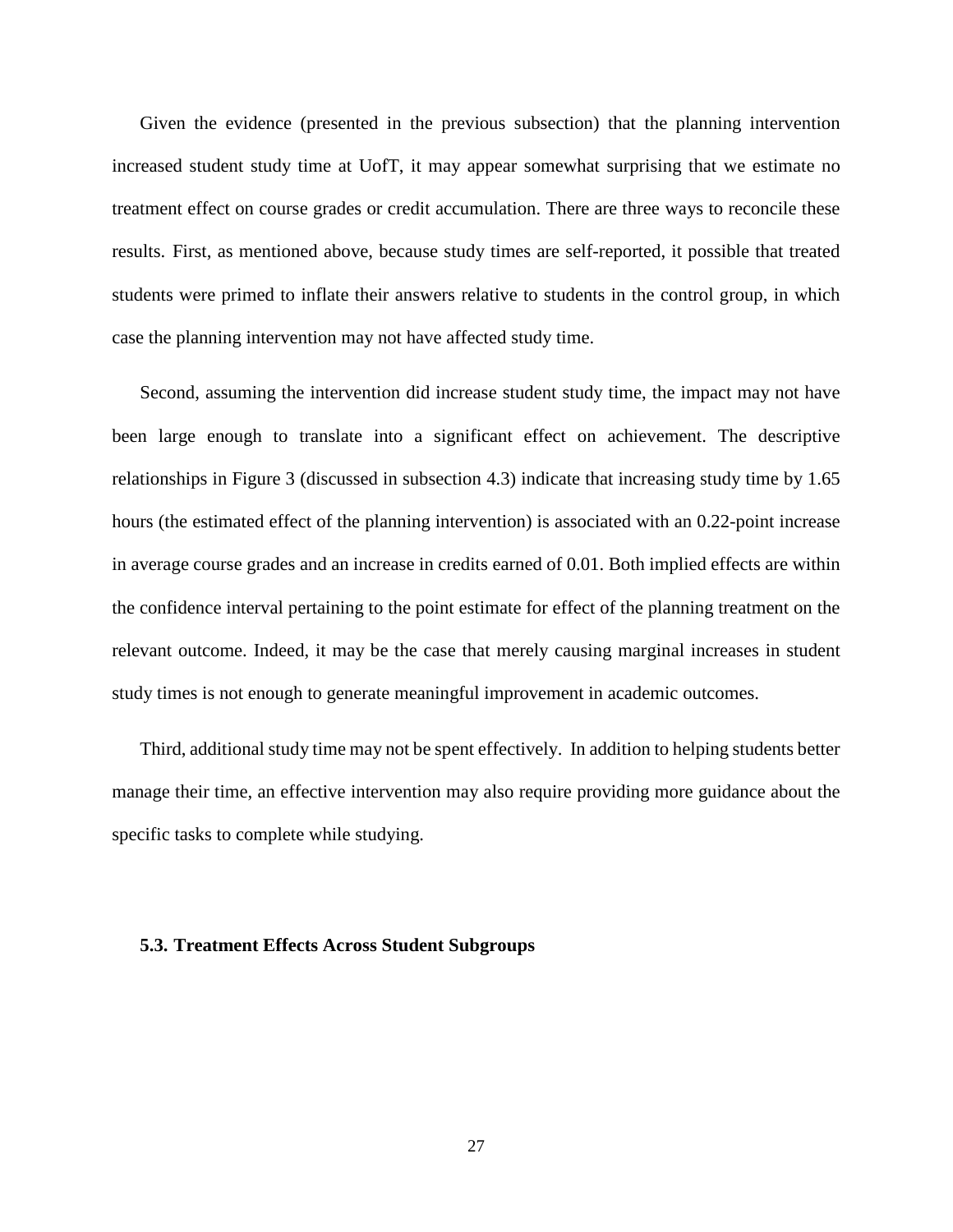We now present estimated treatment effects on academic outcomes across a variety of student subgroups.<sup>[25](#page-29-0)</sup> Specifically, at both the UofT campuses and WGU, we investigate whether treatment effects are differential by student gender, age, employment status, and first-generation status. At the UofT campuses, we also explore potentially different treatment effects across international and domestic students and first-year and non-first-year students; while at WGU, we also differentiate across students by race and by household income.

In Tables 10 and 11, we report the effects of the planning intervention on all course grades across student subgroups at UTSG and UTM, respectively. The planning module does not appear to have caused an improvement in student grades among any subgroup of students at UTSG, as no treatment effect is economically or statistically significant. At UTM, treatment effects are negative and marginally statistically significant (at the 10 percent level) for male students and those who expect to work than 8 hours per week at the start of the academic year. However, given the many hypotheses being tested in the subgroup analyses across UTSG and UTM (24 hypothesis) and the lack of an overall treatment effect in the main sample, we interpret these negative effects cautiously, as they are likely due to chance.

Table 12 explores heterogeneous treatment effects on earned credits across student subgroups at WGU. As in the aggregate analysis, the planning module appears to have no effect on credit accumulation for any group of students.<sup>[26](#page-29-1)</sup> In particular, we note that there are no differences in treatment effects across students who are employed full-time, part-time, or unemployed, suggesting that the absence of a treatment effect in the full sample is not driven by

<span id="page-29-0"></span> $^{25}$ In our analysis of subgroups (and treatment effects in the full sample above), we closely follow our AEA pre-<br>registered analysis plans (registration ID AEARCTR-0000972 at WGU and AEARCTR-0000810 at UofT).

<span id="page-29-1"></span><sup>&</sup>lt;sup>26</sup> Treatment effects across subgroups on credit accumulation and persistence are similarly small and insignificant at both WGU and the campuses of UofT. The results are available upon request.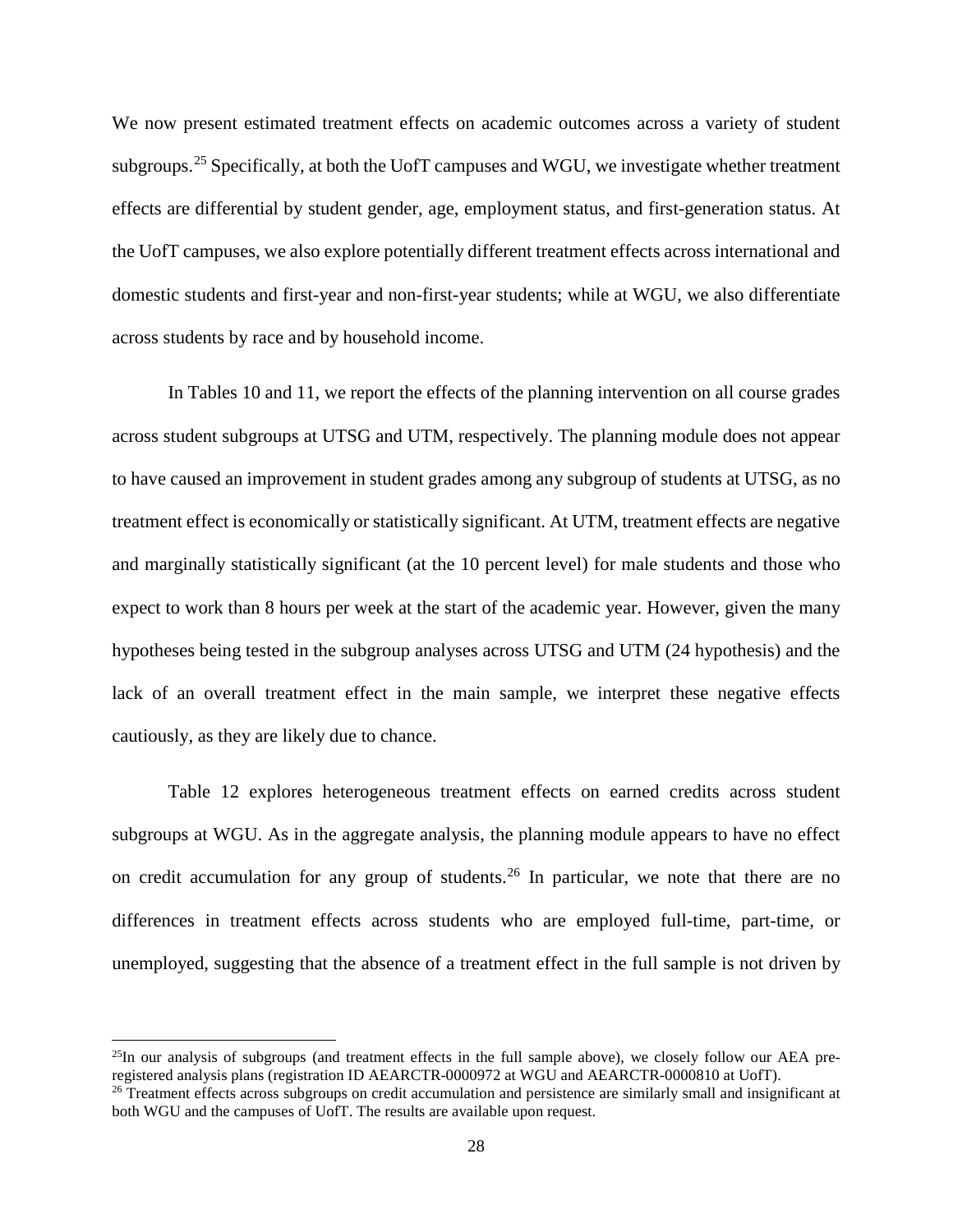students who work full-time not having the time available to increase their study effort. Treatment effects are also similar across students from households with different incomes.

Comparing the estimated treatment effects across all three experimental sites, treatment effects are similar across older (20 years of age or older at UofT and 30 years of age or older at WGU) and younger students, suggesting that student maturity (as proxied by age) is not an important factor in explaining our null treatment effects. It is also the case that treatment effects do not differ by first-generation status (at both UofT and WGU), international student status (at UofT), or first-year status (at UofT), indicating that familiarity with institutional features is also unlikely to be an important moderating factor for treatment effectiveness.

## **6. Conclusion**

In this study, we examine whether focusing on study time can improve student outcomes in three distinct academic environments: a selective four-year college, a less selective four-year college, and an online university. Our analysis is motivated by patterns of very low study times observed among students in our populations and documented by other scholars (e.g. Babcock and Marks, 2011). Despite recommendations to treat studying like a full-time job, students at the UofT campuses only report studying 16.8 and 14 hours per week, on average, at UTSG and UTM, respectively. Further, the median student at UTSG studies only 12 hours per week while the median student at UTM studies only 10 hours per week. At WGU students only log on to the course website an average of 2.1 days per week. Although students in each environment appear to have the ability to increase their studying, we find no impacts of our planning treatments on academic outcomes at any of the three academic environments we study.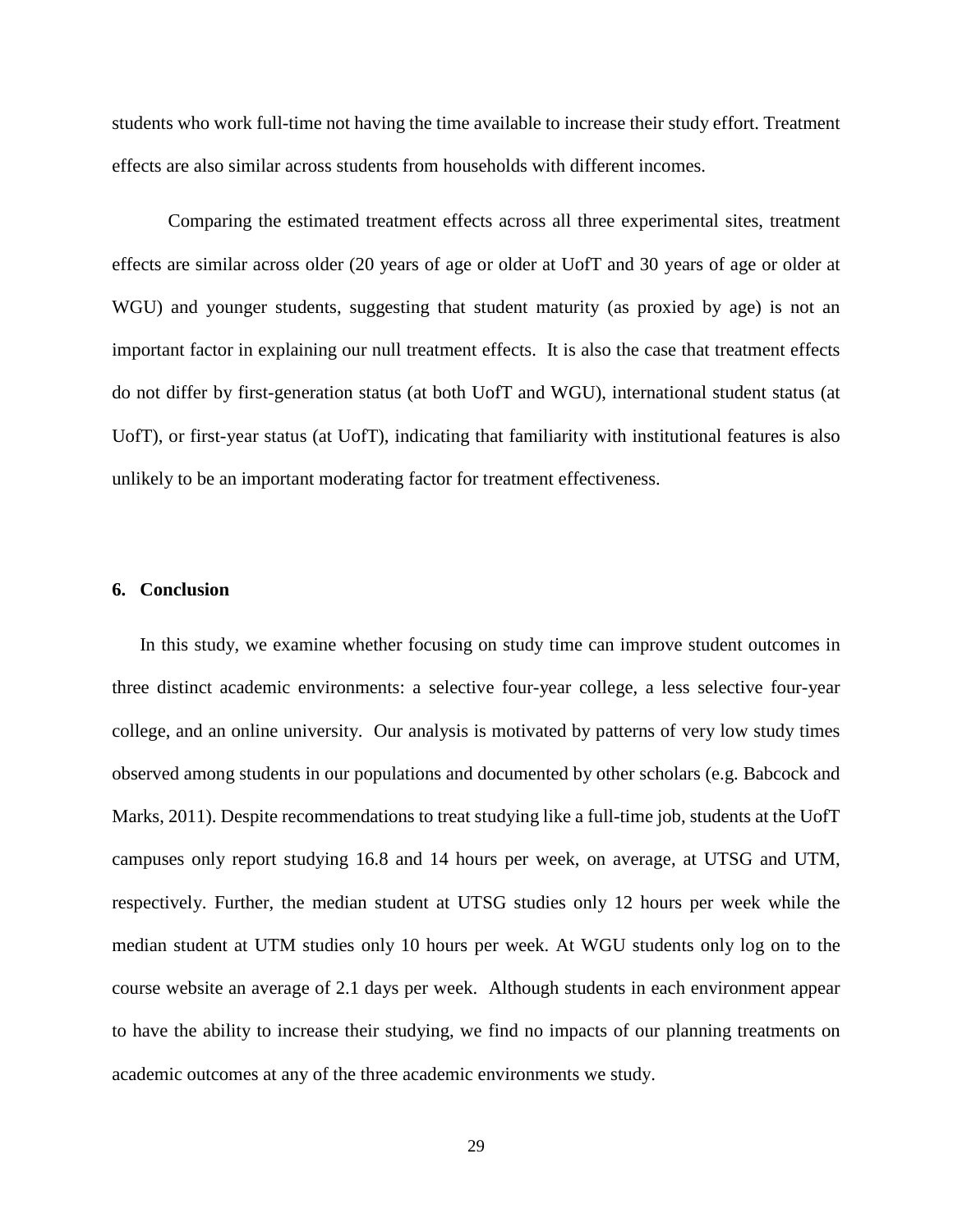The lack of positive effects of our treatments on grades, credits earned, and retention across the three academic environments we study and across all demographic subgroups we observe suggest that the planning interventions we test are broadly ineffective at improving student outcomes. These results may be surprising given the fact that, at least in our two UofT contexts, that we find our intervention does significantly studying by 1.5 hours per week, or by more than 10%. The conflict between our study time and outcome results point to the possibility that, on the margin, students do not know what study techniques are most effective in improving outcomes, or that they must change their study habits more dramatically to experience significant improvements to academic performance.

Given that increasing study time is likely a necessary but insufficient condition for student success, planning interventions like those conducted at the UofT campuses and at WGU may need to be coupled with more specific advice for how, what, and when students should study. Adaptive and interactive classroom learning activities have been shown to significantly increase student learning in the classroom (e.g., Deslauriers et al., 2011). Similarly, interactive and adaptive study activities and advice may improve the efficacy of planning and other study-related interventions.

The conjecture that students are unsure of how to spend their study time effectively motivates our ongoing research, in which we are implementing an intervention that provides students with specific weekly tips for the tasks to perform during their study times, given their (individualspecific) approaching deadlines and assignments. We also plan on inviting students to get instant and automated feedback during study sessions about the tasks they can do to quickly resolve uncertainty and keep study time productive.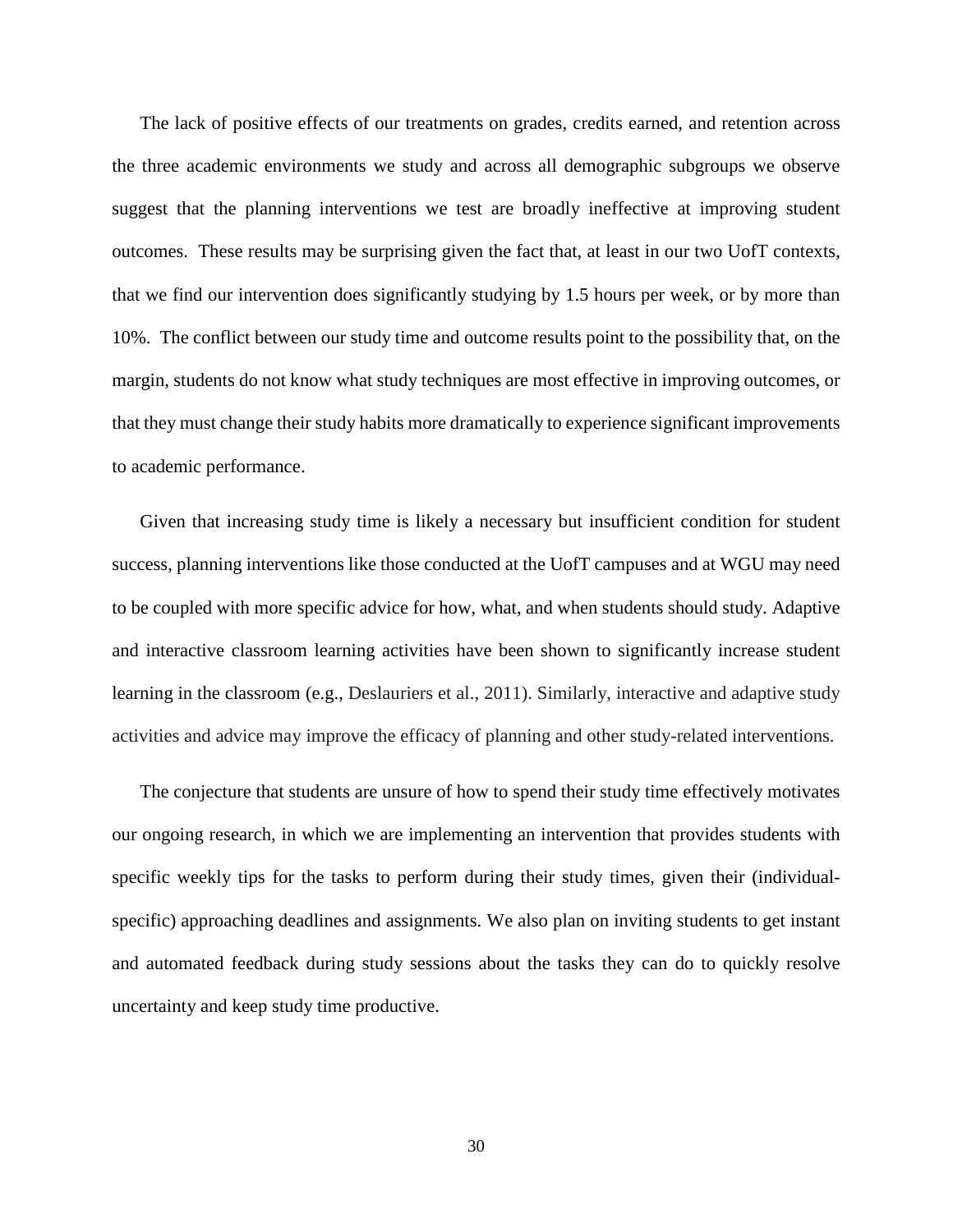## **References**

- Arum, Richard, and Josipa Roksa. 2011. "Academically Adrift: Limited Learning on College Campuses." Chicago, IL: University of Chicago Press.
- Babcock Philip and Mindy Marks. 2011. "The Falling Time Cost of College: Evidence form Half a Century of Time Use Data." *The Review of Economics and Statistics*. 93(2): 468-478.
- Baker, Rachel, Brent Evans, and Thomas Dee, 2016, "A Randomized Experiment Testing the Efficacy of a Scheduling Nudge in a Massive Open Online Course (MOOC)," AERA Open, 2 (4)
- Beattie, Graham, Jean-William P. Laliberté and Philip Oreopoulos. 2018. "Thrivers and Divers: Using Non-Academic Measures to Predict College Success and Failure," *Economics of Education Review*. 62: 170-182
- Beattie, Graham, Jean-William P. Laliberté, Catherine Michaud-Leclerc, and Philip Oreopoulos. 2018. " What Sets College Thrivers and Divers Apart? A Contrast in Study Habits, Attitudes, and Mental Health," NBER Working Paper # 23588. Cambridge, Mass.: National Bureau of Economic Research.
- Bettinger, Eric, and Rachel Baker. 2014. "The Effects of Student Coaching: An Evaluation of a Randomized Experiment in Student Advising." *Educational Evaluation and Policy Analysis*. 35(1):3-19.
- Bettinger, Eric, Sten Ludvigsen, Mari Rege, Ingeborg F. Solli, and David Yeager. 2018. "Increasing Perseverance in Math: Evidence from a Field Experiment in Norway." *Journal of Economic Behavior and Organization.* 146: 1-15.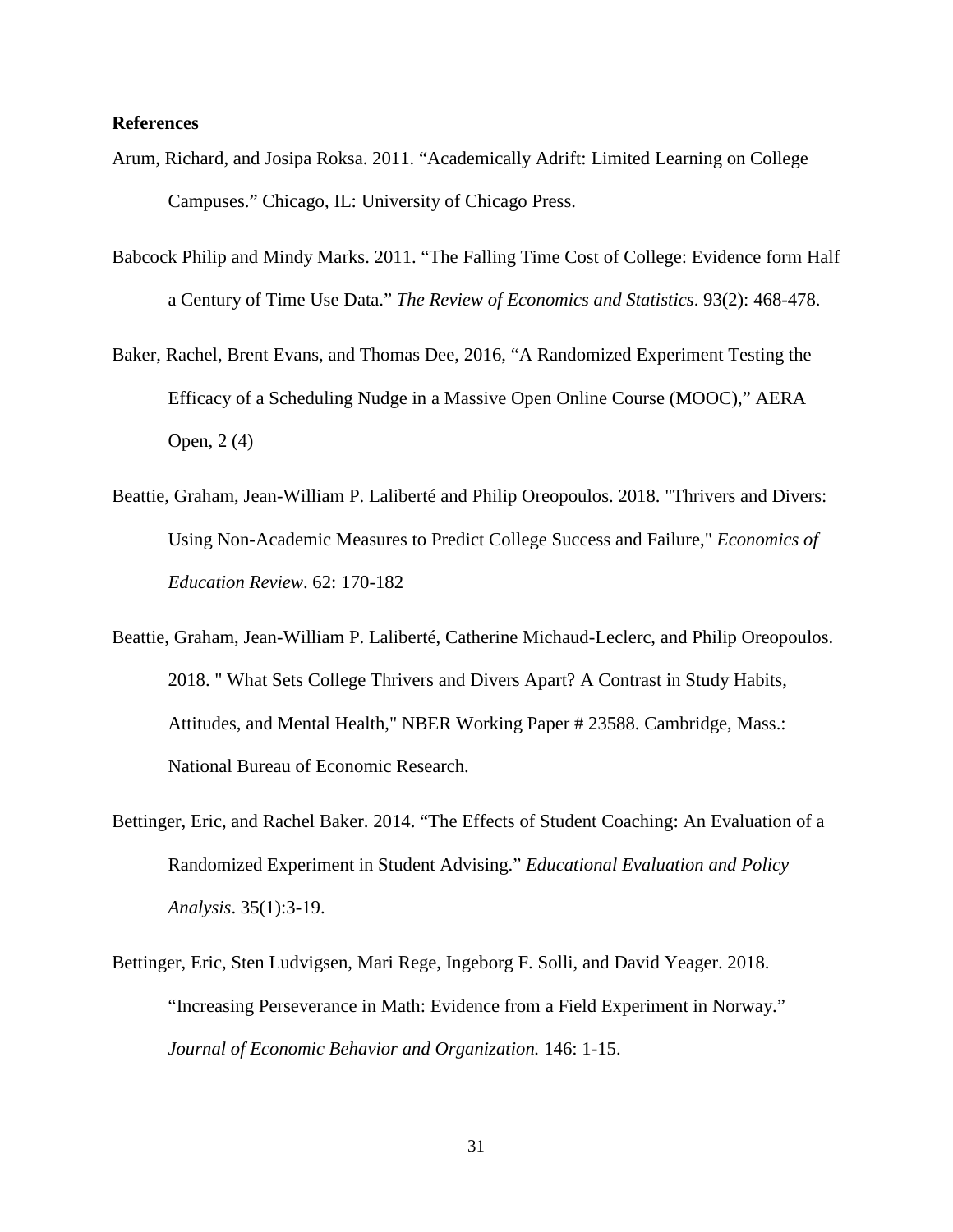- Bettinger, Eric, Lindsay Fox, Susanna Loeb, and Eric S Taylor, "Virtual Classrooms: How Online College Courses Affect Student Success," *American Economic Review*, forthcoming.
- Brint, Steven and Allison M. Cantwell. 2010. "Undergraduate Time Use and Academic Outcomes: Results from the University of California Undergraduate Experience Survey 2006." *Teachers College Record*. 112(9): 2441-2470.
- Buehler, Roger, Dale Griffin, and Michael Ross. 1994. "Exploring the "planning fallacy": Why people underestimate their task completion times.," *Journal of personality and social psychology*, 67 (3),366.
- Cadena, Ximena and Antoinette Schoar. 2011. "Remembering to Pay? Reminders vs. Financial Incentives for Loan Payments". NBER Working Paper # 17020. Cambridge, Mass.: National Bureau of Economic Research.
- Calzolari, Giacomo and Mattia Nardotto. 2012. "Nudging with Information: A Randomized Field Experiment". CEPR Discussion Paper # DP8671. London, UK. Center for Economic Policy Research.
- Carrera, Mariana, Heather Royer, Mark Stehr, Justin Sydnor, and Dmitry Taubinsky. 2018 "The Limits of Simple Implementation Intentions: Evidence from a Field Experiment on Making Plans to Exercise." NBER Working Paper # 24959. Cambridge, Mass.: National Bureau of Economic Research.
- Castleman, Benjamin, and Lindsay Page. 2015. "Summer nudging: Can personalized text messages and peer mentor outreach increase college going among low-income high school graduates?" *Journal of Economic Behavior & Organization*, 115, 144-160.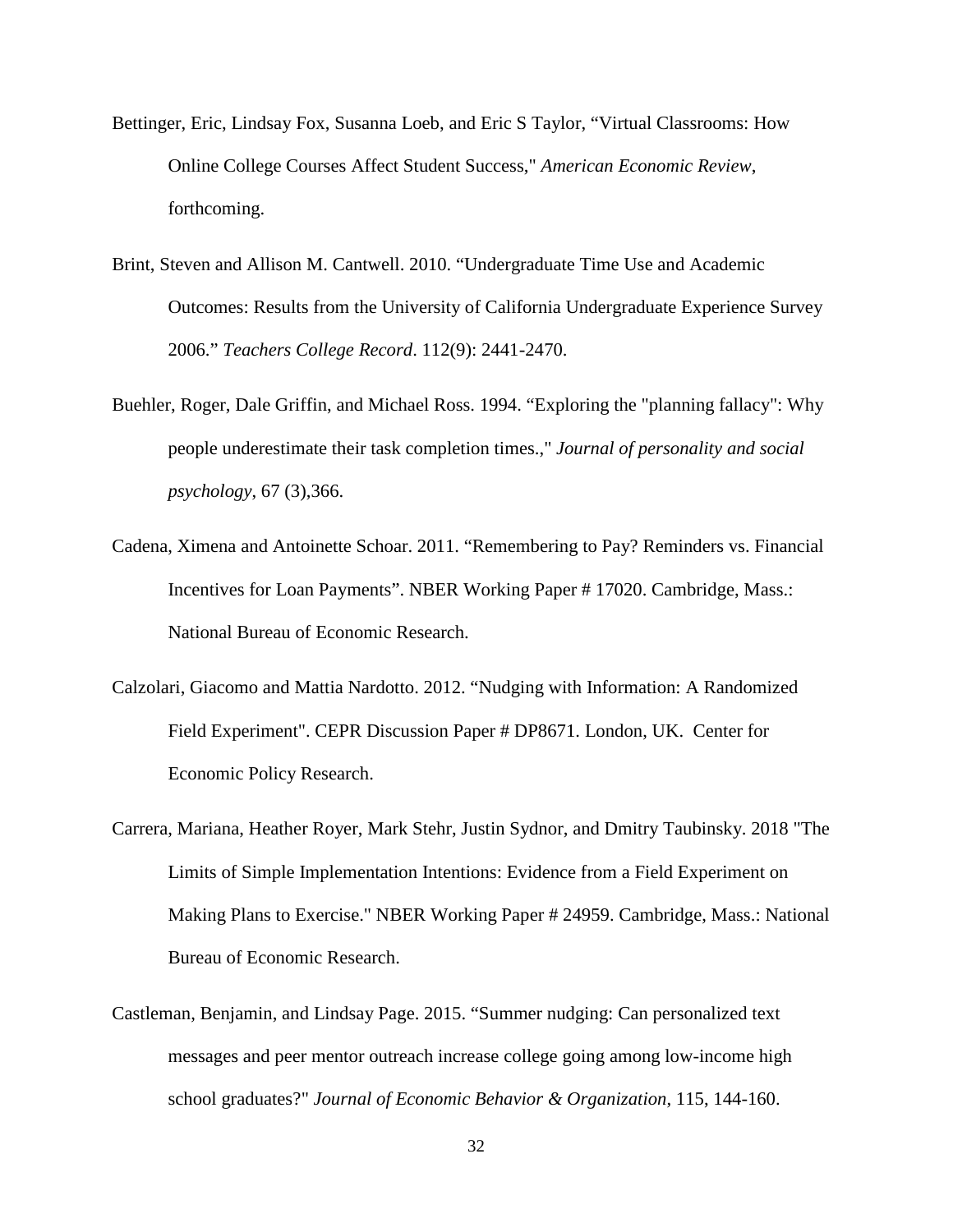\_\_\_\_\_\_\_\_\_\_. 2016. "Freshman Year Financial Aid Nudges: An Experiment to Increase FAFSA Renewal and College Persistence." *Journal of Human Resources*, 51(2): 389-415.

- Castleman, Benjamin, and Katharine Meyer. 2016. "Can Text Message Nudges Improve Academic Outcomes in College? Evidence from a West Virginia Initiative." Center for Education Policy and Workforce Competitiveness Working Paper # 43. Charlottesville, VA: University of Virginia.
- Clark, Damon, David Gill, Victoria Prowse, and Mark Rush. 2017. "Using Goals to Motivate College Students: Theory and Evidence from Field Experiments." NBER Working Paper # 23638. Cambridge, Mass.: National Bureau of Economic Research.
- Doherty, William. 2006. "An Analysis of Multiple Factors Affecting Retention in Web-Based Community College Courses." *The Internet and Higher Education*. 9(4): 245-255.
- Damgaard, Mette Trier and Helena Skyt Nielsen. 2018. "Nudging in education." *Economics of Education Review*. 64: 313-342.
- Deslauriers, L., Schelew, E. and Wieman, C., 2011. "Improved learning in a large-enrollment physics class." *Science*, *332*(6031), pp.862-864.
- Dobronyi, Christopher R., Philip Oreopoulos, and Uros Petronijevic. 2017. "Goal Setting, Academic Reminders, and College Success: A Large-Scale Field Experiment." NBER Working Paper #23738. Cambridge, Mass.: National Bureau of Economic Research.
- Dunlosky, J. and Rawson, K.A., 2012. "Overconfidence produces underachievement: Inaccurate self evaluations undermine students' learning and retention." *Learning and Instruction*, 22(4), pp.271-280.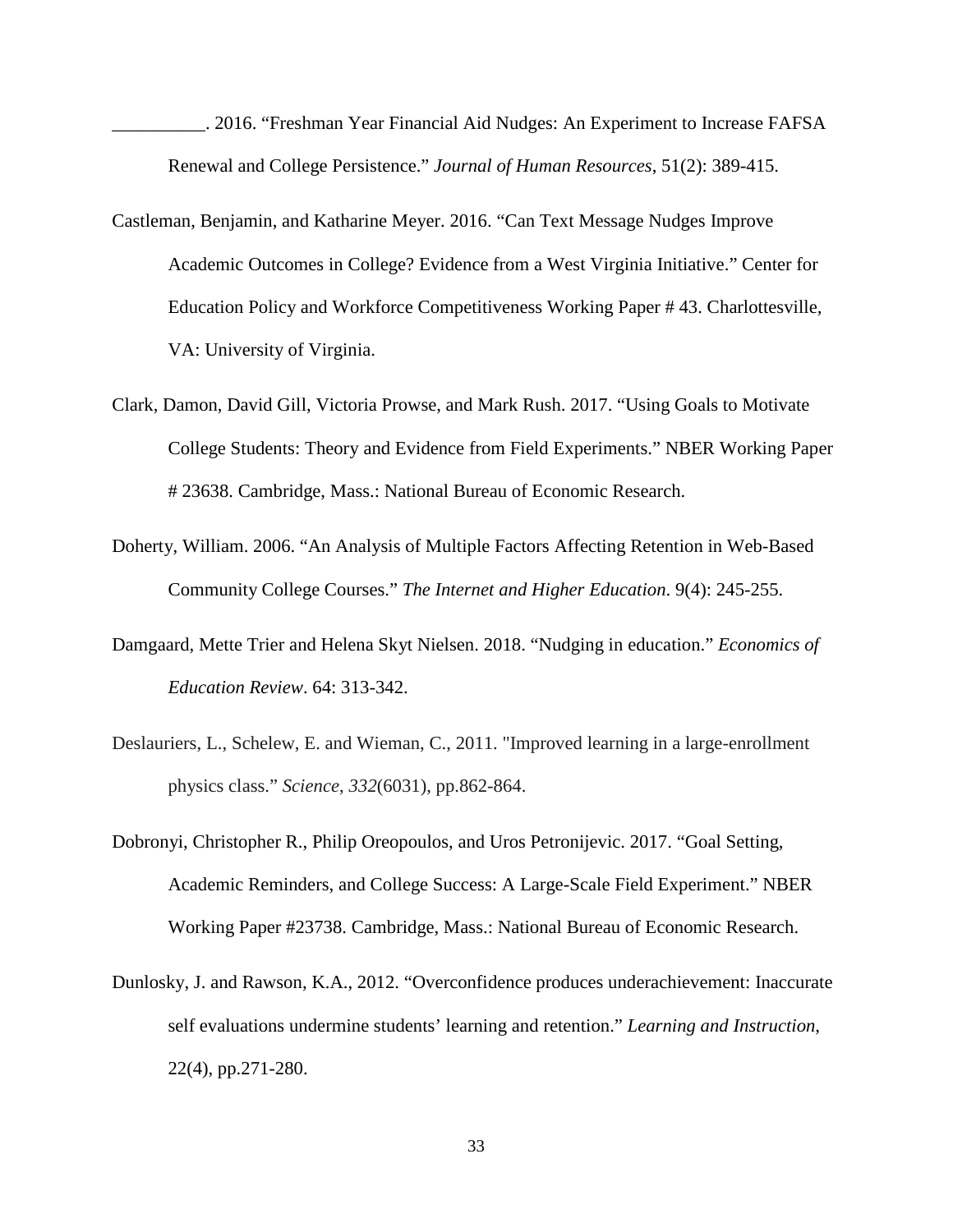- Dunlosky, J., Rawson, K.A., Marsh, E.J., Nathan, M.J. and Willingham, D.T., 2013. "Improving students' learning with effective learning techniques: Promising directions from cognitive and educational psychology." *Psychological Science in the Public Interest*, 14(1), pp.4- 58.
- Ericson, Keith M Marzilli, 2017. "On the Interaction of Memory and Procrastination: Implications for Reminders, Deadlines, and Empirical Estimation." *Journal of the European Economic Association, 15(3), pp.692-719.*
- Larry G Epstein, Yoram Halevy. 2018. "Ambiguous Correlation," *The Review of Economic Studies*, rdy008,<https://doi.org/10.1093/restud/rdy008>
- Figlio, David, Mark Rush, and Lu Yin, "Is it live or is it internet? Experimental estimates of the effects of online instruction on student learning," *Journal of Labor Economics*, 2013, 31 (4), 763-784.
- Forsyth, Darryl K and Christopher DB Burt. 2008. "Allocating time to future tasks: The effect of task segmentation on planning fallacy bias," *Memory & cognition*, 36 (4), 791-798.
- Fryer, Roland G. 2016. "Information, Non-Financial Incentives, and Student Achievement: Evidence from a Text Messaging Experiment." *Journal of Public Economics*. 144:109- 121.
- Gollwitzer, Peter M. 1993. "Goal achievement: The role of intentions," *European review of social psychology*, 4 (1), 141-185.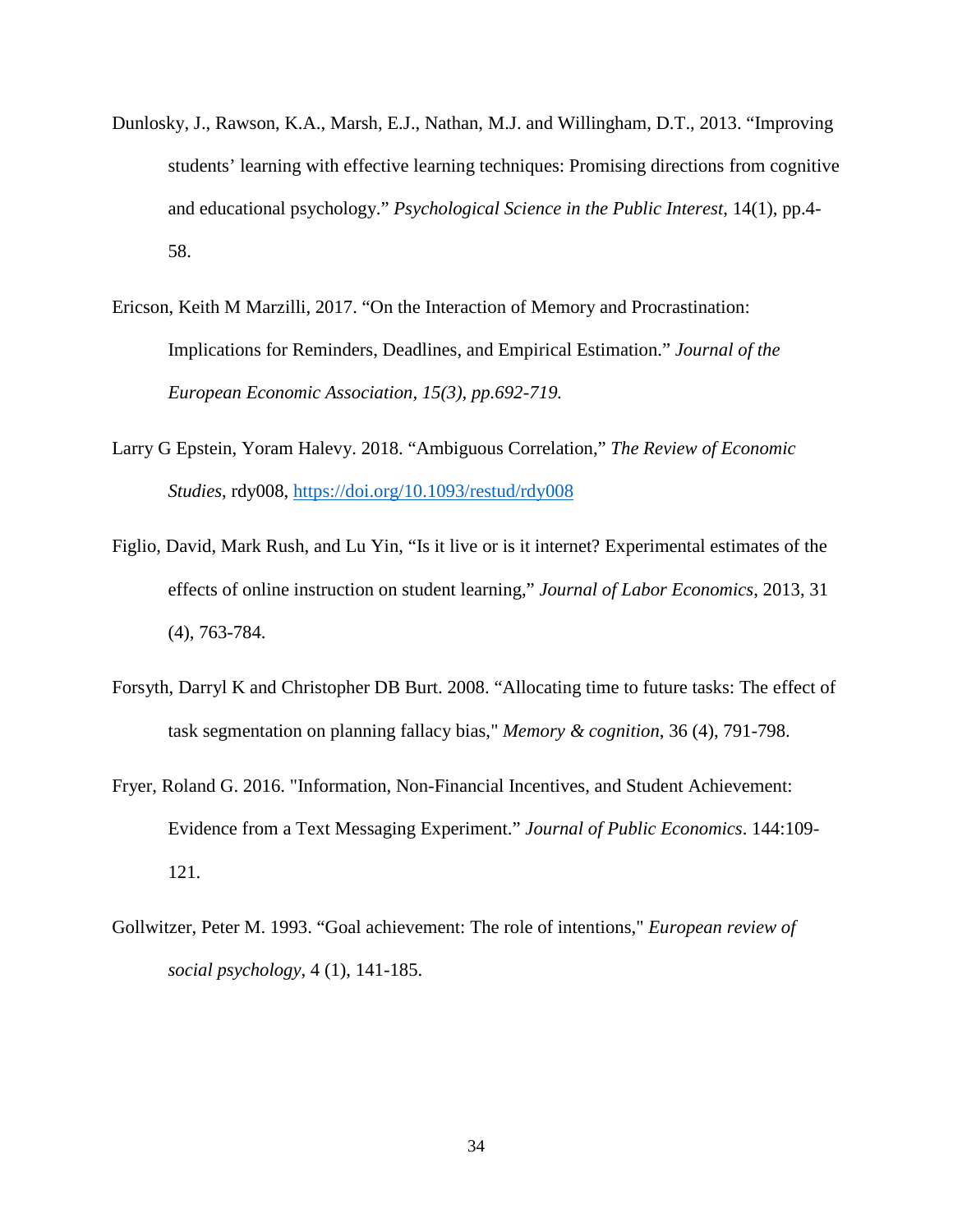- Gollwitzer, Peter M, and Paschal Sheeran. 2006. "Implementation intentions and goal achievement: A meta-analysis of effects and processes," *Advances in experimental social psychology*, 38, 69-119.
- Himmler, Oliver, Robert Jaeckle, and Philipp Weinschenk.. "Soft Commitments, Reminders and Academic Performance," *American Economic Journal: Applied Economics,* forthcoming.
- Kahneman, Daniel and Amos Tversky, 1979, "Prospect theory: An analysis of decision under risk," *Econometrica: Journal of the econometric society*, pp. 263-291.
- Karlan, Dean, Margaret McConnell, Sendhil Mullainathan, and Jonathan Zinman. 2016. "Getting to the Top of Mind: How Reminders Increase Saving." *Management Science,* 62(2): 3393-3411.
- Laibson, David. 1997. "Golden Eggs and Hyperbolic Discounting." *The Quarterly Journal of Economics*. 112(2): 443-478.
- Lavecchia, Adam, Heidi Liu and Philip Oreopoulos. 2016. "Behavioral Economics of Education: Progress and Possibilities" *Handbook of Economics of Education.* (5): 1-74.
- Milkman, Katherine L., John Beshears, James J. Choi, David Laibson, and Brigitte C. Madrian. 2016. "Using implementation intentions prompts to enhance influenza vaccination rates." *Proceedings of the National Academy of Sciences* 108(26): 10415-10420.
- Morisano, Dominique, Jacob B. Hirsh, Jordan B. Peterson, Robert O. Pihl, and Bruce M. Shore, 2010. "Setting, Elaborating, and Reflecting on Personal Goals Improves Academic Performance." *Journal of Applied Psychology*, 95(2): 255-264.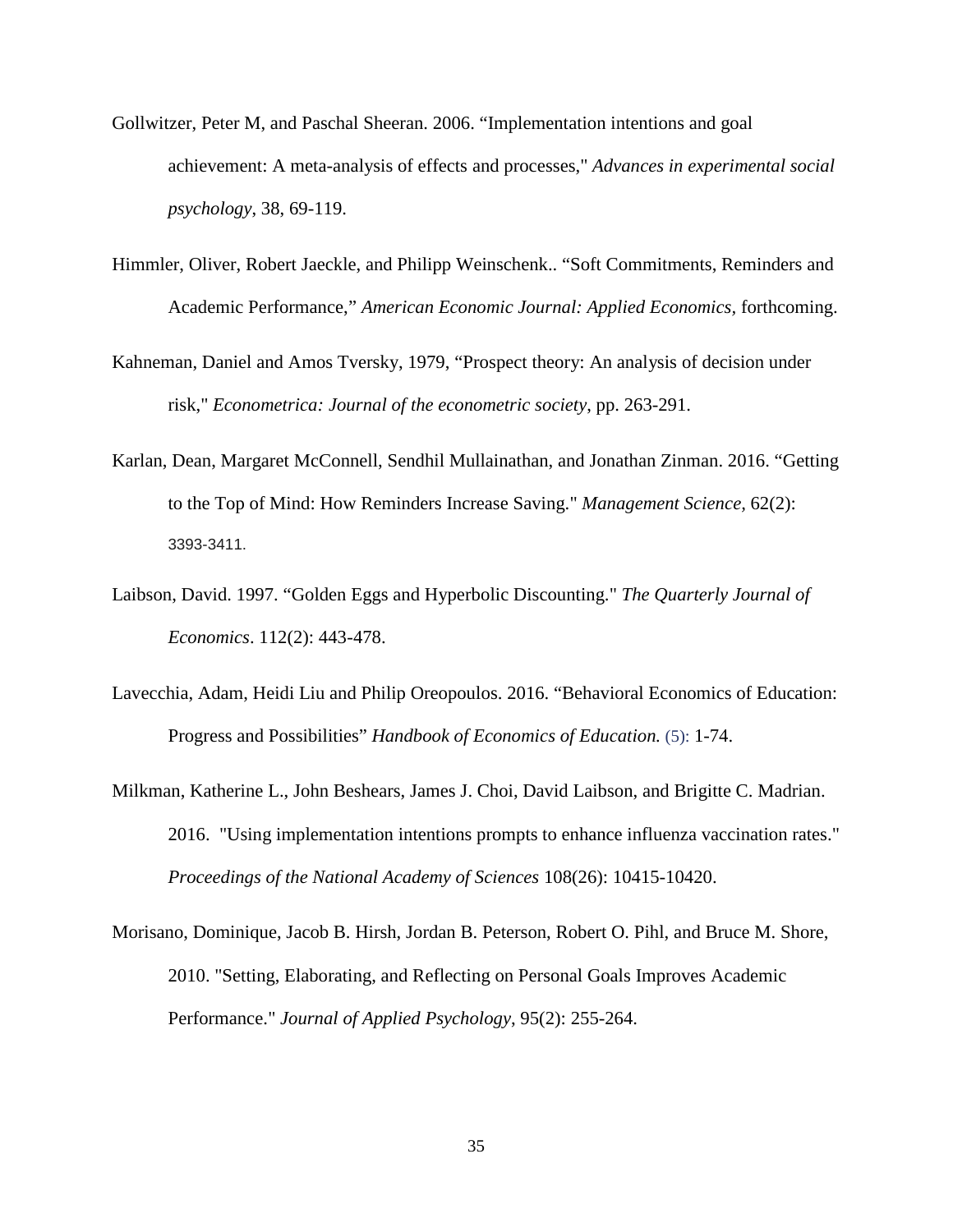- Mullainathan, Sendhil. 2002. "A Memory-Based Model of Bounded Rationality," *The Quarterly Journal of Economics*, 117 (3), 735-774.
- Nickerson, David W and Todd Rogers. 2010. "Do you have a voting plan? Implementation intentions, voter turnout, and organic plan making," *Psychological Science*, 21 (2), 194- 199.
- O'Donogue, Ted and Matthew Rabin. 1999. "Do It Now or Later" *American Economic Review*, 89(1): 103-124.
- Oreopoulos, Philip and Uros Petronijevic. 2018. "Student Coaching: How Far Can Technology Go?" *Journal of Human Resources*, 53(2): 299-329.
- Oreopoulos, Philip, Uros Petronijevic, Christine Logel, and Graham Beattie. 2018." Improving Non-Academic Student Outcomes Using Online and Text-Message Coaching" NBER Working Paper #24992. Cambridge, Mass.: National Bureau of Economic Research.
- Patterson, Richard W. 2018. "Can Behavioral Tools Improve Online Student Outcomes? Experimental Evidence from a Massive Open Online Course." *Journal of Economic Behavior and Organization,* 153, 293-321.
- Schippers, Michaéla, Ad Scheepers, and Jordan Peterson, 2015. "A Scalable Goal-Setting Intervention Closes Both the Gender and Ethnic Minority Achievement Gap." Palgrave Communications, 1: Article Number 15014.
- Scrivener, Susan and Michael J. Weiss. 2013. "More Graduates: Two-Year Results from an Evaluation of Accelerated Study in Associate Programs (ASAP) for Developmental Education Students." Policy Brief, MDRC.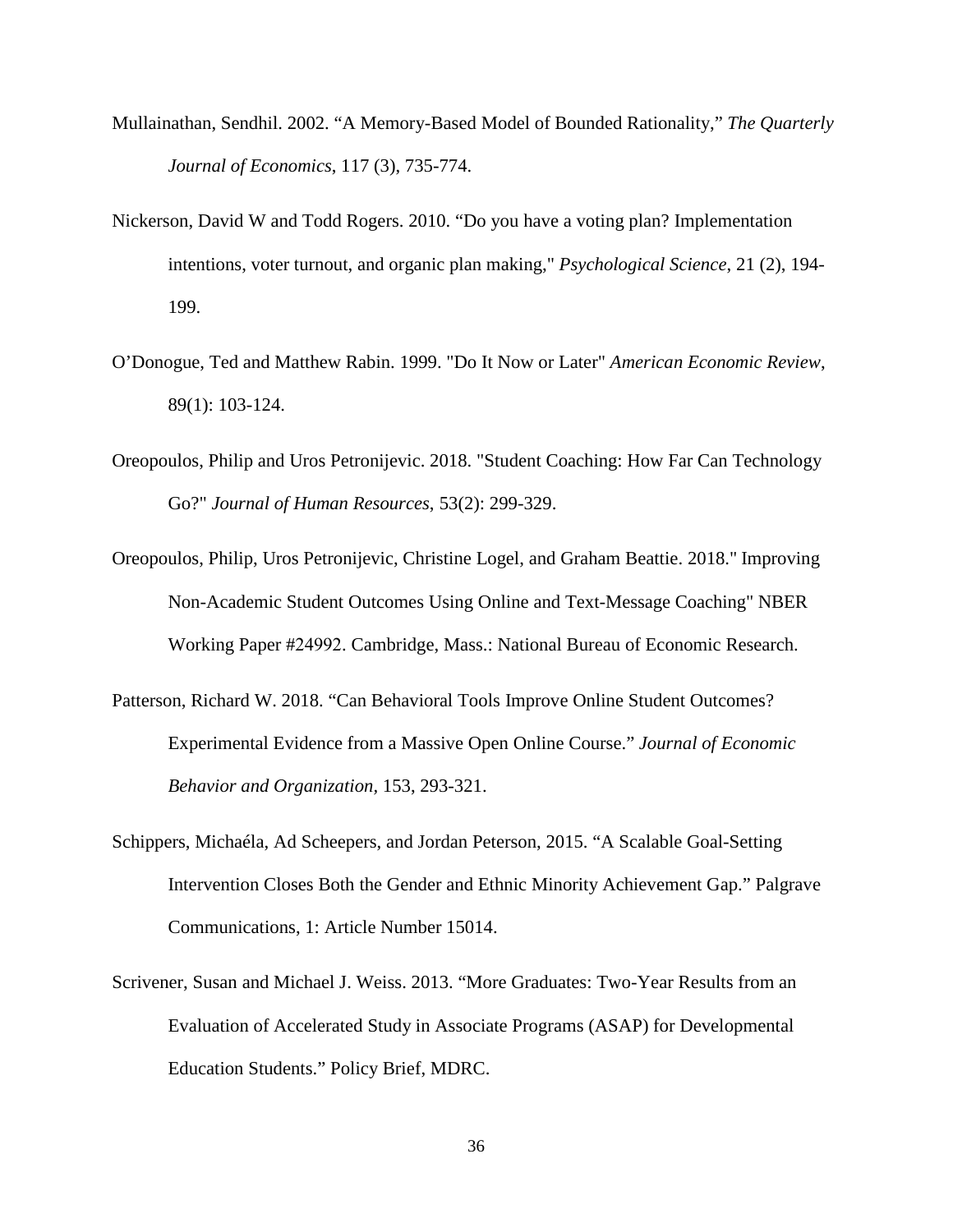- Solomon, L.J. and Rothblum, E.D., 1984. Academic procrastination: Frequency and cognitivebehavioral correlates. *Journal of counseling psychology*, 31(4), p.503.
- Stinebrickner, Ralph and Todd R. Stinebrickner. 2004. "Time-use and college outcomes." *Journal of Econometrics*. 121: 243-269.
- Stinebrickner, Ralph and Todd R. Stinebrickner. 2008. "The Causal Effect of Studying on Academic Performance." *The B.E. Journal of Economic Analysis & Policy*. 8(1): 1-55.
- Twenge, J.M., Campbell, W.K. and Gentile, B., 2012. Generational increases in agentic selfevaluations among American college students, 1966–2009. *Self and Identity*, 11(4), pp.409-427.
- Yeager, David, Carissa Romero, Dave Paunesku, Christopher S. Hulleman, Barbara Schneider, Cintia Hinojosa, Hae Yeon Lee, Joseph O'Brien, Kate Flint, Alice Roberts, and Jill Trott. 2016. "Using Design Thinking to Improve Psychological Interventions: The Case of the Growth Mindset During the Transition to High School." *Journal of Educational Psychology*. 108(3):374–391.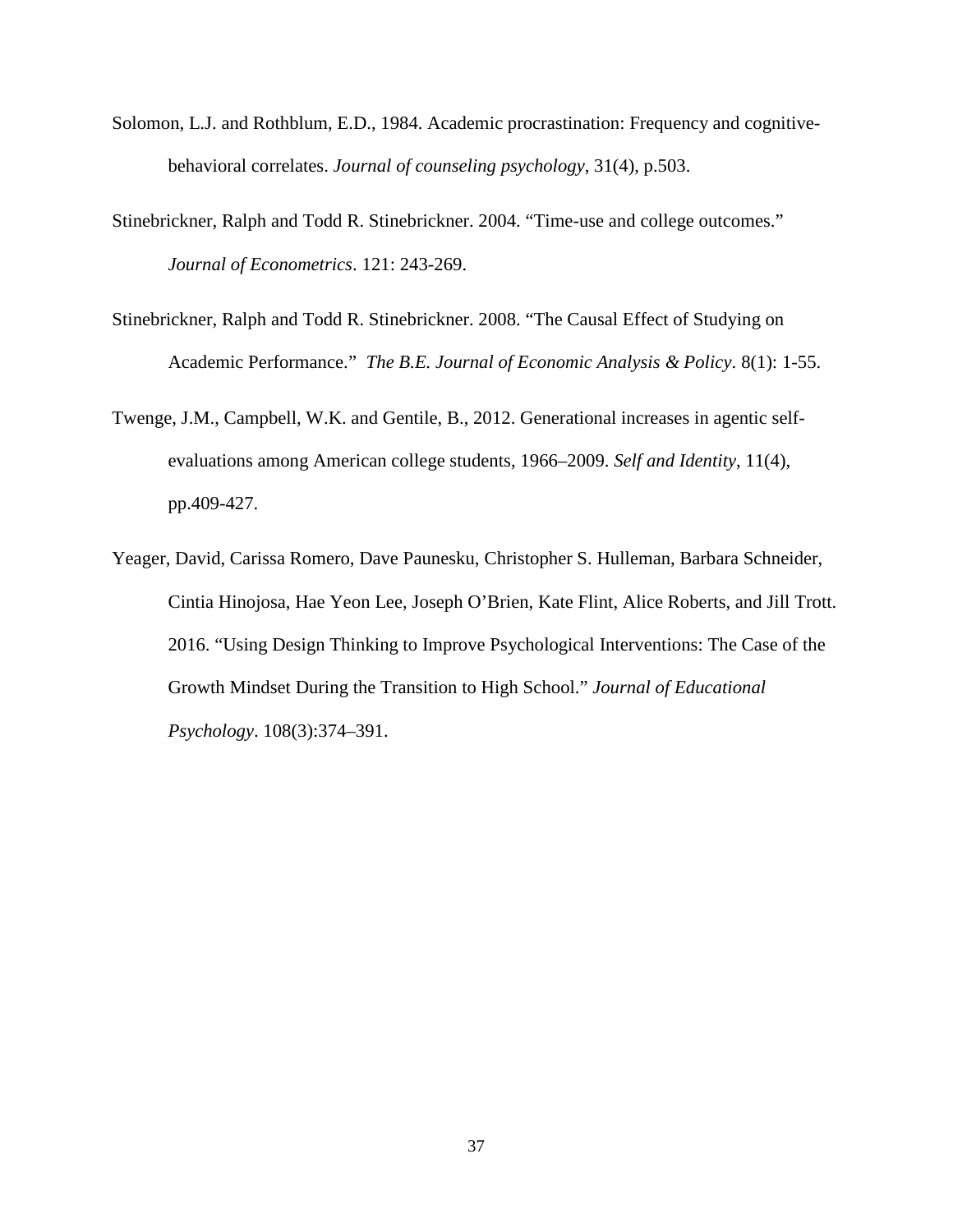## **Tables**

|                                                 |            | <b>Full Sample</b>                   |             | UTSG                                                                                                                                                                                                                                                                                                                                                               |                     | UTM                    |
|-------------------------------------------------|------------|--------------------------------------|-------------|--------------------------------------------------------------------------------------------------------------------------------------------------------------------------------------------------------------------------------------------------------------------------------------------------------------------------------------------------------------------|---------------------|------------------------|
|                                                 | Control    | Treatment                            | Control     | Treatment                                                                                                                                                                                                                                                                                                                                                          | Control             | Treatment              |
| Number of Students                              | 1,849      | 1,732                                | 1,106       | 938                                                                                                                                                                                                                                                                                                                                                                | 743                 | 794                    |
| (i) Fraction of total<br>(ii) Intended fraction | 39.97<br>- | 37.44<br>$\overline{\phantom{0}}$    | 35.82<br>33 | 30.38<br>33                                                                                                                                                                                                                                                                                                                                                        | 48.34<br>50.00      | 51.66<br>50.00         |
| p-value of $(i) = (ii)$                         |            |                                      | 0.001       | 0.002                                                                                                                                                                                                                                                                                                                                                              | 0.193               | 0.193                  |
| Completed Exercise<br>$\sim$ $\sim$             | 1,802      | 1,685<br>$\sim$ $\sim$ $\sim$ $\sim$ | 1,081       | 916<br>$\mathcal{L}$ $\mathcal{L}$ $\mathcal{L}$ $\mathcal{L}$ $\mathcal{L}$ $\mathcal{L}$ $\mathcal{L}$ $\mathcal{L}$ $\mathcal{L}$ $\mathcal{L}$ $\mathcal{L}$ $\mathcal{L}$ $\mathcal{L}$ $\mathcal{L}$ $\mathcal{L}$ $\mathcal{L}$ $\mathcal{L}$ $\mathcal{L}$ $\mathcal{L}$ $\mathcal{L}$ $\mathcal{L}$ $\mathcal{L}$ $\mathcal{L}$ $\mathcal{L}$ $\mathcal{$ | 721<br>$\mathbf{I}$ | 769<br>T T T T T T T T |

Table 1: Randomization Design at UofT

*Notes*: The fractions in the whole sample and at St. George (UTSG) do not sum to one because the UTSG campus ran another intervention in addition to the time management intervention. Students who received the other intervention are included only in this table to construct the fraction of students in each group. We drop these observations throughout the remainder of the analysis.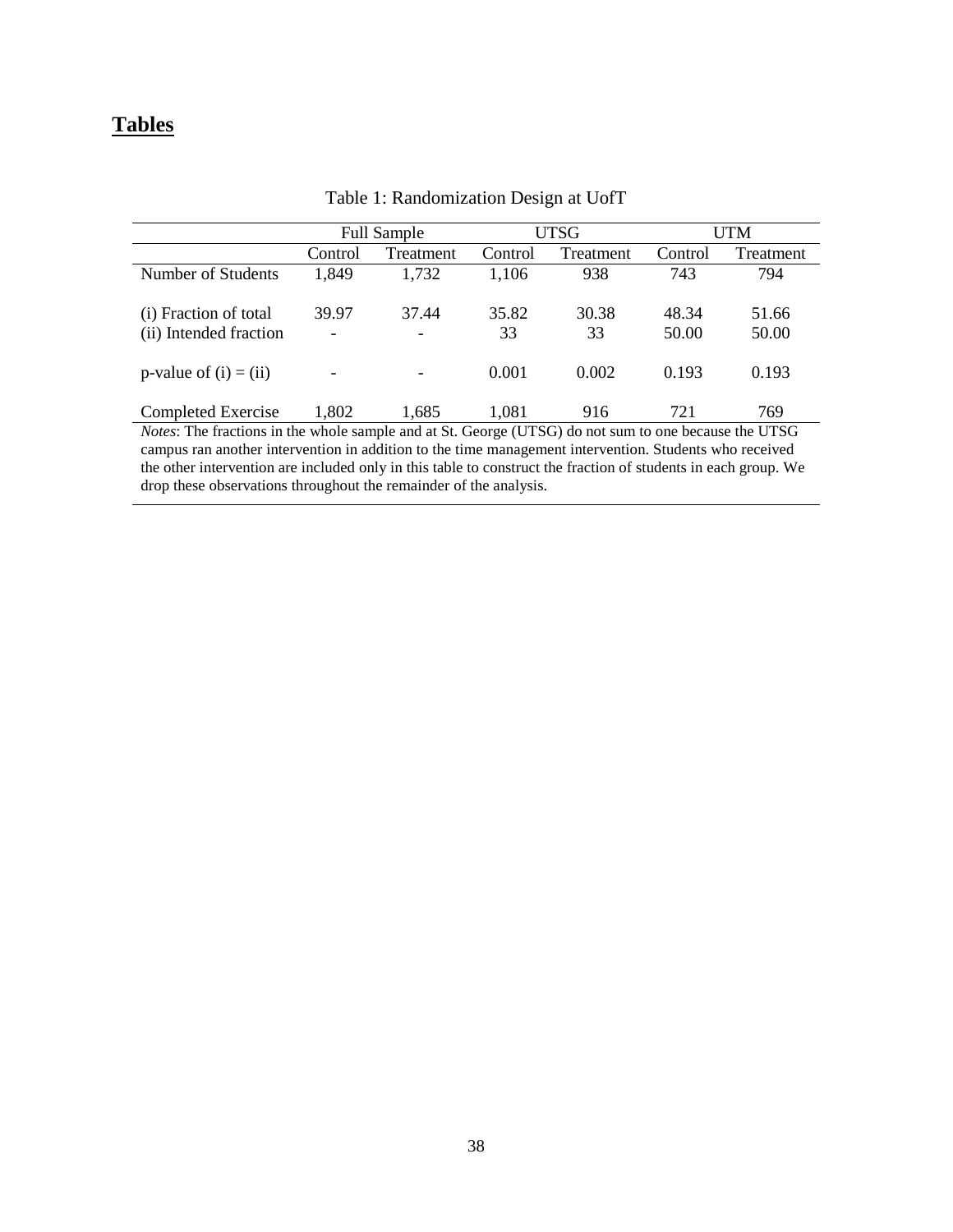|                                                                                                    | <b>Treatment Status</b>             |                                |  |
|----------------------------------------------------------------------------------------------------|-------------------------------------|--------------------------------|--|
|                                                                                                    | Control                             | Treatment                      |  |
| <b>Student Characteristics</b>                                                                     | Sample Mean<br>[Standard Deviation] | Difference<br>[Standard Error] |  |
|                                                                                                    |                                     |                                |  |
| Male                                                                                               | 0.477                               | $-0.016$                       |  |
|                                                                                                    | [0.500]                             | [0.023]                        |  |
| Age                                                                                                | 18.639                              | 0.017                          |  |
|                                                                                                    | [2.070]                             | [0.092]                        |  |
| High School Admission Average                                                                      | 90.598                              | $-0.263$                       |  |
|                                                                                                    | [4.078]                             | [0.232]                        |  |
| <b>English Mother Tongue</b>                                                                       | 0.399                               | $-0.002$                       |  |
|                                                                                                    | [0.490]                             | [0.023]                        |  |
| Intends to Earn more than BA                                                                       | 0.739                               | $-0.021$                       |  |
|                                                                                                    | [0.440]                             | [0.020]                        |  |
| <b>First Generation Student</b>                                                                    | 0.226                               | 0.013                          |  |
|                                                                                                    | [0.418]                             | [0.019]                        |  |
| Expects to Earn at Least an A- Grade Average                                                       | 0.481                               | 0.016                          |  |
|                                                                                                    | [0.500]                             | [0.022]                        |  |
| Expected Work Hours in Current Year                                                                | 6.433                               | 0.077                          |  |
|                                                                                                    | [9.172]                             | [0.414]                        |  |
| Think about the future $(1 to 7)$                                                                  | 5.614                               | 0.029                          |  |
|                                                                                                    | [1.223]                             | [0.053]                        |  |
| Transition has been so far challenging (1 to 7)                                                    | 4.571                               | $-0.027$                       |  |
|                                                                                                    | [1.616]                             | [0.072]                        |  |
| Tend to cram for exams (1 to 7)                                                                    | 4.099                               | $-0.011$                       |  |
|                                                                                                    | [1.558]                             | [0.068]                        |  |
| Study Hours Per Week in High School                                                                | 13.665                              | $-0.414$                       |  |
|                                                                                                    | [11.812]                            | [0.505]                        |  |
| Time Spent Commuting to Campus (mins)                                                              | 23.888                              | 0.723                          |  |
|                                                                                                    | [27.429]                            | [1.246]                        |  |
| <b>International Student</b>                                                                       | 0.520                               | $-0.013$                       |  |
|                                                                                                    | [0.500]                             | [0.022]                        |  |
| First-Year Student                                                                                 | 0.744                               | $-0.010$                       |  |
|                                                                                                    | [0.437]                             | [0.020]                        |  |
| Number of Students                                                                                 | 2,044                               |                                |  |
| Notes: Summary statistics and differences are calculated using the full sample of students at UTSG |                                     |                                |  |

# Table 2: Balancing Tests at UTSG

*Notes*: Summary statistics and differences are calculated using the full sample of students at UTSG. Robust standard errors are reported in brackets.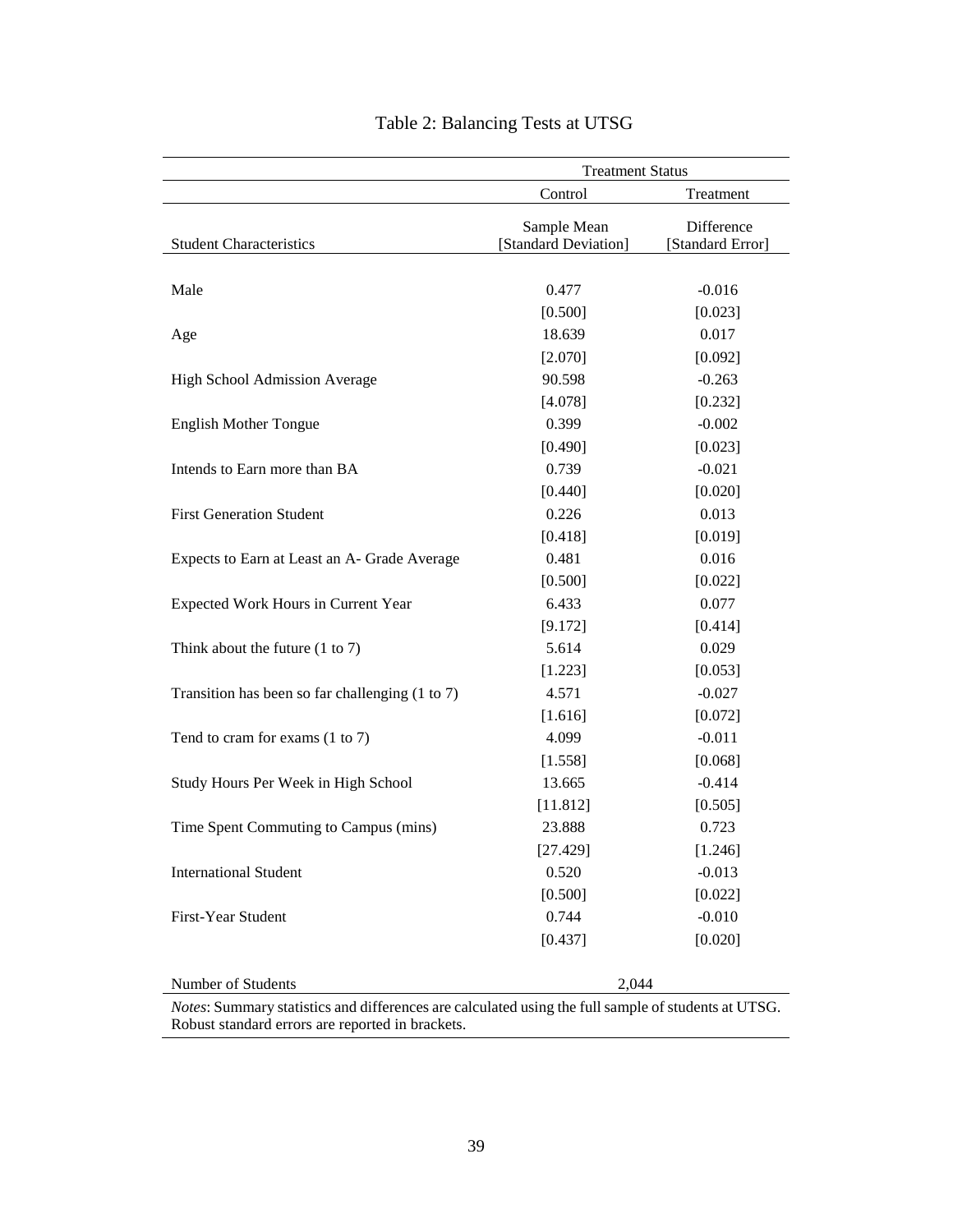|                                                 | <b>Treatment Status</b>             |                                |  |
|-------------------------------------------------|-------------------------------------|--------------------------------|--|
|                                                 | Control                             | Treatment                      |  |
| <b>Student Characteristics</b>                  | Sample Mean<br>[Standard Deviation] | Difference<br>[Standard Error] |  |
| Male                                            | 0.519                               | $-0.001$                       |  |
|                                                 | [0.500]                             | [0.026]                        |  |
| Age                                             | 18.627                              | 0.045                          |  |
|                                                 | [1.337]                             | [0.083]                        |  |
| High School Admission Average                   | 84.976                              | 0.245                          |  |
|                                                 | [4.421]                             | [0.256]                        |  |
| <b>English Mother Tongue</b>                    | 0.401                               | $-0.006$                       |  |
|                                                 | [0.490]                             | [0.025]                        |  |
| Intends to Earn more than BA                    | 0.616                               | 0.002                          |  |
|                                                 | [0.487]                             | [0.025]                        |  |
| <b>First Generation Student</b>                 | 0.342                               | 0.006                          |  |
|                                                 | [0.475]                             | [0.024]                        |  |
| Expects to Earn at Least an A- Grade Average    | 0.404                               | 0.006                          |  |
|                                                 | [0.491]                             | [0.025]                        |  |
| Expected Work Hours in Current Year             | 8.170                               | 0.436                          |  |
|                                                 | [9.639]                             | [0.495]                        |  |
| Think about the future $(1 to 7)$               | 5.546                               | $0.127**$                      |  |
|                                                 | [1.220]                             | [0.061]                        |  |
| Transition has been so far challenging (1 to 7) | 4.747                               | $-0.028$                       |  |
|                                                 | [1.583]                             | [0.081]                        |  |
| Tend to cram for exams (1 to 7)                 | 4.079                               | 0.038                          |  |
|                                                 | [1.453]                             | [0.075]                        |  |
| Study Hours Per Week in High School             | 11.794                              | $-0.513$                       |  |
|                                                 | [10.637]                            | [0.536]                        |  |
| Time Spent Commuting to Campus (mins)           | 30.908                              | 1.736                          |  |
|                                                 | [30.576]                            | [1.604]                        |  |
| <b>International Student</b>                    | 0.491                               | $-0.032$                       |  |
|                                                 | [0.500]                             | [0.025]                        |  |
| First-Year Student                              | 0.759                               | 0.002                          |  |
|                                                 | [0.428]                             | [0.022]                        |  |
| Number of Students                              | 1,537                               |                                |  |

| Table 3: Balancing Tests at UTM |  |  |  |
|---------------------------------|--|--|--|
|---------------------------------|--|--|--|

*Notes*: Summary statistics and differences are calculated using the full sample of students at UTM. Robust standard errors are reported in brackets. \*\* indicates significance at the 5 percent level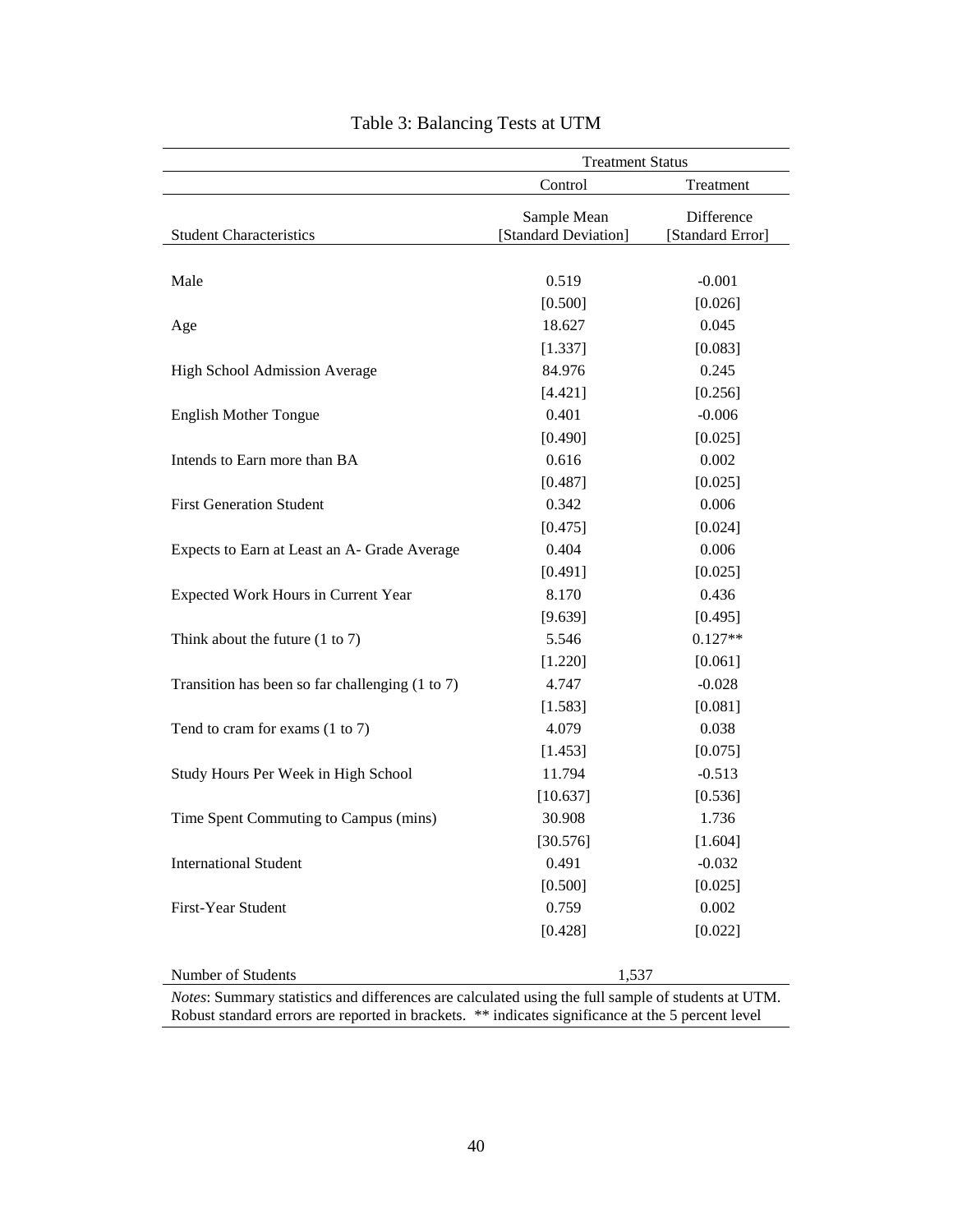|                                                                                                         | <b>Treatment Status</b>             |                                |  |
|---------------------------------------------------------------------------------------------------------|-------------------------------------|--------------------------------|--|
|                                                                                                         | Control                             | Treatment                      |  |
| <b>Student Characteristics</b>                                                                          | Sample Mean<br>[Standard Deviation] | Difference<br>[Standard Error] |  |
| Male                                                                                                    | 0.347                               | 0.001                          |  |
|                                                                                                         | [0.476]                             | [0.012]                        |  |
| Age                                                                                                     | 34.771                              | $0.496**$                      |  |
|                                                                                                         | [9.120]                             | [0.238]                        |  |
| Hispanic                                                                                                | 0.107                               | 0.001                          |  |
|                                                                                                         | [0.309]                             | [0.008]                        |  |
| White                                                                                                   | $0.790*$                            | $-0.002$                       |  |
|                                                                                                         | [0.408]                             | [0.011]                        |  |
| <b>Black</b>                                                                                            | 0.108                               | 0.005                          |  |
|                                                                                                         | [0.311]                             | [0.008]                        |  |
| Asian                                                                                                   | 0.047                               | $-0.006$                       |  |
|                                                                                                         | [0.212]                             | [0.005]                        |  |
| Employment status=full time                                                                             | 0.752                               | $0.023***$                     |  |
|                                                                                                         | [0.432]                             | [0.011]                        |  |
| Employment status=part time                                                                             | 0.144                               | $-0.014$                       |  |
|                                                                                                         | [0.351]                             | [0.009]                        |  |
| Employment status=unemployed                                                                            | 0.104                               | $-0.008$                       |  |
|                                                                                                         | [0.305]                             | [0.008]                        |  |
| Income=less than 16, 000                                                                                | 0.070                               | $-0.004$                       |  |
|                                                                                                         | [0.255]                             | [0.007]                        |  |
| Income=16, 000 to 24, 999                                                                               | 0.084                               | 0.002                          |  |
|                                                                                                         | [0.278]                             | [0.007]                        |  |
| Income=25, 000 to 34, 999                                                                               | 0.114                               | $-0.010$                       |  |
|                                                                                                         | [0.318]                             | [0.008]                        |  |
| Income=35, 000 to 44, 999                                                                               | 0.132                               | $-0.010$                       |  |
|                                                                                                         | [0.338]                             | [0.009]                        |  |
| Income=45, 000 to 64, 999                                                                               | 0.196                               | $0.025**$                      |  |
|                                                                                                         | [0.397]                             | [0.011]                        |  |
| Income=65, 000 or more                                                                                  | 0.404                               | $-0.004$                       |  |
|                                                                                                         | [0.491]                             | [0.013]                        |  |
| First generation student                                                                                | 0.423                               | $0.022*$                       |  |
|                                                                                                         | [0.494]                             | [0.013]                        |  |
|                                                                                                         |                                     |                                |  |
| Number of students<br>Notes: Summary statistics and differences are calculated using the full sample of | 6,065                               |                                |  |

Table 4: Balancing Tests at WGU

students at WGU. Robust standard errors are reported in brackets. \*\* indicates significance at the 5 percent level, and \* at the 10 percent level.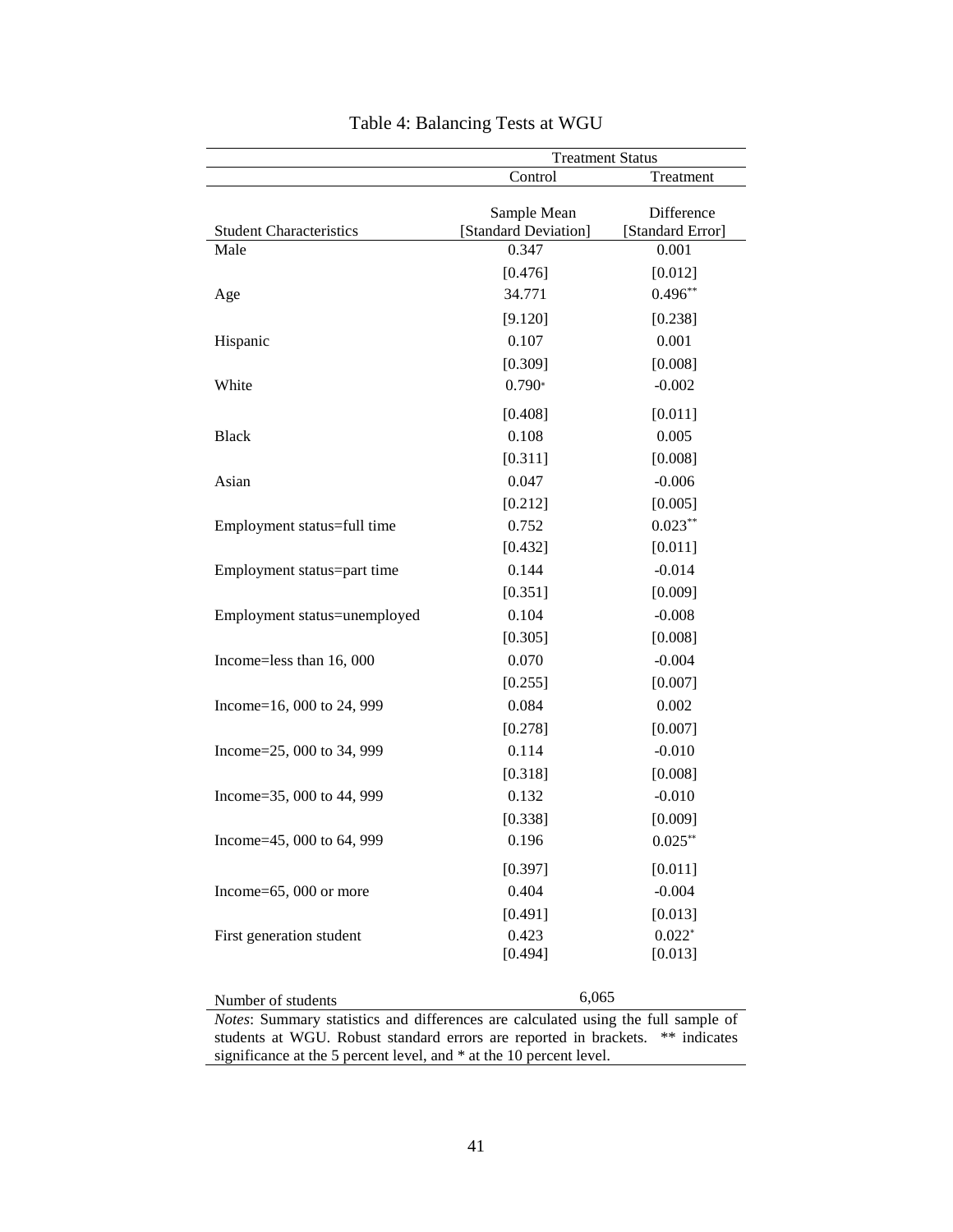|                                                                                                               |          | <b>UTSG</b><br>UTM<br><b>Full Sample</b> |          |           |          |           |
|---------------------------------------------------------------------------------------------------------------|----------|------------------------------------------|----------|-----------|----------|-----------|
|                                                                                                               | Control  | Treatment                                | Control  | Treatment | Control  | Treatment |
|                                                                                                               |          |                                          |          |           |          |           |
| Regular Week                                                                                                  | 15.595   | 17.083                                   | 16.756   | 18.525    | 13.978   | 15.483    |
|                                                                                                               | [13.135] | [12.262]                                 | [13.885] | [12.959]  | [11.842] | [11.241]  |
|                                                                                                               |          |                                          |          |           |          |           |
| Midterms/Exams Week                                                                                           | 24.779   | 24.258                                   | 28.142   | 28.105    | 20.108   | 19.966    |
|                                                                                                               | [17.922] | [15.253]                                 | [18.667] | [15.766]  | [15.072] | [13.434]  |
|                                                                                                               |          |                                          |          |           |          |           |
| <b>Observations</b>                                                                                           | 871      | 848                                      | 507      | 446       | 364      | 402       |
| <i>Notes:</i> Summary statistics are calculated using all students at both campuses of UofT who completed the |          |                                          |          |           |          |           |
| follow-up survey. Standard deviations appear in brackets.                                                     |          |                                          |          |           |          |           |

Table 5: Summary Statistics for Study Habits from Follow-Up Survey at UofT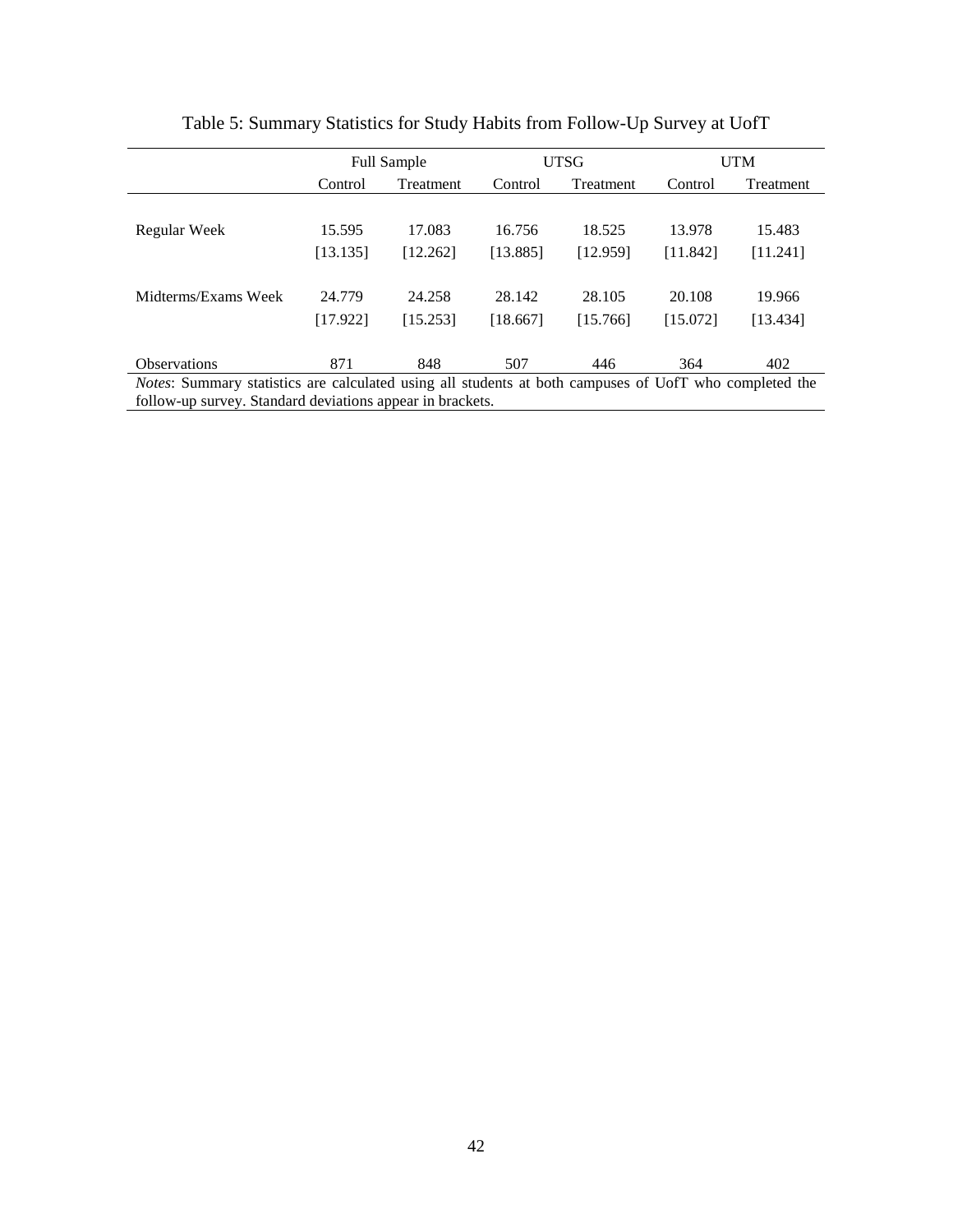| (1)                       | (2)                  | (3)        | (4)        |
|---------------------------|----------------------|------------|------------|
| Sample and                | Control Mean         | Treatment  | Treatment  |
| Dependent Variable        | [Standard Deviation] | Difference | Difference |
|                           |                      |            |            |
|                           |                      |            |            |
| <b>Pooled UofT Sample</b> |                      |            |            |
| Regular Week Study        | 15.595               | $1.651***$ | 1.691***   |
|                           | [13.135]             | [0.609]    | [0.582]    |
|                           |                      | 1,719      | 1,628      |
| Exam Week Study           | 24.779               | $-0.084$   | 0.196      |
|                           | [17.922]             | [0.779]    | [0.748]    |
|                           |                      | 1,714      | 1,623      |
|                           |                      |            |            |
| <b>UTSG</b>               |                      |            |            |
| Regular Week Study        | 16.756               | 1.769**    | 1.618*     |
|                           | [13.885]             | [0.870]    | [0.844]    |
|                           |                      | 953        | 873        |
|                           |                      |            |            |
| Exam Week Study           | 28.142               | $-0.037$   | 0.153      |
|                           | [18.668]             | [1.117]    | [1.093]    |
|                           |                      | 951        | 871        |
|                           |                      |            |            |
| <b>UTM</b>                |                      |            |            |
| <b>Regular Week Study</b> | 13.978               | 1.505*     | 1.633**    |
|                           | [11.842]             | [0.836]    | [0.796]    |
|                           |                      | 766        | 755        |
| Exam Week Study           | 20.108               | $-0.142$   | 0.282      |
|                           | [15.702]             | [1.063]    | [1.001]    |
|                           |                      | 763        | 752        |
|                           |                      |            |            |
| Controls?                 |                      | No         | Yes        |

| Table 6: Treatment Effects on Self-Reported Study Times at UofT |  |  |  |
|-----------------------------------------------------------------|--|--|--|
|                                                                 |  |  |  |

*Notes*: The dependent variable in each regression and the sample used are indicated in the rows of column (1). The unit of observation is a student. Control variables include student age, selfreported study hours per week during high school, expected paid-work hours per week, tendency to think about future goals, tendency to study at the last minute, difficulty transitioning to university, commuting time (in minutes) to campus, and indicator variables for first-year status, international student status, first-generation status, gender, English mother-tongue status, a self-reported desire to earn more than an undergraduate degree, and a self-reported expectation to earn an A- average grade or greater. Robust standard errors are reported in brackets in columns (3) to (4). The number of observations used in each regression appears below the standard errors. \*\*\* indicates significance at the 1 percent level; \*\* indicates significance at the 5 percent level; and \* indicates significance at the 10 percent level.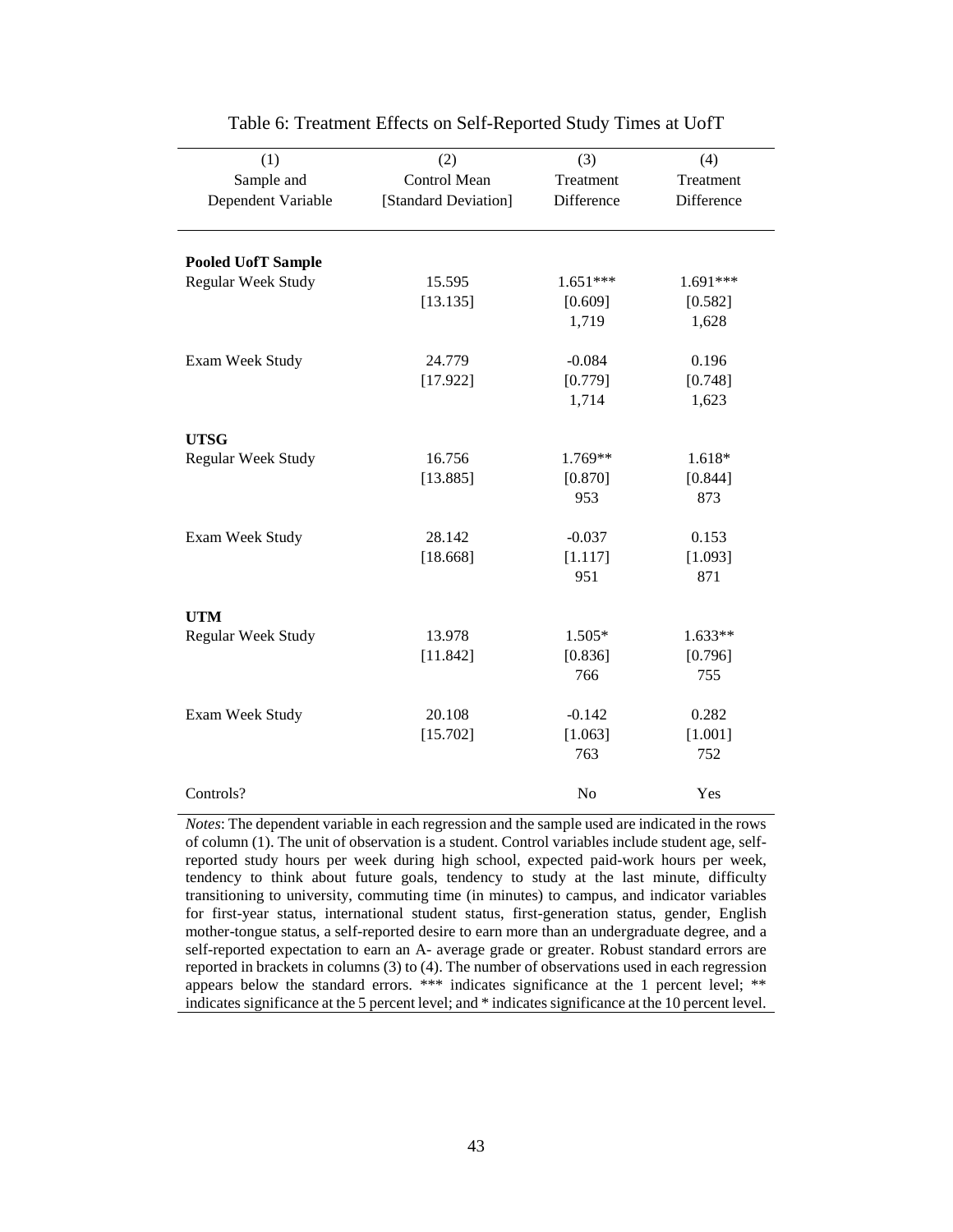| (1)                                                                                                               | (2)                  | (3)            | (4)        |
|-------------------------------------------------------------------------------------------------------------------|----------------------|----------------|------------|
| Dependent Variable                                                                                                | Control Mean         | Treatment      | Treatment  |
|                                                                                                                   | [Standard Deviation] | Difference     | Difference |
|                                                                                                                   |                      |                |            |
| Fraction of Days Logged in                                                                                        | 0.417                | 0.003          | 0.001      |
|                                                                                                                   | [0.185]              | [0.005]        | [0.005]    |
|                                                                                                                   |                      | 6065           | 6065       |
|                                                                                                                   |                      |                |            |
| Log Mouse Clicks                                                                                                  | 7.148                | 0.026          | 0.019      |
|                                                                                                                   | [0.685]              | [0.018]        | [0.018]    |
|                                                                                                                   |                      | 6065           | 6065       |
|                                                                                                                   |                      |                |            |
| Log Mouse Moves                                                                                                   | 8.269                | 0.031          | 0.020      |
|                                                                                                                   | [0.724]              | [0.019]        | [0.019]    |
|                                                                                                                   |                      | 6065           | 6065       |
|                                                                                                                   |                      |                |            |
| Log Scroll Count                                                                                                  | 10.491               | 0.033          | 0.030      |
|                                                                                                                   | [0.952]              | [0.024]        | [0.025]    |
|                                                                                                                   |                      | 6065           | 6065       |
|                                                                                                                   |                      |                |            |
| Controls?<br>Notes: The dependent variable in each regression is indicated in the rows of column (1). The unit of |                      | N <sub>o</sub> | Yes        |

| Table 7: Treatment Effect on Click Data at WGU |  |  |
|------------------------------------------------|--|--|
|------------------------------------------------|--|--|

*Notes*: The dependent variable in each regression is indicated in the rows of column (1). The unit of observation is a student. Control variables include age, sex, race, first generation status, employment status, and six income bins: (1) less than 16,000, (2) 25,000-34,999. (3) 35,000-44,999, (5) 45,000-64,999, and (6) 65,000+. Robust standard errors are reported in brackets in columns (3) to (4). The number of observations used in each regression appears below the standard errors.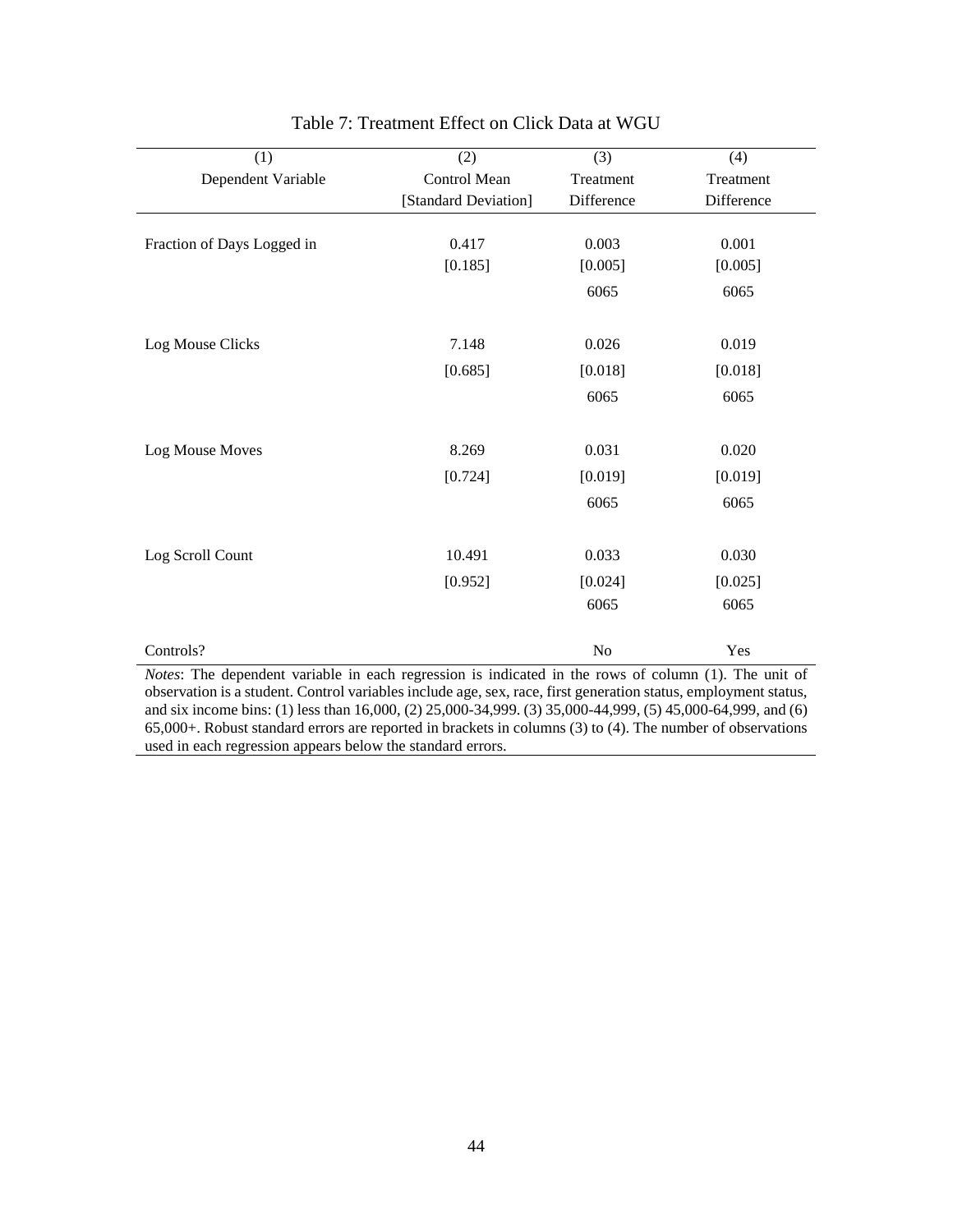| (1)                      | (2)                  | (3)        | (4)        |
|--------------------------|----------------------|------------|------------|
| Dependent Variable and   | Control Mean         | Treatment  | Treatment  |
| Sample                   | [Standard Deviation] | Difference | Difference |
| <b>Credits Attempted</b> |                      |            |            |
| <b>UTSG</b>              | 3.799                | 0.025      | 0.026      |
|                          | [1.243]              | [0.058]    | [0.056]    |
|                          |                      | 1,860      | 1,860      |
| <b>UTM</b>               | 3.611                | 0.030      | 0.035      |
|                          | [1.370]              | [0.070]    | [0.068]    |
|                          |                      | 1,484      | 1,484      |
|                          |                      |            |            |
| <b>WGU</b>               | 16.987               | 0.225      | 0.226      |
|                          | [9.107]              | [0.234]    | [0.228]    |
|                          |                      | 6,064      | 6,064      |
| <b>Credits Earned</b>    |                      |            |            |
| <b>UTSG</b>              | 3.479                | 0.011      | 0.010      |
|                          | [1.425]              | [0.065]    | [0.064]    |
|                          |                      | 1,860      | 1,860      |
| <b>UTM</b>               | 3.193                | $-0.119$   | $-0.114$   |
|                          | [1.557]              | [0.080]    | [0.078]    |
|                          |                      | 1,484      | 1,484      |
| <b>WGU</b>               | 14.434               | 0.161      | 0.144      |
|                          | [10.553]             | [0.273]    | [0.267]    |
|                          |                      | 6,064      | 6,064      |
| <b>Retention</b>         |                      |            |            |
| <b>UTSG</b>              | 0.997                | 0.002      | 0.002      |
|                          | [0.054]              | [0.002]    | [0.002]    |
|                          |                      | 1,860      | 1,860      |
| <b>UTM</b>               | 0.999                | 0.001      | 0.001      |
|                          | [0.037]              | [0.001]    | [0.001]    |
|                          |                      | 1,484      | 1,484      |
| <b>WGU</b>               | 0.891                | $-0.014*$  | $-0.016*$  |
|                          | [0.312]              | [0.008]    | [0.008]    |
|                          |                      | 6,064      | 6,064      |
| Controls?                |                      | $\rm No$   | Yes        |

Table 8: Treatment Effects on Credit Accumulation and Retention

*Notes*: The dependent variable in each regression and the sample used are indicated in the rows of column (1). The unit of observation is a student. Control variables used in the UofT samples are described in the notes of Table 6. Control variables use in the WGU sample are described in the notes of Table 7. Robust standard errors are reported in brackets in columns (3) to (4). The number of observations used in each regression appears below the standard errors. \* indicates significance at the 10 percent level.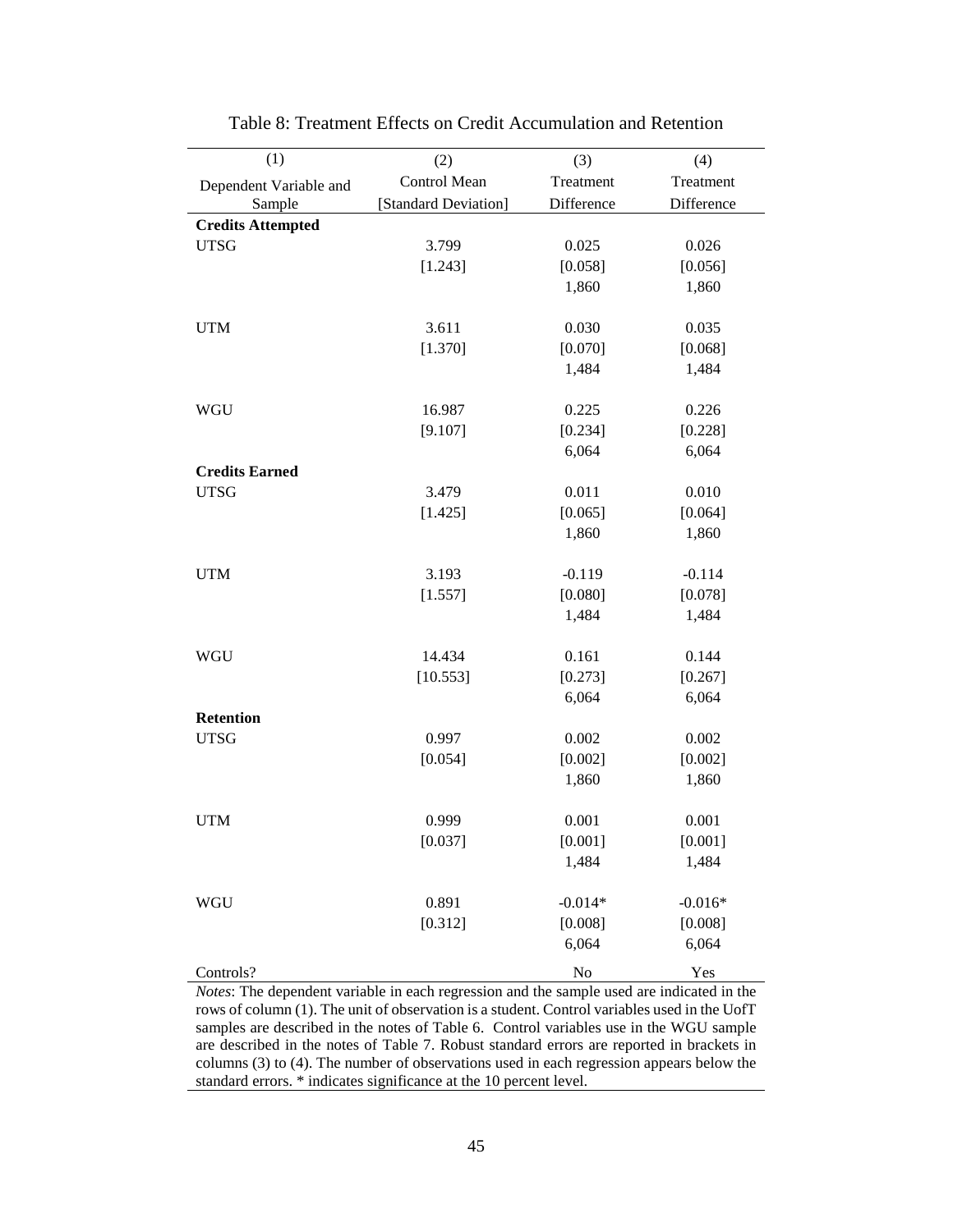| (1)                              | (2)                  | (3)                 | (4)               |
|----------------------------------|----------------------|---------------------|-------------------|
| Sample and Dependent             | Control Mean         | Treatment           | Treatment         |
| Variable                         | [Standard Deviation] | Difference          | Difference        |
| <b>UTSG</b>                      |                      |                     |                   |
| Fall Grades (2017-18)            | 71.020               | 0.039               | 0.002             |
|                                  | [14.954]             | [0.622]             | [0.584]           |
|                                  |                      | 5,413               | 5,413             |
|                                  |                      |                     |                   |
| Winter Grades (2017-18)          | 69.680               | $-0.724$            | $-0.648$          |
|                                  | [17.023]             | [0.740]             | [0.714]           |
|                                  |                      | 4,894               | 4,894             |
| All Grades (2017-18)             | 70.306               | $-0.436$            | $-0.463$          |
|                                  | [16.043]             | [0.584]             | [0.551]           |
|                                  |                      | 12,241              | 12,241            |
|                                  |                      |                     |                   |
| GPA (2017-18)                    | 2.507                | $-0.018$            | $-0.022$          |
|                                  | [0.996]              | [0.046]             | [0.044]           |
|                                  |                      | 1,860               | 1,860             |
| <b>UTM</b>                       |                      |                     |                   |
| Fall Grades (2017-18)            | 66.447<br>[13.622]   | $-0.447$<br>[0.755] | $-0.338$          |
|                                  |                      | 2,951               | [0.735]<br>2,951  |
|                                  |                      |                     |                   |
| Winter Grades (2017-18)          | 66.470               | $-1.380$            | $-1.159$          |
|                                  | [16.366]             | [0.978]             | [0.939]           |
|                                  |                      | 3,143               | 3,143             |
|                                  |                      |                     |                   |
| All Grades (2017-18)             | 66.010               | $-1.203$            | $-1.104$          |
|                                  | [15.747]             | [0.764]             | [0.739]           |
| GPA (2017-18)                    | 2.119                | 8,428<br>$-0.025$   | 8,428<br>$-0.021$ |
|                                  | [0.998]              | [0.054]             | [0.053]           |
|                                  |                      | 1,484               | 1,484             |
| $\mathbf{W}\mathbf{G}\mathbf{U}$ |                      |                     |                   |
| Days to First Completion         | 33.587               | $-0.258$            | $-0.238$          |
|                                  | [27.299]             | [0.731]             | [0.750]           |
|                                  |                      | 5,762               | 5,762             |
|                                  |                      |                     |                   |
|                                  |                      |                     |                   |

Table 9: Treatment Effects on Grades at UofT and Days to Completion at WGU

Controls? No Yes *Notes*: The dependent variable in each regression and the sample used are indicated in the rows of column (1). Control variables used in the UofT samples are described in the notes of Table 6. Control variables use in the WGU sample are described in the notes of Table 7. When the outcome is course grades, standard errors are clustered at the student level and the unit of observation is a student-course. For other outcomes, robust standard errors are reported, and the unit of observation is a student. Sample size from the regression appears below the standard error.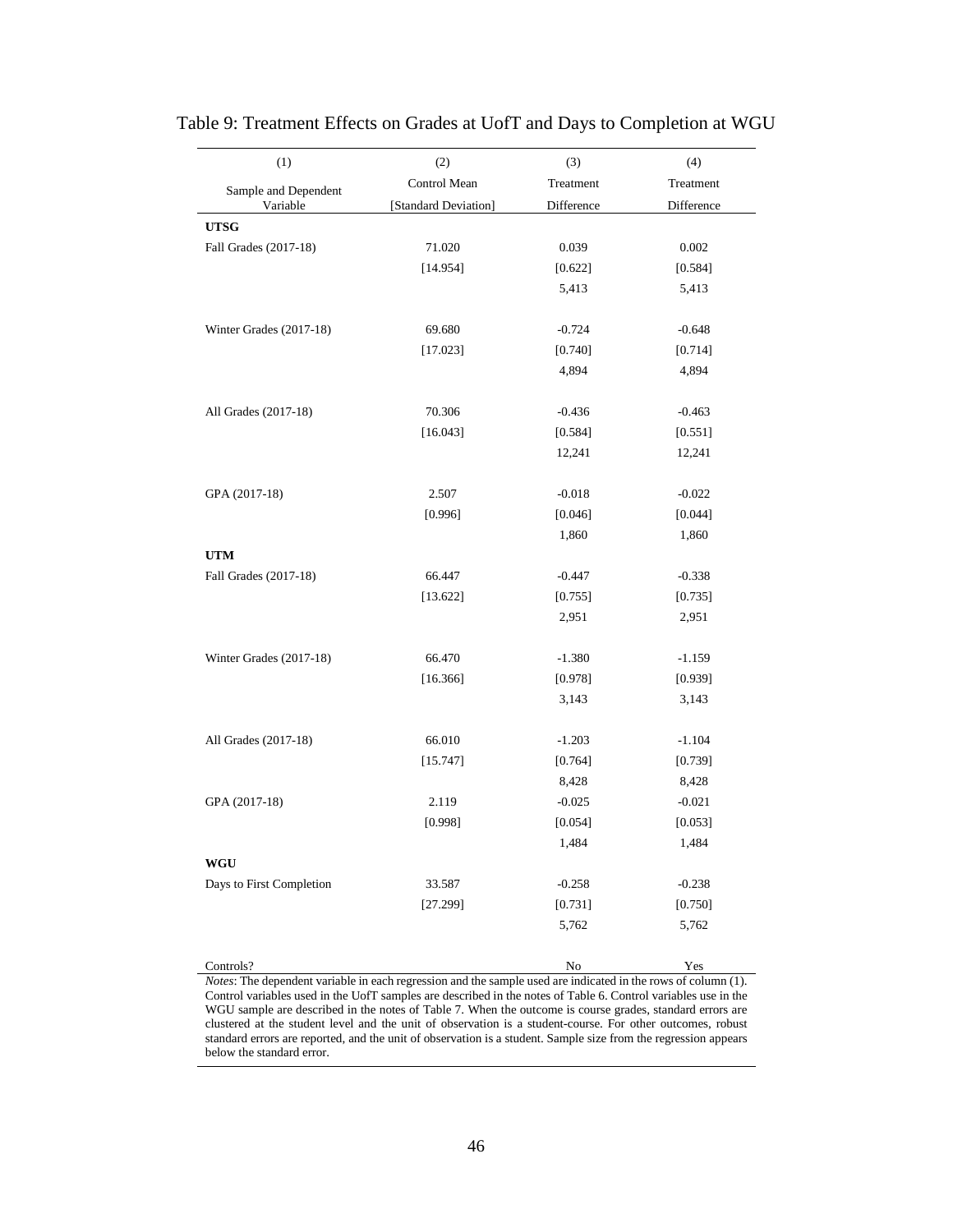| (1)                             | (2)          | (3)                  | (4)        | (5)                 |
|---------------------------------|--------------|----------------------|------------|---------------------|
| Subgroup                        | Observations | Control Mean         | Treatment  | Treatment           |
|                                 |              | [Standard Deviation] | Difference | Difference          |
| Male                            | 5,799        | 70.231               | $-0.313$   | $-0.384$            |
|                                 |              | [16.398]             | [0.916]    | [0.862]             |
|                                 |              |                      |            |                     |
| Female                          | 6,442        | 70.377               | $-0.547$   | $-0.574$            |
|                                 |              | [15.704]             | [0.745]    | [0.692]             |
|                                 |              |                      |            |                     |
| $Age\geq=20$                    | 1,812        | 69.677               | $-1.668$   | $-1.784$            |
|                                 |              | [17.671]             | [1.886]    | [1.809]             |
|                                 |              |                      |            |                     |
| Age<20                          | 10,429       | 70.425               | $-0.264$   | $-0.042$            |
|                                 |              | [15.715]             | [0.604]    | [0.564]             |
| <b>International Student</b>    | 6,427        | 69.376               | $-0.080$   | $-0.365$            |
|                                 |              | [16.105]             | [0.812]    | [0.746]             |
|                                 |              |                      |            |                     |
| Domestic Student                | 5,814        | 71.390               | $-0.924$   | $-0.824$            |
|                                 |              | [15.904]             | [0.833]    | [0.787]             |
|                                 |              |                      |            |                     |
| Expected Weekly Work Hours>=8   | 3,724        | 68.051               | $-0.573$   | $-0.691$            |
|                                 |              | [16.859]             | [1.059]    | [0.982]             |
|                                 |              |                      |            |                     |
| Expected Weekly Work Hours<8    | 8,517        | 71.367               | $-0.541$   | $-0.411$            |
|                                 |              | [15.533]             | [0.689]    | [0.659]             |
|                                 |              |                      |            |                     |
| <b>First-Generation Student</b> | 2,649        | 67.421               | $-0.015$   | $-0.489$            |
|                                 |              | [16.401]             | [1.293]    | [1.262]             |
|                                 |              |                      |            |                     |
| Not First-Generation Student    | 9,592        | 71.056               | $-0.455$   | $-0.403$            |
|                                 |              | [15.864]             | [0.648]    | [0.614]             |
|                                 |              |                      | $-0.564$   |                     |
| First-Year Student              | 9,444        | 71.264               |            | $-0.340$<br>[0.590] |
|                                 |              | [15.326]             | [0.614]    |                     |
| Not First-Year Student          | 2,797        | 67.123               | $-0.109$   | $-0.609$            |
|                                 |              | [17.864]             | [1.445]    | [1.355]             |
|                                 |              |                      |            |                     |
| Controls?                       |              |                      | ${\rm No}$ | Yes                 |

| Table 10: Treatment Effects on Course Grades by Student Subgroup at UTSG |  |  |  |  |  |  |  |  |
|--------------------------------------------------------------------------|--|--|--|--|--|--|--|--|
|--------------------------------------------------------------------------|--|--|--|--|--|--|--|--|

*Notes*: The dependent variable in each regression is course grades. Control variables are described in the notes of Table 6. The subsample of students used for each regression is indicated by the rows of column (1). The unit of observation in each regression is a student-course and standard errors are clustered at the student level.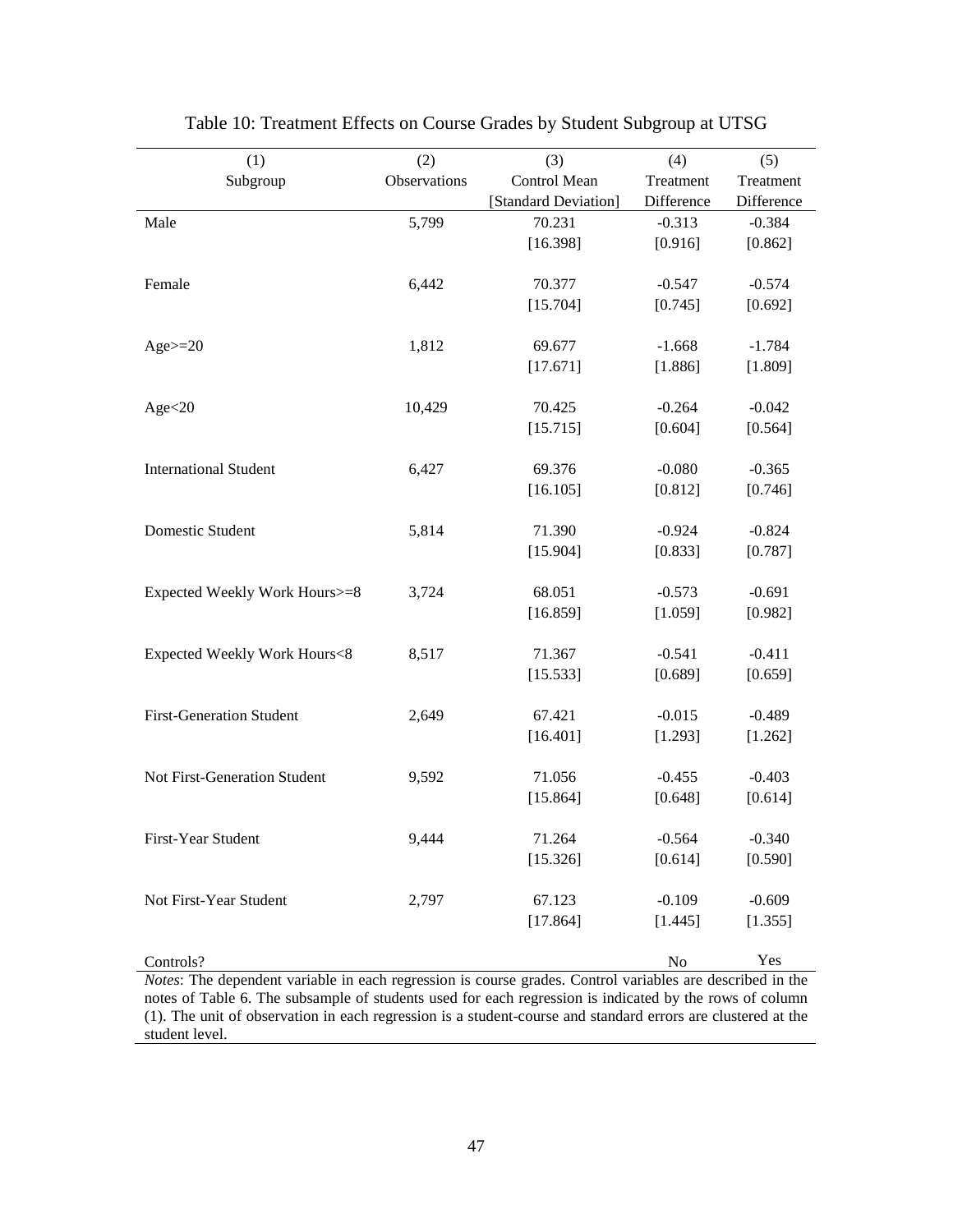| (1)                             | (2)          | (3)                  | (4)        | (5)        |
|---------------------------------|--------------|----------------------|------------|------------|
| Subgroup                        | Observations | Control Mean         | Treatment  | Treatment  |
|                                 |              | [Standard Deviation] | Difference | Difference |
| Male                            | 4,270        | 65.030               | $-2.390**$ | $-1.902*$  |
|                                 |              | [16.353]             | [1.153]    | [1.095]    |
|                                 |              |                      |            |            |
| Female                          | 4,158        | 67.009               | 0.040      | $-0.083$   |
|                                 |              | [15.044]             | [0.971]    | [0.953]    |
|                                 |              |                      |            |            |
| $Age = 20$                      | 1,398        | 64.571               | $-1.171$   | $-1.154$   |
|                                 |              | [16.806]             | [2.012]    | [2.006]    |
|                                 |              |                      |            |            |
| Age<20                          | 7,030        | 66.300               | $-1.217$   | $-0.921$   |
|                                 |              | [15.512]             | [0.823]    | [0.783]    |
| <b>International Student</b>    | 3,744        | 64.969               | $-1.101$   | $-1.293$   |
|                                 |              | [15.941]             |            |            |
|                                 |              |                      | [1.137]    | [1.113]    |
| Domestic Student                | 4,684        | 66.902               | $-1.391$   | $-0.678$   |
|                                 |              | [15.528]             | [1.029]    | [0.988]    |
|                                 |              |                      |            |            |
| Expected Weekly Work Hours>=8   | 3,579        | 65.378               | $-1.939$   | $-1.918*$  |
|                                 |              | [16.024]             | [1.198]    | [1.158]    |
|                                 |              |                      |            |            |
| Expected Weekly Work Hours<8    | 4,849        | 66.474               | $-0.650$   | $-0.680$   |
|                                 |              | [15.529]             | [0.989]    | [0.947]    |
|                                 |              |                      |            |            |
| <b>First-Generation Student</b> | 2,862        | 64.058               | $-1.144$   | $-0.806$   |
|                                 |              | [16.164]             | [1.316]    | [1.278]    |
|                                 |              |                      |            |            |
| Not First-Generation Student    | 5,566        | 66.996               | $-1.199$   | $-1.125$   |
|                                 |              | [15.442]             | [0.932]    | [0.905]    |
|                                 |              |                      |            |            |
| First-Year Student              | 6,303        | 66.730               | $-0.522$   | $-0.294$   |
|                                 |              | [15.147]             | [0.788]    | [0.774]    |
| Not First-Year Student          |              |                      |            |            |
|                                 | 2,125        | 63.898               | $-3.291*$  | $-2.764$   |
|                                 |              | [17.223]             | [1.865]    | [1.799]    |
| Controls?                       |              |                      | No         | Yes        |
|                                 |              |                      |            |            |

|  |  |  | Table 11: Treatment Effects on Course Grades by Student Subgroup at UTM |  |
|--|--|--|-------------------------------------------------------------------------|--|
|  |  |  |                                                                         |  |

*Notes*: The dependent variable in each regression is course grades. Control variables are described in the notes of Table 6. The subsample of students used for each regression is indicated by the rows of column (1). The unit of observation in each regression is a student-course and standard errors are clustered at the student level.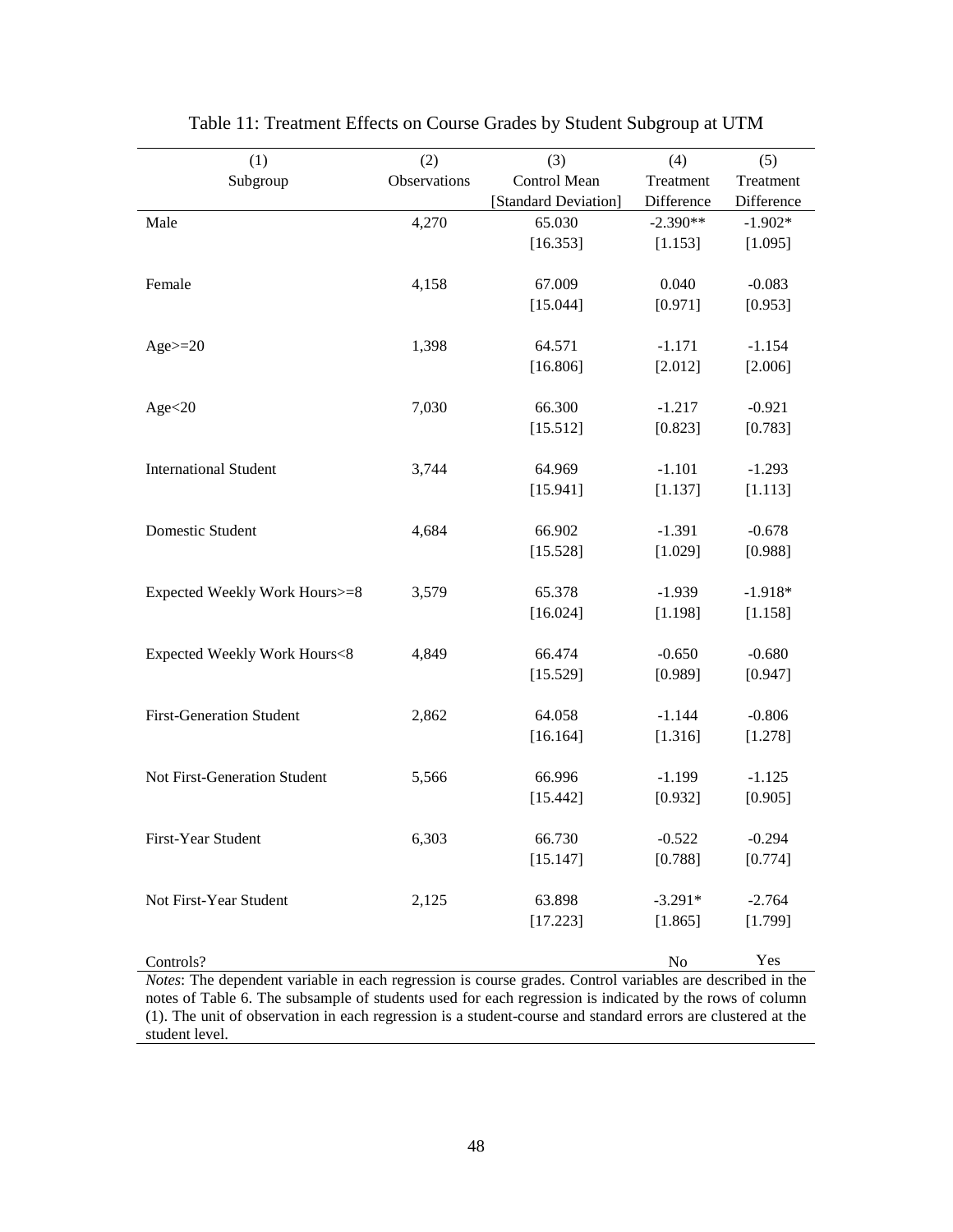| (1)                            | (2)          | (3)                  | (4)        | (5)        |
|--------------------------------|--------------|----------------------|------------|------------|
| Subgroup                       | Observations | Control Mean         | Treatment  | Treatment  |
|                                |              | [Standard Deviation] | Difference | Difference |
| Male                           | 2110         | 15.130               | 0.083      | 0.128      |
|                                |              | [12.130]             | [0.525]    | [0.515]    |
| Female                         | 3955         | 14.063               | 0.228      | 0.200      |
|                                |              | [9.592]              | [0.311]    | [0.303]    |
| Age $>=$ 30                    | 3820         | 14.644               | 0.423      | 0.330      |
|                                |              | [10.535]             | [0.351]    | [0.341]    |
| Age < 30                       | 2245         | 14.089               | $-0.329$   | $-0.199$   |
|                                |              | [10.578]             | [0.433]    | [0.423]    |
| <b>Black</b>                   | 670          | 11.172               | $-1.250*$  | $-0.788$   |
|                                |              | [10.627]             | [0.760]    | [0.691]    |
| White                          | 4781         | 15.060               | 0.311      | 0.259      |
|                                |              | [10.715]             | [0.312]    | [0.307]    |
| Hispanic                       | 651          | 12.339               | 0.652      | 0.469      |
|                                |              | [7.499]              | [0.657]    | [0.677]    |
| Employed full time             | 4465         | 13.998               | 0.202      | 0.281      |
|                                |              | [9.740]              | [0.292]    | [0.289]    |
| Employed part time             | 801          | 15.216               | $-0.360$   | $-0.348$   |
|                                |              | [9.740]              | [0.292]    | [0.289]    |
| Not Employed                   | 580          | 14.879               | $-0.037$   | $-0.055$   |
|                                |              | [10.325]             | [0.769]    | [0.771]    |
| First generation student       | 2631         | 13.679               | 0.306      | 0.365      |
|                                |              | [9.708]              | [0.388]    | [0.374]    |
| Household income below 45, 000 | 1838         | 13.005               | 0.322      | 0.524      |
|                                |              | [10.875]             | [0.501]    | [0.463]    |
| Household income above 45, 000 | 4227         | 15.082               | 0.044      | 0.001      |
|                                |              | [10.341]             | [0.325]    | 0.325]     |
| Controls?                      |              |                      | No         | Yes        |

Table 12: Treatment Effects on Earned Credits at WGU by Student Subgroup

*Notes*: The dependent variable in each regression is earned credits. Control variables are described in the notes of Table 7. The subsample of students used for each regression is indicated by the rows of column (1). The unit of observation in each regression is a student and robust standard errors appear in brackets.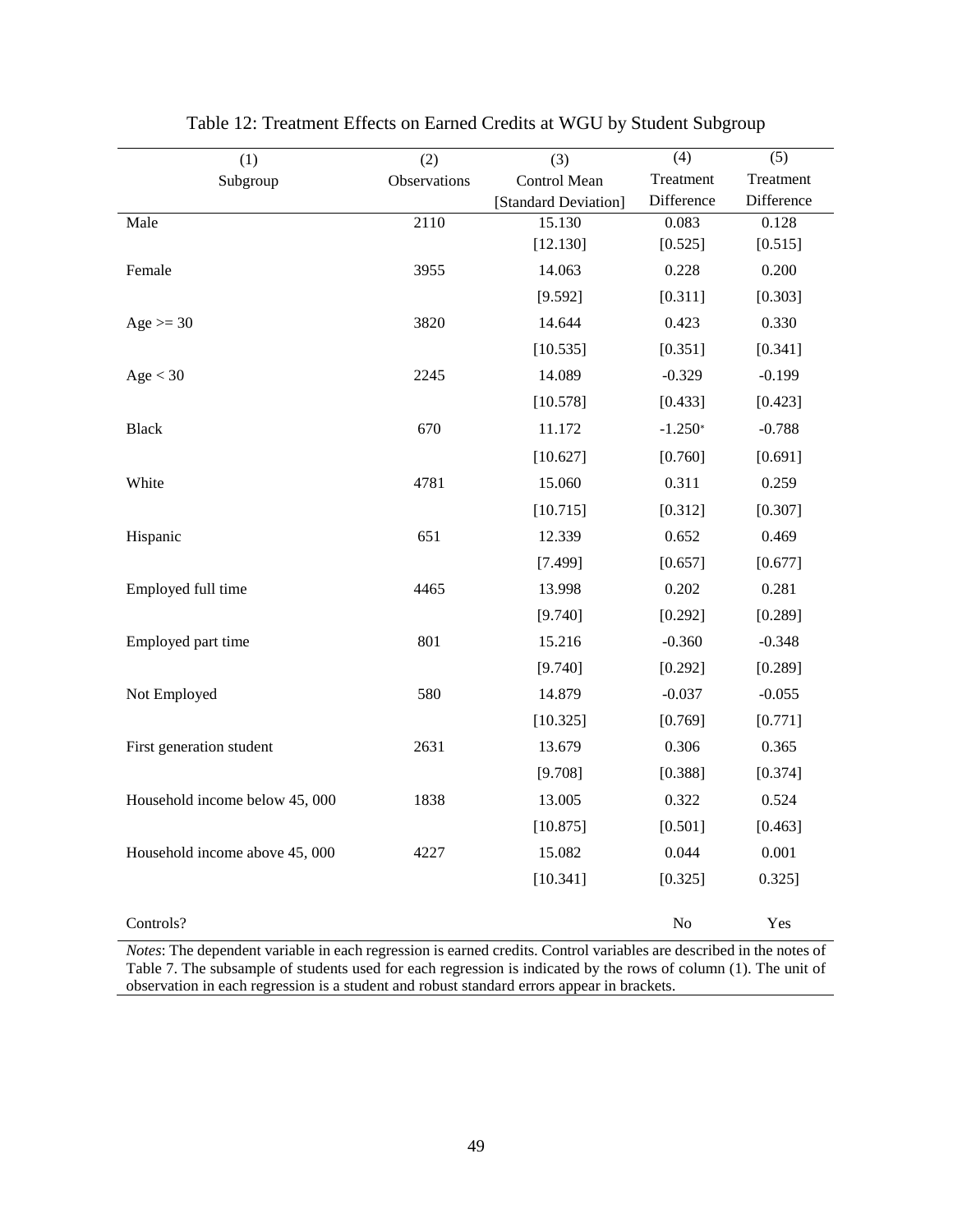## **Figures**



Figure 1: Student Time Use

*Notes*: In this figure, time available is constructed as 168 (the number of hours in a week) minus 56 hours per week for sleeping (8 hours \* 7 days), students' self-reported expectation for the number of hours they will work for pay per week, students' self-reported commuting time to and from campus each week (in hours), and the time (in hours) spent in class each week (for each class, we assume three hours per week). Reported study time is gathered from student responses to a follow-up survey at the end of first semester and represents the number of hours students report having studied during a regular week in first semester. The vertical lines represent the median of each outcome. The sample used to construct the figure consists of control group students across both campuses of UofT who answered the followup survey.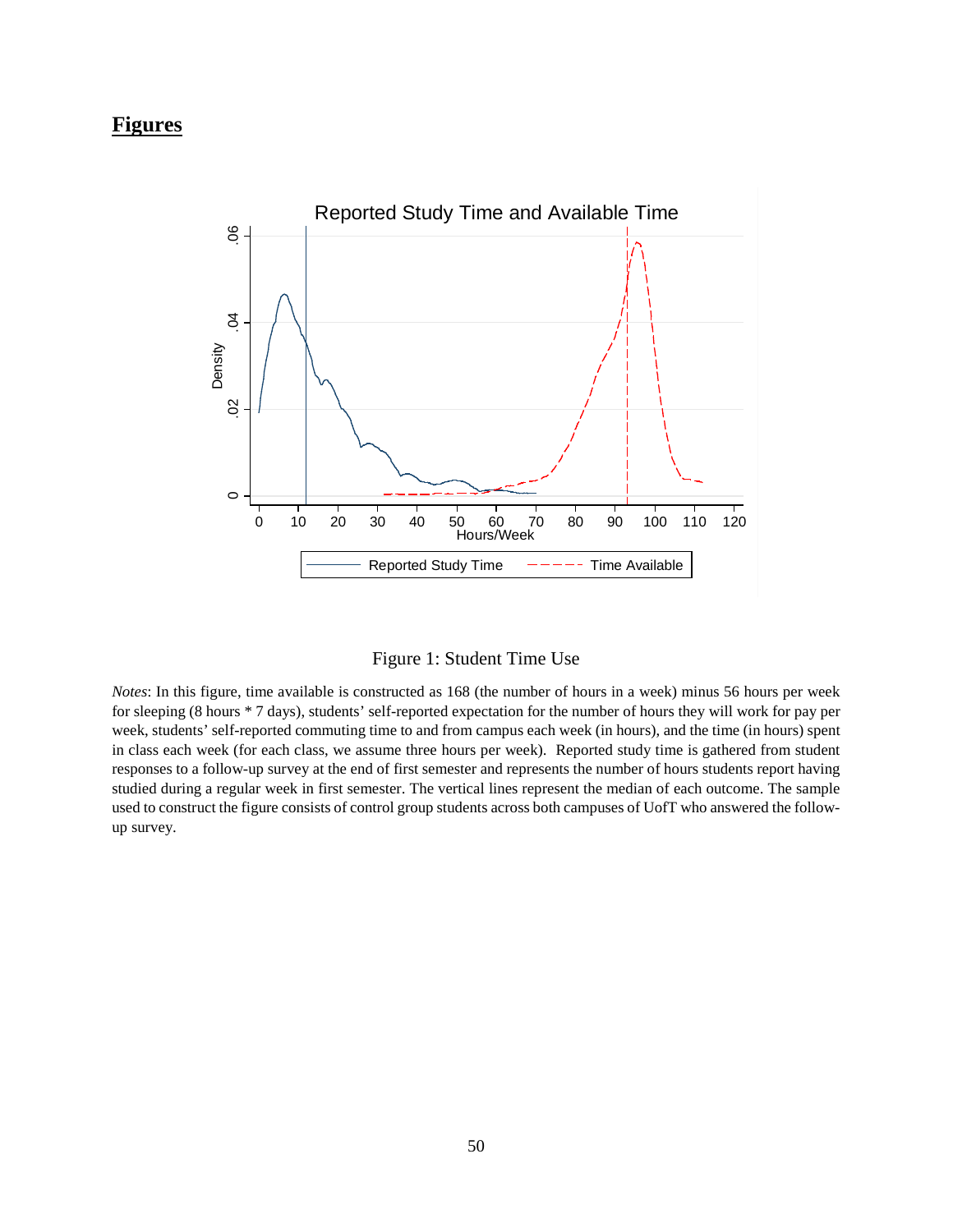

Figure 2: Student Time Remaining After Studying

*Notes*: This figure presents the density of time remaining after subtracting students' self-reported study time from their available time. The notes of Figure 1 provided details pertaining to the construction of available time. From left to right, the vertical lines represent the 25<sup>th</sup>, 50<sup>th</sup>, and 75<sup>th</sup>, percentiles of time remaining, respectively. The sample used to construct the figure consists of control group students across both campuses of UofT who answered the follow-up survey.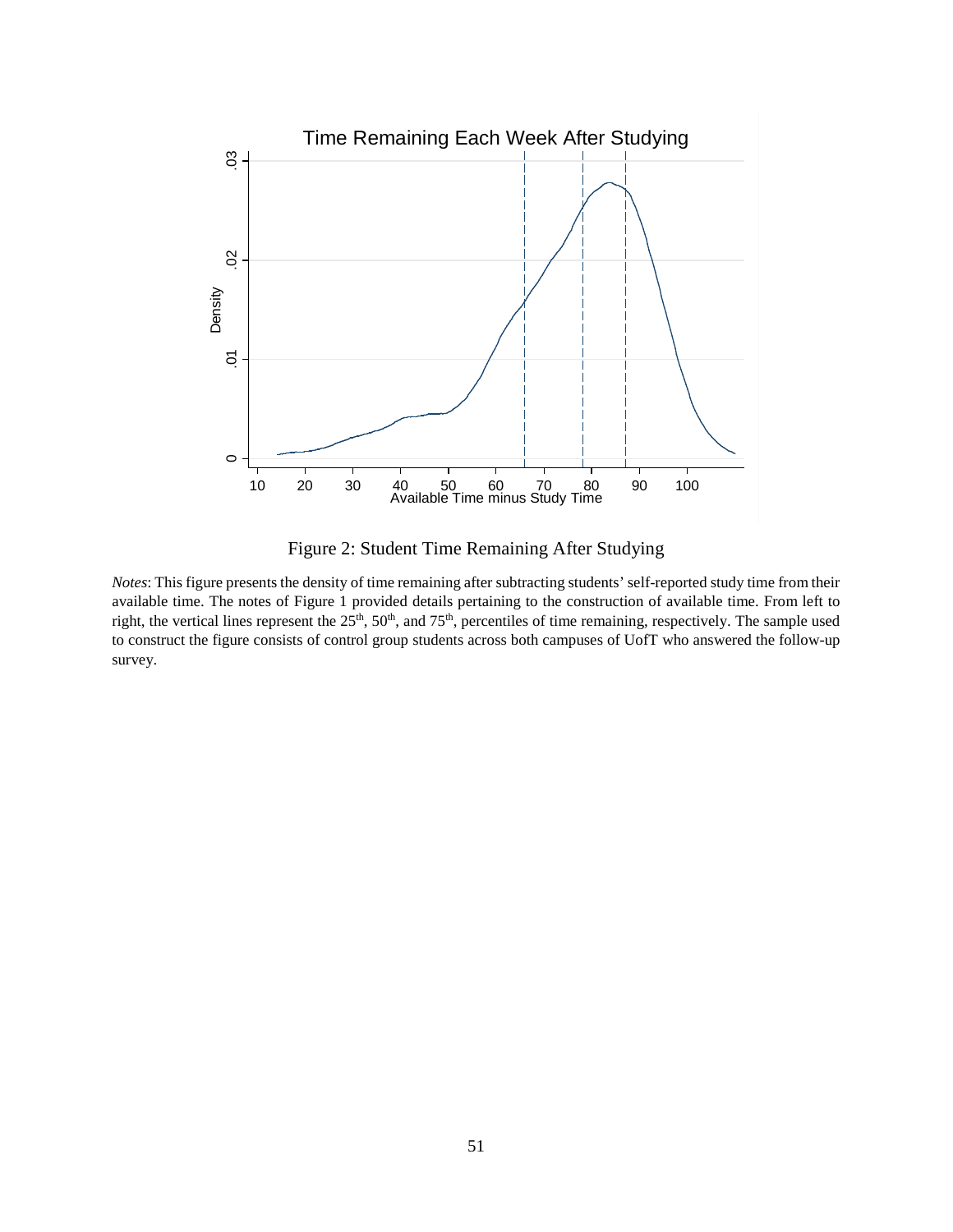



(c): Credits Earned in Fall Semester

#### Figure 3: Relationships between Fall Semester Study Time and Academic Outcomes at UofT

*Notes*: This figure presents estimated associations between the number of hours students self-report studying during a regular week in the fall semester and various academic outcomes in that semester. In panels (a), (b), and (c), respectively, the outcomes are average grade across all fall semester courses, grade-point average (GPA) across all fall semester courses, and the number of credits earned during the fall semester. The sample in each panel is restricted to students in the control group across both campuses of UofT. We construct each panel by first grouping students into 20 equally-sized (vingtile) bins of the study time distribution and then calculating the mean study time and outcome within each bin. The blue circles in each panel represent these means, while the red dashed lines represent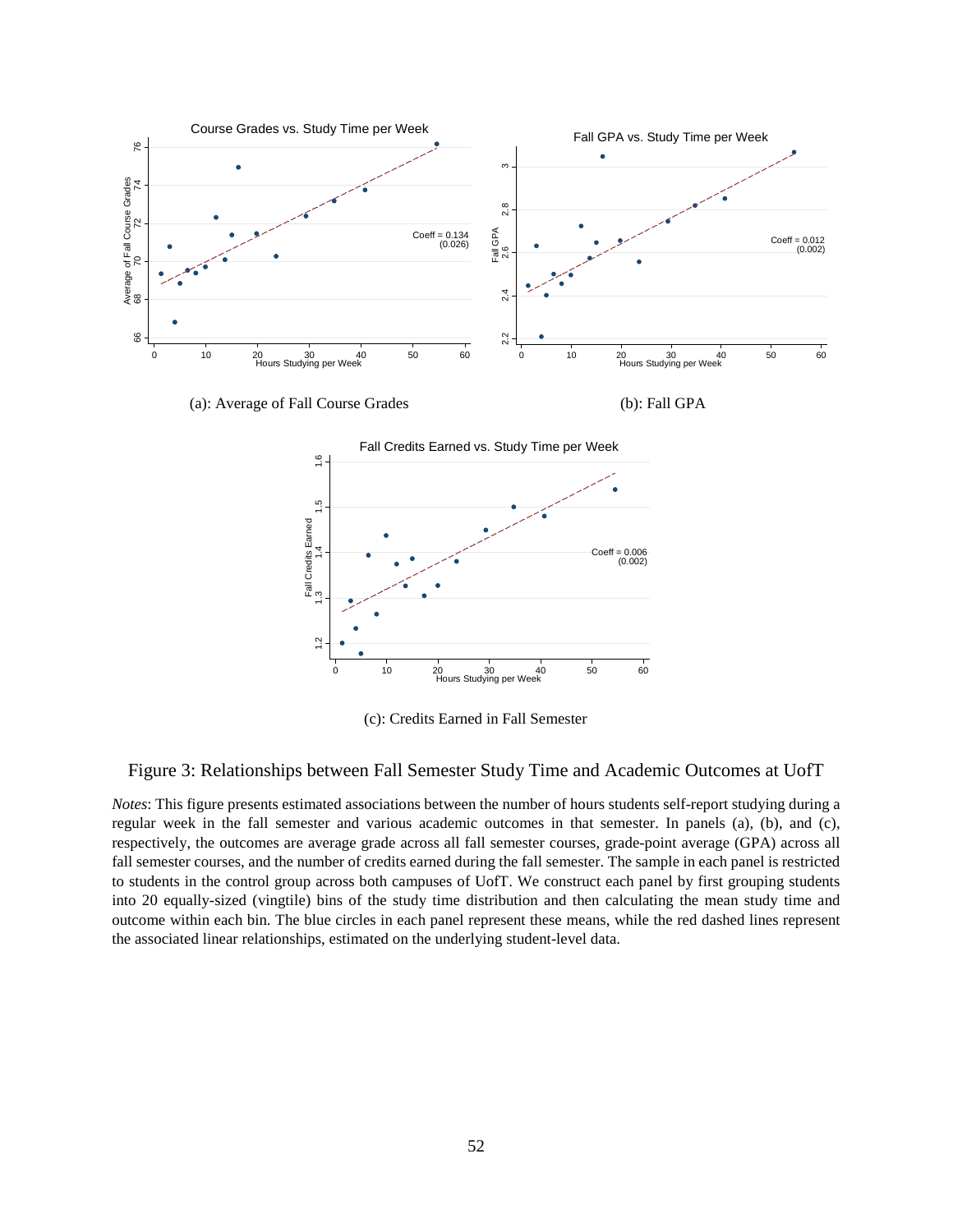

Figure 4: Days Logged in Per Week

*Notes*: This figure shows the distribution of the average number of days a student logs into WGU's online portal per week. The data used is for all WGU students from January 1, 2015 to July 23, 2018. The vertical line represents the median of the average number of days per week a student logs in.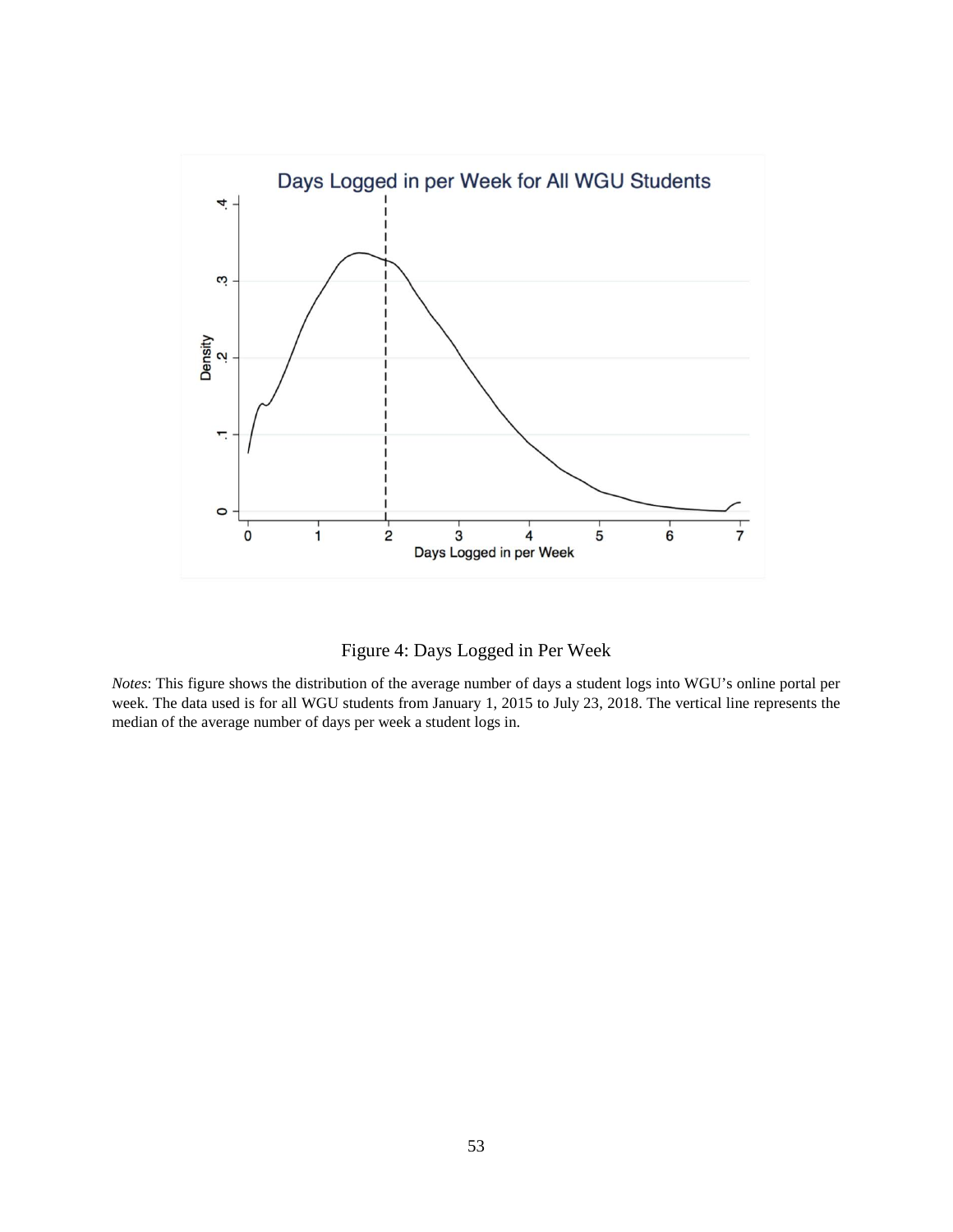

Figure 5: Relationship between Days Logged in and Credits Earned at WGU

*Notes*: This figure presents estimated association between the days per week students log in to the WGU web portal and credits accumulated during the semester. The sample is restricted to students in the control group at WGU. We construct this figure by first grouping students into 20 equally-sized (vingtile) bins in the distribution of the mean number of days logged in per week and then calculating the mean number of credits earned within each bin. The plotted circles represent these means, while line represents the associated linear relationship, estimated on the underlying student-level data.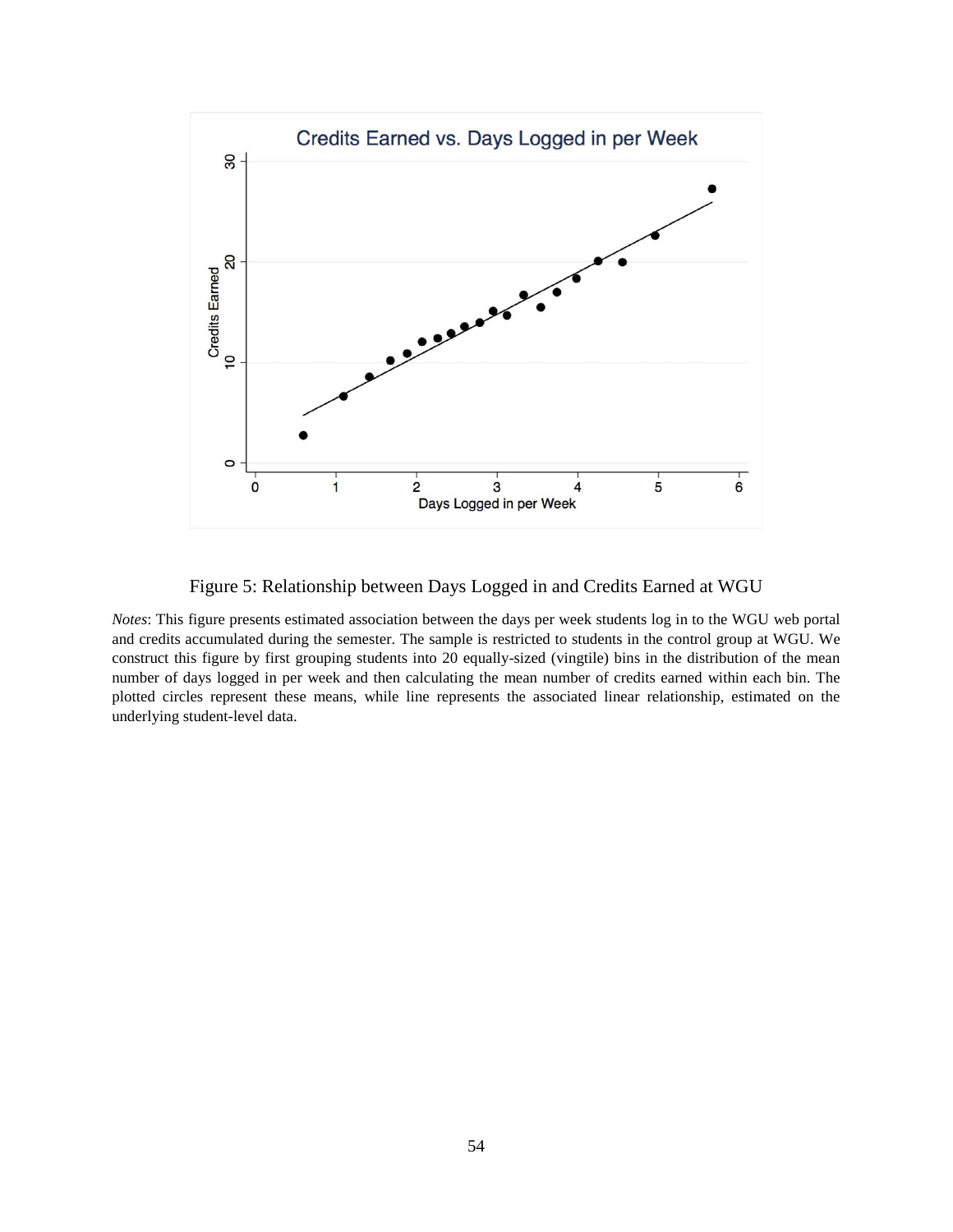

(a): Density of Student Study Time During a Regular Week



(b): Density of Student Study Time During a Exams

## Figure 6: Densities of Study Time

*Notes*: Panel (a) presents the densities of student study time during an average regular week without midterms or exams approaching. Panel (b) presents the densities of student study time during a week with midterms or exams approaching. The blue solid line in each panel is the density for the control group; the red dashed line in each panel is the density for the treatment group. The samples in each panel consist of students across both campuses of UofT.